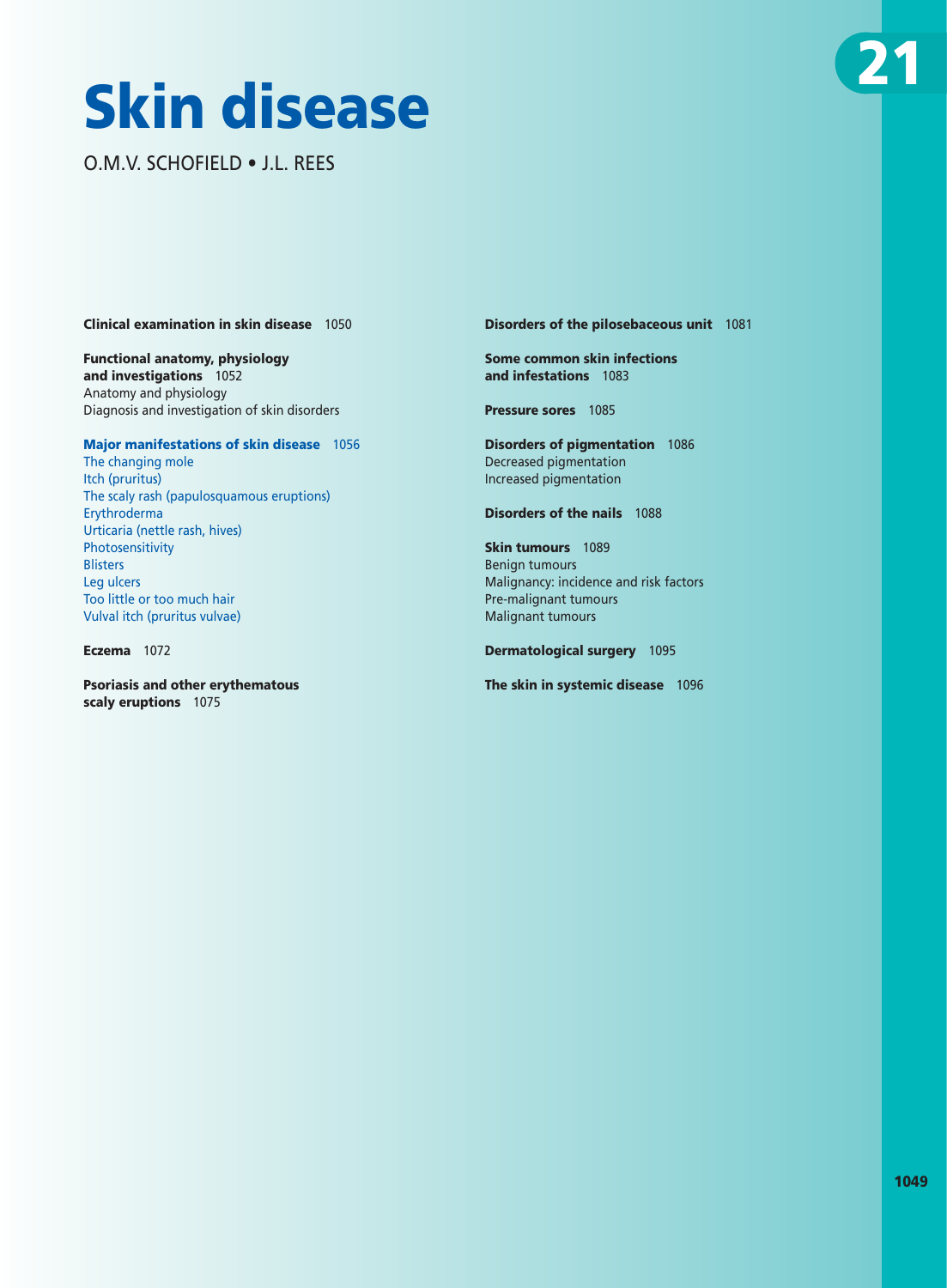# **CLINICAL EXAMINATION IN SKIN DISEASE**

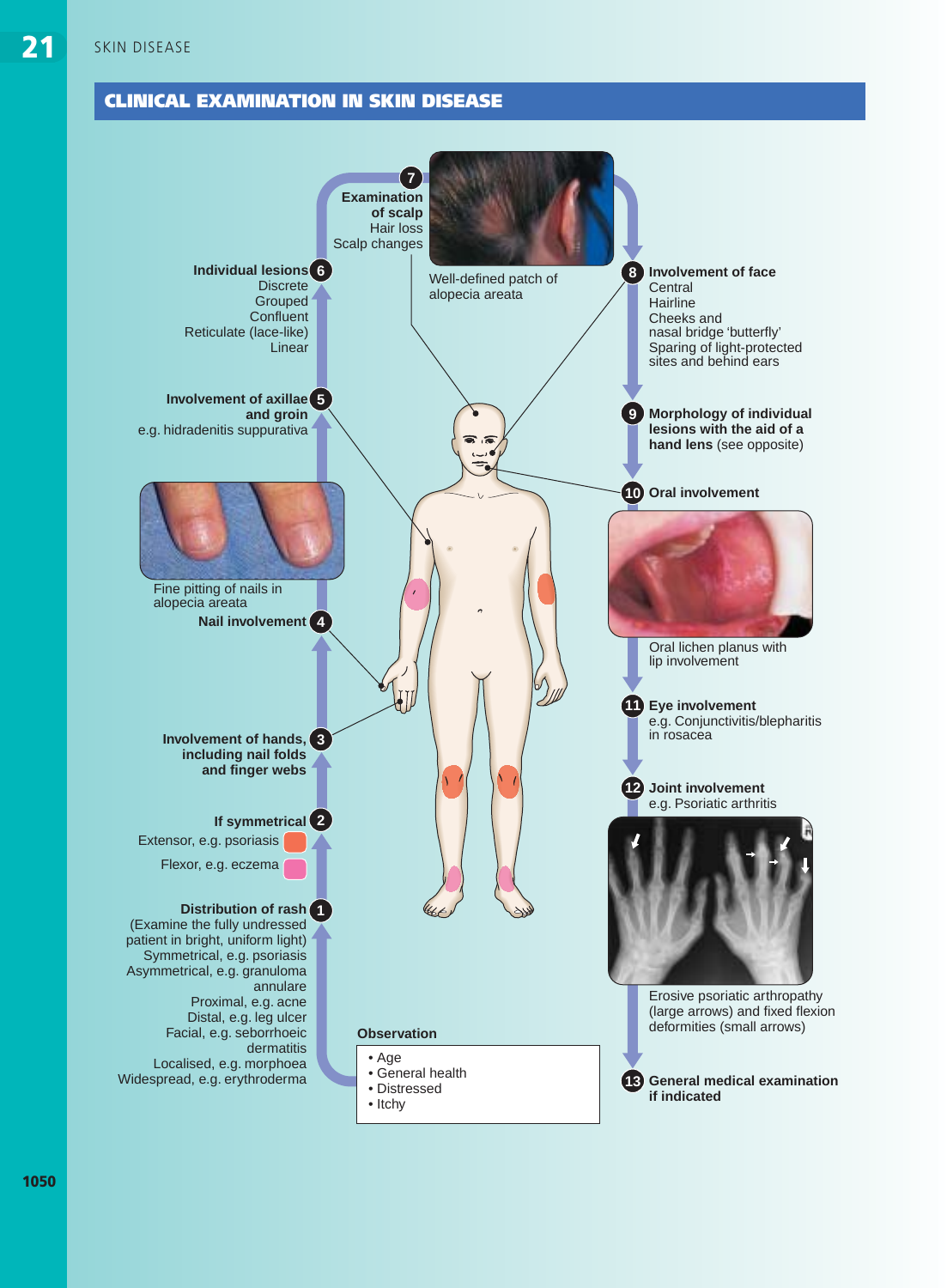#### **TERMS USED TO DESCRIBE SKIN LESIONS**

| <b>Term</b>                                                                                                                       | <b>Definition</b>                                                                                                                                                                                                                                                                                                                                                                   | <b>Term</b>                          | <b>Definition</b>                                                                                                                                          |
|-----------------------------------------------------------------------------------------------------------------------------------|-------------------------------------------------------------------------------------------------------------------------------------------------------------------------------------------------------------------------------------------------------------------------------------------------------------------------------------------------------------------------------------|--------------------------------------|------------------------------------------------------------------------------------------------------------------------------------------------------------|
| <b>PRIMARY LESIONS</b><br><b>Macule</b><br><b>Papule</b>                                                                          | Small flat area of altered colour or texture<br>Small solid elevation of skin, less than 0.5 cm in                                                                                                                                                                                                                                                                                  | <b>Scale</b><br><b>Crust</b>         | <b>SECONDARY LESIONS</b> (which evolve from primary lesions)<br>A flake arising from the horny layer<br>Looks like a scale, but is composed of dried blood |
| <b>Nodule</b>                                                                                                                     | diameter<br>A solid mass in the skin, usually greater than<br>0.5 cm in diameter                                                                                                                                                                                                                                                                                                    | <b>Ulcer</b>                         | or tissue fluid<br>An area of skin from which the whole of the<br>epidermis and at least the upper part of the dermis<br>have been lost                    |
| <b>Plaque</b><br><b>Vesicle</b>                                                                                                   | Elevated area of skin greater than 2 cm in diameter<br>but without substantial depth<br>Circumscribed elevation of skin, less than 0.5 cm in<br>diameter, and containing fluid                                                                                                                                                                                                      | <b>Excoriation</b><br><b>Erosion</b> | An ulcer or erosion produced by scratching<br>An area of skin denuded by a complete or partial<br>loss of the epidermis                                    |
| <b>Bulla</b>                                                                                                                      | Circumscribed elevation of skin, over 0.5 cm<br>in diameter, and containing fluid                                                                                                                                                                                                                                                                                                   | <b>Fissure</b><br><b>Sinus</b>       | A slit in the skin<br>A cavity or channel that permits the escape of pus                                                                                   |
| <b>Pustule</b><br><b>Abscess</b>                                                                                                  | A visible accumulation of pus in the skin<br>A localised collection of pus in a cavity, more than<br>1 cm in diameter                                                                                                                                                                                                                                                               | <b>Scar</b>                          | or fluid<br>The result of healing, in which normal structures<br>are permanently replaced by fibrous tissue                                                |
| Weal                                                                                                                              | An elevated, white, compressible, evanescent<br>area produced by dermal oedema                                                                                                                                                                                                                                                                                                      | <b>Atrophy</b>                       | Thinning of skin due to diminution of the epidermis,<br>dermis, subcutaneous fat                                                                           |
| <b>Papilloma</b><br><b>Petechiae</b><br><b>Purpura</b><br><b>Ecchymosis</b><br><b>Haematoma</b><br><b>Burrow</b><br><b>Comedo</b> | A nipple-like mass projecting from the skin<br>Pinhead-sized macules of blood in the skin<br>A larger macule or papule of blood in the skin<br>A larger extravasation of blood into the skin<br>A swelling from gross bleeding<br>A linear or curvilinear papule, caused by a<br>burrowing scabies mite<br>A plug of keratin and sebum wedged in a<br>dilated pilosebaceous orifice | <b>Stria</b>                         | A streak-like, linear, atrophic, pink, purple or white<br>lesion of the skin due to changes in the connective<br>tissue                                    |
| <b>Telangiectasia</b>                                                                                                             | The visible dilatation of small cutaneous blood vessels                                                                                                                                                                                                                                                                                                                             |                                      |                                                                                                                                                            |

#### **HISTORY**

It is often sensible to introduce yourself to the patient, ask a few questions and then examine the skin before further cross-questioning of the patient. Ask about the onset of the skin lesions and the progression of the disease. A careful enquiry into drugs administered, particularly those bought without a prescription, a past or family history of skin disorders, comorbidity, and details of occupation and any hobbies are also potentially important. The relative contribution of history, elicitation of symptoms and physical signs differs for particular diagnoses.

#### **EXAMINATION**

The patient needs to be undressed, and make-up and dressings should be removed. A frequent mistake is failure to undress the patient appropriately to allow the correct diagnosis to be made.

A magnifying lens is often helpful. Feeling the skin provides diagnostic clues and may also be therapeutic as many patients with skin disease, whatever their apparent level of sophistication, may feel like lepers. Skin diseases cannot usually be correctly diagnosed at arm's length.



**Nodule.** A keratoacanthoma.



**Plaque.** Erythematous plaques in psoriasis.



**Bullae and scarring.** Acquired epidermolysis bullosa in rheumatoid arthritis.



**Comedo.** Solar comedones occurring around the eyes in an elderly individual.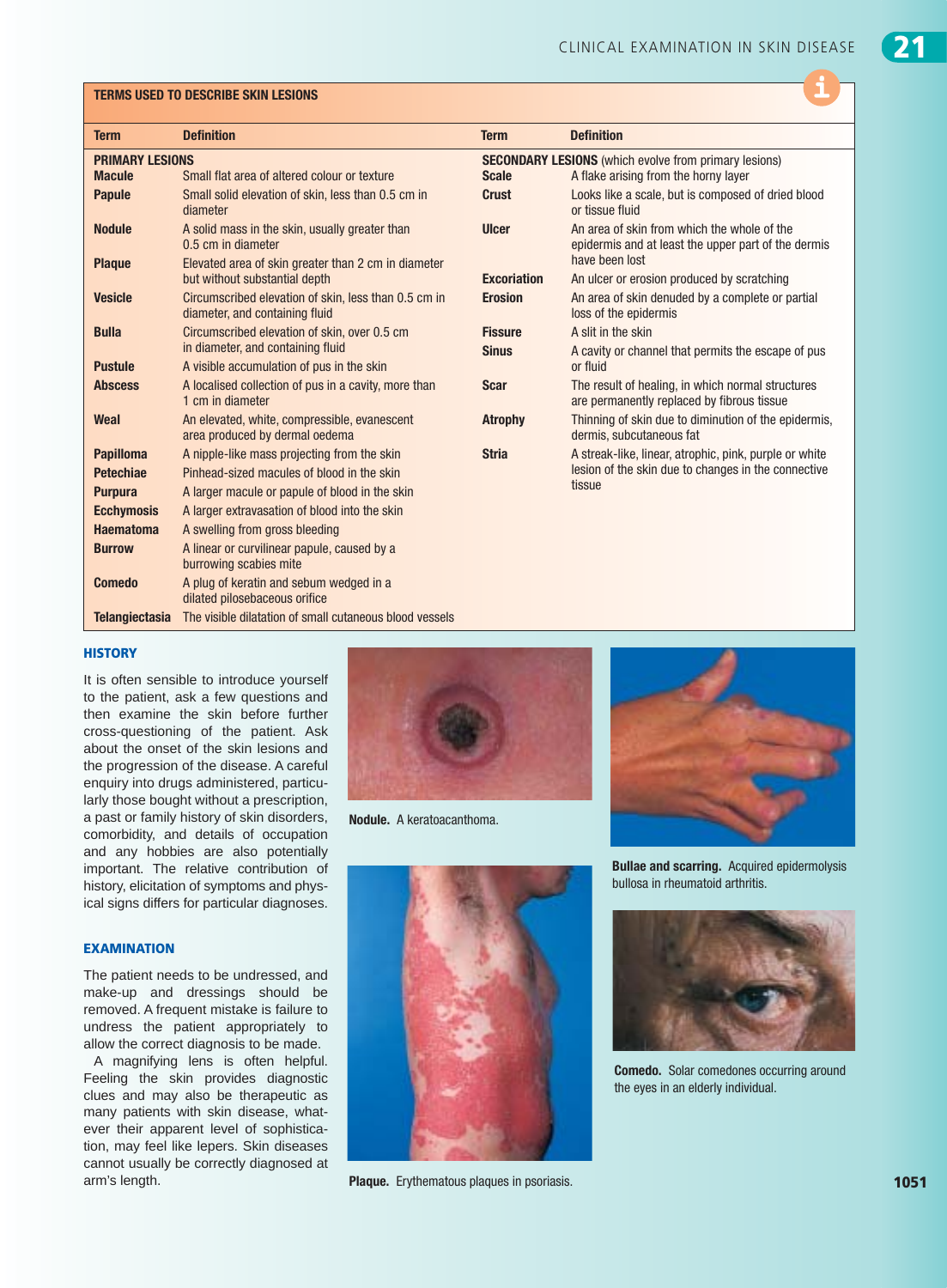Skin disease is common. Surveys in Europe suggest that approximately 1 in 7 to 1 in 10 of all visits to a primary care physician is for a skin problem and that for many hospitals the number of patients attending for dermatological diagnosis and treatment exceeds the total number of visits for the whole of internal medicine. Population prevalence studies are in keeping with these figures, revealing an enormous burden of undiagnosed, untreated skin disease. Skin disease appears to be becoming more common for at least three reasons. Firstly, there is a lowered threshold for seeking medical attention. Secondly, the absolute incidence of many diseases such as skin cancer and atopic dermatitis has increased steeply. Thirdly, and often neglected, the therapeutic options for a number of diseases previously viewed as untreatable have increased and awareness of these therapies is belatedly spreading.

Skin complaints affect all ages from the neonate to the elderly and cause harm in a number of ways as shown in Box 21.1. Every clinician has the opportunity to look at the skin when listening to or examining a patient and should be able to identify important and common skin disorders. This chapter emphasises those skin conditions that are frequently seen in general practice and in general medical clinics. Those skin infections not covered here, including human immunodeficiency virus (HIV) disease, are dealt with in Chapter 1, and connective tissue diseases which often involve the skin, in Chapter 20.

The aim of this chapter is to give the reader:

- an idea of how to assess the patient with a rash or lesion
- advice on appropriate initial management and therapy
- theory underlying the mechanisms of some skin diseases and their therapies.

#### **21.1 THE FOUR Ds**

#### **Discomfort**

• Most often itching or pain (e.g. eczema, post-herpetic neuralgia)

#### **Disfigurement**

• Leading to embarrassment and withdrawal from society (e.g. birth marks, acne vulgaris and psoriasis)

#### **Disability**

• Leading to loss of work and wages (e.g. dermatitis of the hands and feet)

#### **Death**

• Rare but still seen (e.g. metastatic melanoma and widespread blistering drug reactions)

# **FUNCTIONAL ANATOMY, PHYSIOLOGY AND INVESTIGATIONS**

# **ANATOMY AND PHYSIOLOGY**

The skin of an average adult covers an area of just under 2 m2 . The epidermis, a stratified squamous epithelium, is the outermost layer and is predominantly composed of keratinocytes. The epidermis is attached to the underlying dermis by the basement membrane. The dermis contains and supports blood vessels, nerves and appendageal structures such as hair follicles and sweat glands. The predominant cell of the dermis is the fibroblast. It is important to remember that the appendageal structures such as hair follicles and sweat glands, whilst embedded within the dermis, are epidermal in origin. Below the dermis is the subcutis.

## **EPIDERMIS**

Keratinocytes comprise 95% of epidermal cells (see Fig. 21.1). The proliferative compartment of epidermis resides in the basal layer and in the layer immediately adjacent to the basal layer where mitotic figures are also not uncommon. The site of the keratinocyte stem cell is not certain but is likely to be in a specialised region of the hair follicle analogous to the 'bulge' region in the mouse. In areas of skin without hair follicles (glabrous skin) stem cells may be present within the epidermis.

Keratinocytes synthesise a range of structural proteins including keratins and loricrin. There are over 20 different types of keratin, classed into two broad groups: basic (type I) and acidic (type II). Specific keratins form dimers made up of one acidic and one basic molecule that are aggregated to form larger macromolecular structures called intermediate filaments. Intermediate filaments play a key structural role in skin physiology and the expression patterns of the various gene products is highly complex. Genetic diseases that result in mutations of keratins (e.g. simple epidermolysis bullosa, some types of ichthyosis) are characterised by either epidermal fragility (i.e. blistering) or grossly disordered differentiation. As keratinocytes move out of the basal layer they differentiate, producing a variety of different protein and lipid products. Keratinocytes undergo a form of programmed cell death in the granular layer before becoming the flattened anucleate cells that make up the stratum corneum. The epidermis is a site of great lipid production, and the ability of the stratum corneum to act as a hydrophobic barrier is in large part due to the structure of highly proteinaceous dead corneocytes; these have a highly crosslinked protein membrane ('bricks') in a metabolically active layer of lipid ('mortar') also secreted by the corneocytes ('bricks and mortar' model).

Skin is required to have considerable physical resilience as well as being highly active metabolically. Whereas keratins provide structural support for individual keratinocytes, attachments between cells need to be able to transmit and dissipate stress, a function performed by desmosomes. Diseases that target desmosomes, such as pemphigus, result in blistering as the individual keratinocytes separate.

Three other cell types make up most of the remaining 5% of epidermal cells:

● *Langerhans cells* are dendritic, bone marrow-derived cells that circulate between the epidermis and the local lymph nodes. Their prime function is effective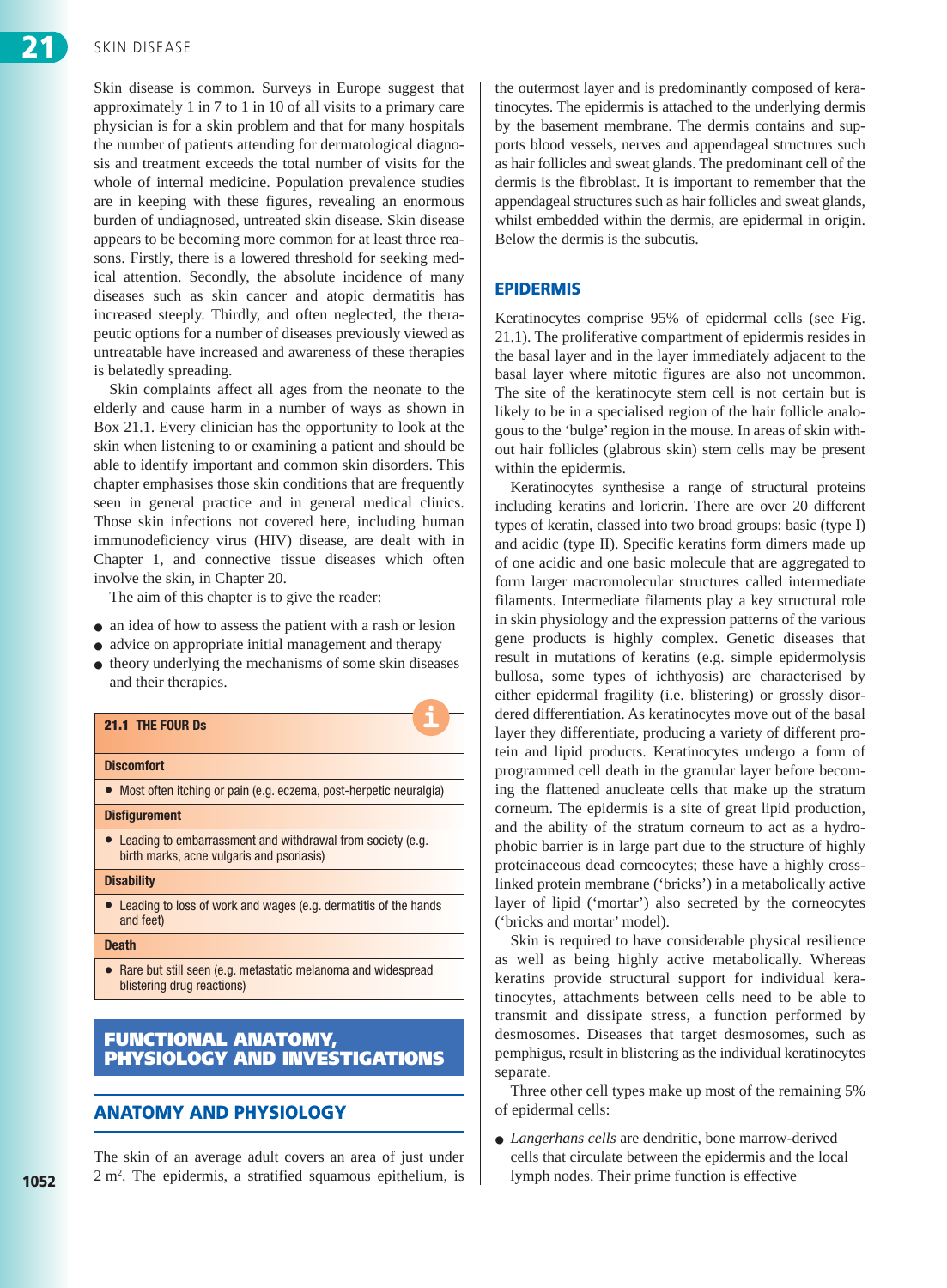presentation of foreign antigens to lymphocytes, as is seen, for example, in an allergic contact dermatitis reaction. They may also play a part in presentation of tumour antigens, a fact on which researchers have tried to capitalise in the production of anti-melanoma vaccines. Other dendritic cells which are effective at presenting antigen are also present in skin but are in the dermis rather than the epidermis.

- *Melanocytes*, of neural crest origin, are found predominantly in the basal layer; they synthesise the pigment melanin from tyrosine, package it in melanosomes and transfer it to surrounding keratinocytes via their dendritic processes.
- *Merkel cells* are found in the basal layer. They are thought to play a role in signal transduction of fine touch. Their embryological origin is not certain.

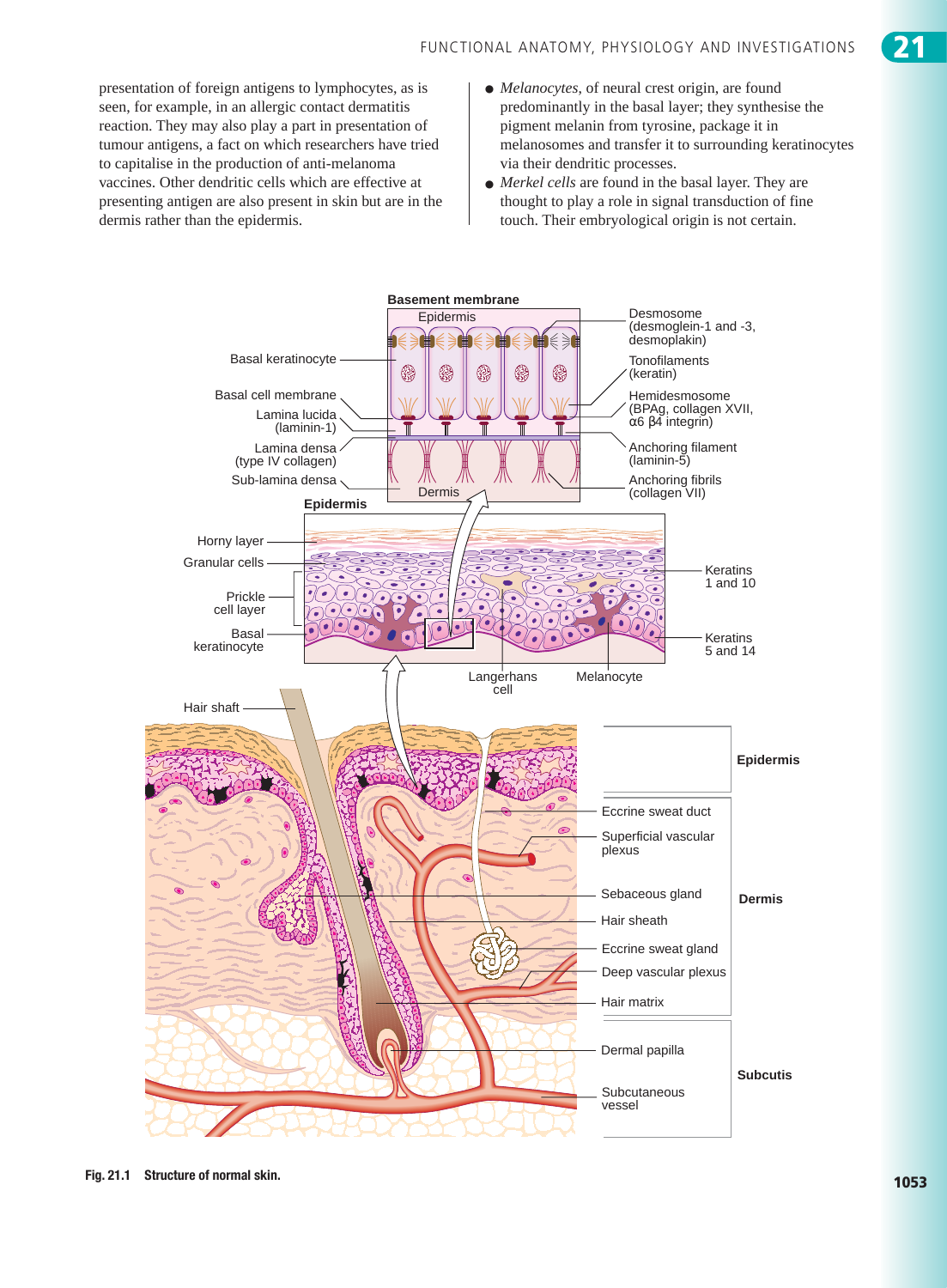The basement membrane (see Fig. 21.1) acts as an anchor for the epidermis but allows movement of cells and nutrients between the dermis and epidermis. It consists of several welldefined layers that are identifiable ultrastructurally and at the molecular level. The cell membrane of the epidermal basal cell is attached to the basement membrane via hemidesmosomes. The lamina lucida is the zone immediately subjacent to the cell membrane of the basal cell which is composed predominantly of laminin. Anchoring filaments extend through the lamina lucida to attach to the lamina densa. This electrondense layer consists predominantly of type IV collagen; from it extend loops of type VII collagen forming anchoring fibrils that fasten the basement membrane to the dermis.

#### **DERMIS**

The dermis is vascular and supports the epidermis structurally and nutritionally. It varies in thickness from just over 1 mm on the inner forearm to 4 mm on the back. (By contrast, the epidermis on most sites is only 0.1–0.2 mm thick, except on the palms or soles where it can be several millimetres in thickness.) The acellular part of the dermis consists predominantly of fibres, mostly collagens I and III but also elastin and reticulin, synthesised by the major cell type, fibroblasts. Support is provided by an amorphous ground substance (mostly the glycosaminoglycans, hyaluronic acid and dermatan sulphate), whose production and catabolism may be influenced by hormonal changes and damage from ultraviolet radiation. Apart from fibroblasts, there is a large number of other cell types within the dermis including mast cells, mononuclear phagocytes, T lymphocytes, dendritic cells, nerves and vessels.

# **EPIDERMAL APPENDAGES: HAIR AND SWEAT GLANDS**

Hair, sweat and apocrine glands (found mainly in the axillae) are epidermal structures which invaginate into the dermis. They are formed during the second trimester. Coarse, medullated hair accounts for the terminal hair of the scalp and pubic areas. Short, fine unmedullated hairs make up the remaining body hair. Sebaceous glands usually arise from hair follicles, with their ducts discharging sebum into the upper part of the follicle. Sebum excretion is under hormonal control; androgens and progestogen increase sebum excretion whereas oestrogens have an inhibitory effect. Apocrine glands are those sweat glands found in the axillae, perineum, genitalia and areolae which become functional after puberty under the influence of hormonal changes, particularly androgens. Eccrine sweat glands are found all over the body and their ducts open directly on to the skin surface. They play a major role in humans in thermoregulation and, unusually, are innervated by cholinergic fibres of the sympathetic (rather than parasympathetic) nervous system.

## **BLOOD VESSELS AND NERVES**

There is an abundant blood supply in the skin arranged in superficial and deep plexi. The skin is well supplied with

A

| <b>21.2 FUNCTIONS OF THE SKIN</b>                                                                                              |                                                                                                                                                                             |
|--------------------------------------------------------------------------------------------------------------------------------|-----------------------------------------------------------------------------------------------------------------------------------------------------------------------------|
| <b>Function</b>                                                                                                                | Structure/cell involved                                                                                                                                                     |
| <b>Protection against:</b><br>Chemicals, particles<br><b>Ultraviolet radiation</b><br>Antigens, haptens<br><b>Microbes</b>     | Horny layer<br><b>Melanocytes</b><br>Langerhans cells, lymphocytes, mononuclear phagocytes, mast cells<br>Horny layer, Langerhans cells, mononuclear phagocytes, mast cells |
| Preservation of a balanced internal environment<br>Prevents loss of water, electrolytes and macromolecules                     | Horny layer                                                                                                                                                                 |
| <b>Shock absorber</b><br>Strong, yet elastic and compliant covering                                                            | Dermis and subcutaneous fat                                                                                                                                                 |
| <b>Sensation</b>                                                                                                               | Specialist nerve endings                                                                                                                                                    |
| <b>Calorie reserve</b>                                                                                                         | Subcutaneous fat                                                                                                                                                            |
| <b>Vitamin D synthesis</b>                                                                                                     | Keratinocytes                                                                                                                                                               |
| <b>Temperature regulation</b>                                                                                                  | Blood vessels, eccrine sweat glands                                                                                                                                         |
| <b>Lubrication and waterproofing</b>                                                                                           | <b>Stratum corneum</b>                                                                                                                                                      |
| <b>Protection and prising</b>                                                                                                  | <b>Nails</b>                                                                                                                                                                |
| <b>Hormonal</b><br>Testosterone synthesis from inactive precursors and testosterone<br>conversion to other androgenic steroids | <b>Hair follicles</b><br>Sebaceous glands                                                                                                                                   |
| <b>Body odour</b> (more important in animals)                                                                                  | Apocrine sweat glands                                                                                                                                                       |
| <b>Psychosocial</b>                                                                                                            | Hair, nails, appearance and tactile quality of skin                                                                                                                         |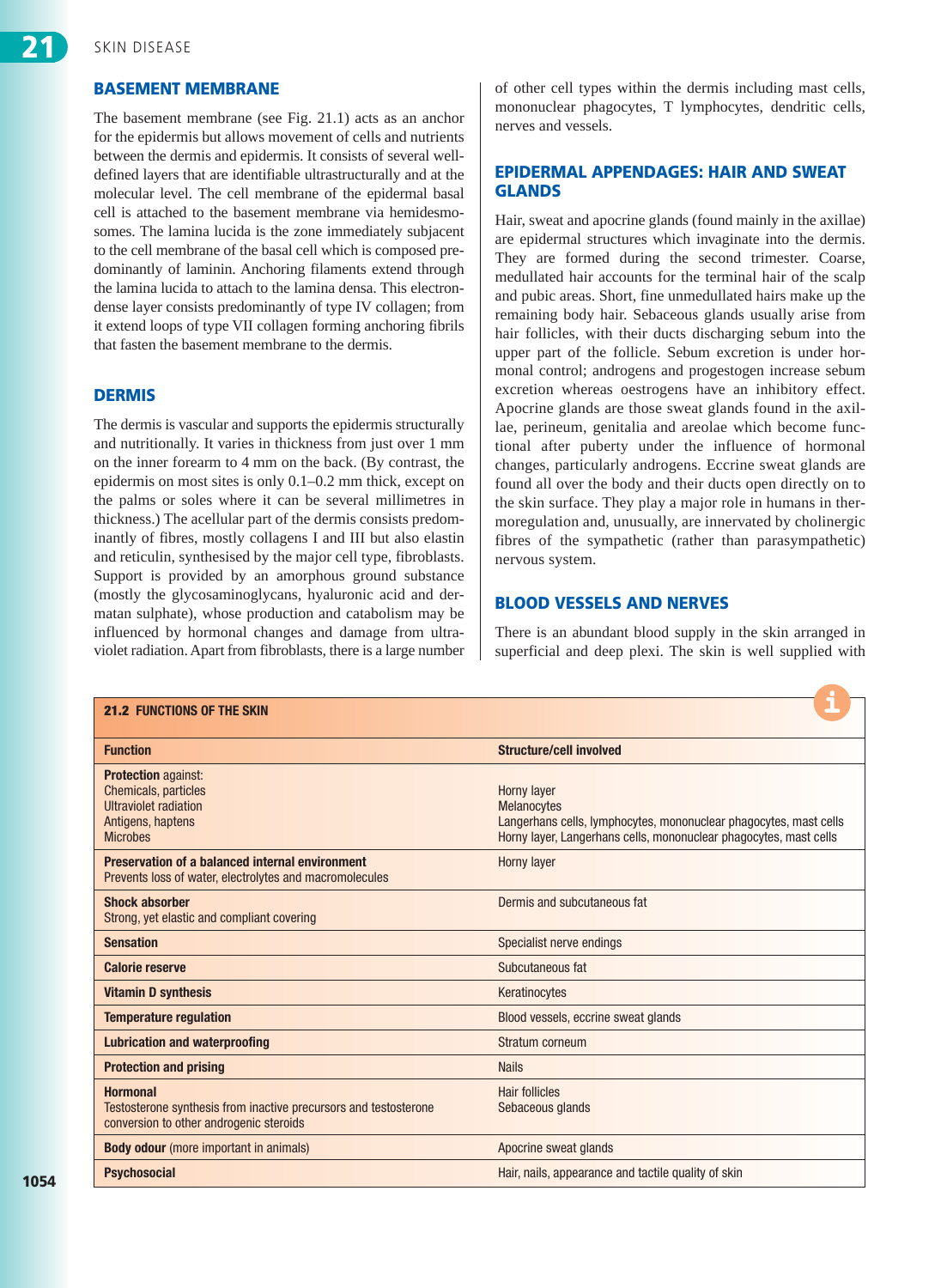nerves to both dermis and epidermis. It used to be thought that nerves did not penetrate into the epidermis but this is now known to be false and there are indeed a large number of nerves that appear to interact with Langerhans cells, melanocytes and other components of the epidermis. Blood vessels are supplied by sympathetic autonomic nerves and peptinergic nerves that take part in the axon reflex. The functions of the skin are summarised in Box 21.2.

#### **ISSUES IN OLDER PEOPLE** *CKIN CHANGES*

- Skin changes in the elderly include atrophy, laxity, wrinkling, dryness, irregular pigmentation and sparse grey hair.
- There are also alterations in immune surveillance and antigen presentation, and reduced cutaneous vascular supply which lead to decreases in the inflammatory response, absorption and cutaneous clearance of topical medications.
- These changes make the skin less durable, slower to heal, and more susceptible to damage and disease.
- They are brought about by:
	- —age-related alterations in structure and function of the skin —cumulative effects of environmental insults, especially ultraviolet radiation
	- —cutaneous consequences of disease in other organ systems.

# **DIAGNOSIS AND INVESTIGATION OF SKIN DISORDERS**

The key to successful treatment is accurate diagnosis. This requires an appropriate history, thorough examination of the skin including hair and nails (see p. 1088), and occasional use of ancillary investigations such as histopathology.

Some investigative tests can be performed in the clinic with immediate results, but as a general rule clinical skills, especially visual recognition, are perhaps of greater importance than in any other branch of general medicine.

## **DIASCOPY**

In diascopy a glass slide is pressed firmly on the skin lesion. If a red lesion blanches, it implies that the red colour is secondary to blood within the vessels. By contrast, blood outside the vessels, such as that from a bruise or from vasculitis, will not blanch. In some vascular lesions with a convoluted vessel structure, however, blunt pressure from a flat surface will not empty the vessels and the corner of a glass slide needs to be gently placed on the lesion. Even then, it will not always blanch completely. Therefore, success in blanching is a more useful physical sign than failure to blanch. When pressed on to some granulomatous lesions a glass slide reveals an appearance commonly referred to as 'apple jelly nodule'.

## **EPILUMINESCENCE MICROSCOPY (DERMATOSCOPY)**

This refers to surface microscopy using an illuminated magnifying lens or microscope with oil immersion directly on to the skin's surface. It has found most clinical use in the

assessment of pigmented lesions. A number of patterns not visible to the naked eye are often revealed, which can support a clinical diagnosis of malignancy in experienced hands.

## **WOOD'S LIGHT**

This involves ultraviolet radiation (wavelength 360 nm) from a light source which has a nickel oxide filter (Wood's filter) to eliminate visible light. Green fluorescence is seen in scalp ringworm due to *Microsporum canis*, a sporadic ectothrix infection. It evokes coral pink fluorescence of flexural skin in erythrasma, caused by the bacterium *Corynebacterium minutissimum*. Wood's light also enhances the examination of cutaneous pigmentary abnormalities.

# **MYCOLOGY SAMPLES**

Cutaneous scale, nail clippings and plucked hairs can be examined by light microscopy when mounted in 20% potassium hydroxide. This allows the keratin to be dissolved and fungal hyphae can be identified. If the potassium hydroxide solution contains Indian ink, the typical 'spaghetti and meatballs' hyphae and spores of the yeast *Pityrosporum orbiculare* can be readily identified in pityriasis versicolor. In addition, samples are sent for identification by culture.

## **SWABS**

#### *Bacterial swabs*

Bacterial swabs taken in an appropriate culture medium are sometimes useful. Some caveats do, however, remain. Organisms that grow on the swabs may not be causally implicated in the underlying disease and the growth of many organisms simply reflects the abnormal architecture of the skin and is not necessarily an indication for either systemic or even local antibacterial therapy. Conversely, in some obvious infections of the skin, such as cellulitis, swabs do not reveal the causative agent.

#### *Viral swabs*

Blister or pustule samples for herpes simplex and varicella zoster can be visualised within a few hours, either by electron microscopy or by indirect immunofluorescence. Samples are also cultured for identification when conserved in viral culture medium.

# **PRICK TESTS**

Prick tests are a way of detecting cutaneous type I (immediate) hypersensitivity to various antigens such as pollen, house dust mite or dander. The skin is pricked with commercially available stylets through a dilution of the appropriate antigen solution. After 10 minutes a positive response is indicated by a weal and a flare. The weal is due to a local increase in capillary permeability and the flare a result of activation of the axon reflex. A positive control (histamine) and a negative control (antigen diluent) should be performed. Systemic antihistamines inhibit the magnitude of the reaction. In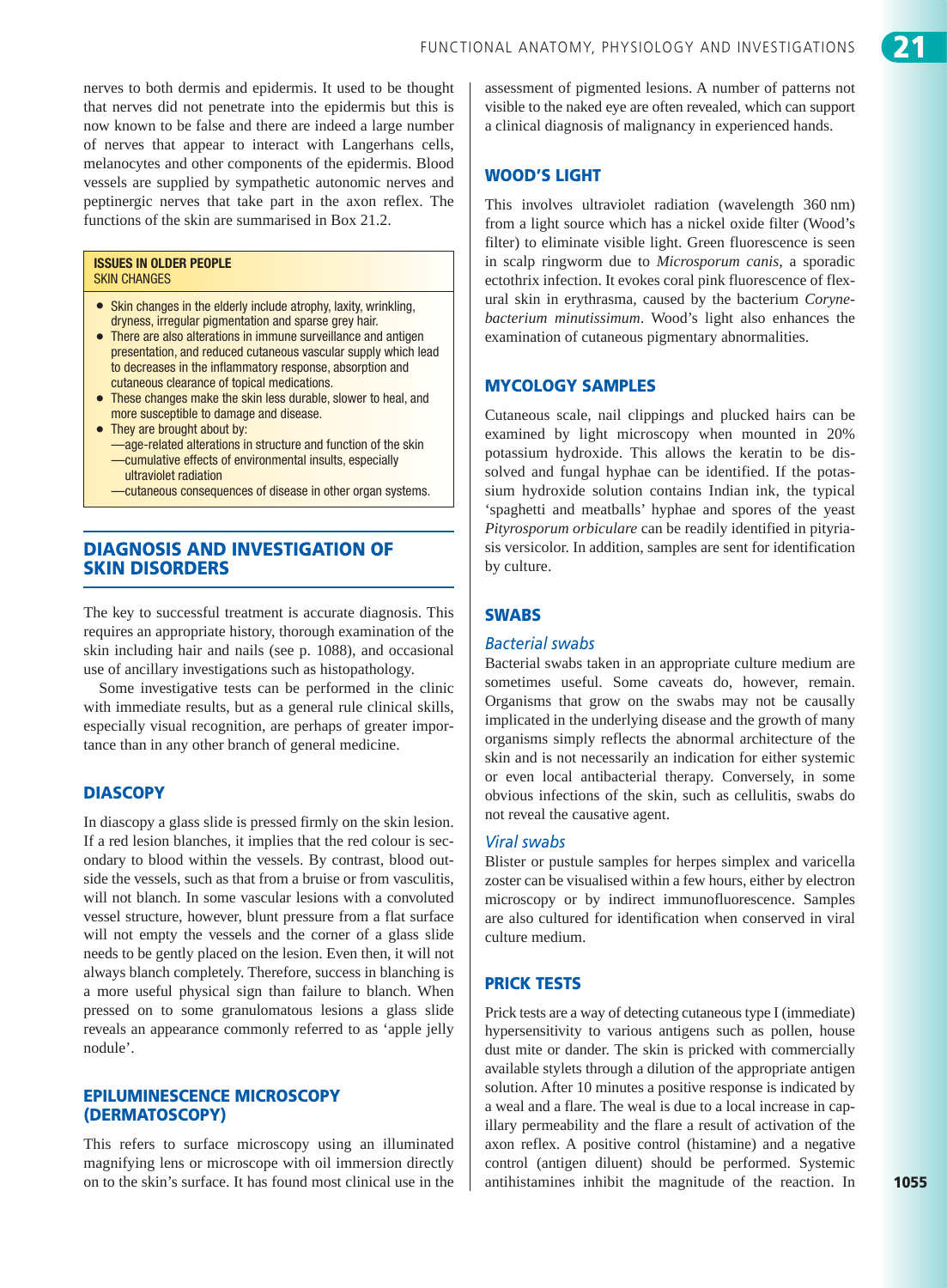# SKIN DISEASE

individuals with a clear history of particular type I hypersensitivity a systemic reaction may follow a prick test and resuscitation facilities should be available. As an alternative, specific IgE levels to antigens can be measured in serum by a specific radioallergosorbent test (RAST).

## **PATCH TESTS**

Patch tests detect type IV (delayed or cell-mediated) hypersensitivity. It is common practice for a 'battery' of around 20 common antigens, including common sensitisers such as nickel, rubber and fragrance mix, to be applied to the skin of the back under aluminium discs for 48 hours. The sites are then examined for a positive reaction 24 hours later and possibly again a further 24 hours later. An eczematous reaction, in the absence of an irritant reaction, suggests a type IV hypersensitivity to that particular allergen. The relevant antigens for a particular clinical case may not be represented in the standard battery of tests and expert advice may be needed. A negative patch test does not exclude a pathogenic role for a particular antigen nor does the presence of a particular response to an antigen mean that this antigen is causing the clinical disease.

## **HISTOLOGY**

Skin biopsies for routine histological examination are usually fixed in 10% formalin and stained with haematoxylin and eosin. Immunocytochemistry may also be performed on formalin-fixed sections but may require frozen sections (see below). Immunocytochemistry is particularly useful for tumour diagnosis and for identification of particular T cell subsets.

#### **IMMUNOFLUORESCENCE**

A portion of the skin biopsy can be frozen in liquid nitrogen for direct immunofluorescence (IF). This involves visualising antigens that are present in skin by identifying them with fluorescein-labelled antibodies. Similarly, indirect immunofluorescence can identify circulating antibodies in the serum by an additional step of adding the serum to a section of normal skin or other substrate. Immunofluorescence plays a major role in the diagnosis of the autoimmune bullous disorders.

## **ELECTRON MICROSCOPY**

This investigation has played an important role in the diagnosis of some of the rare blistering disorders such as epidermolysis bullosa, although the availability of a range of antibodies to basement membrane zone antigens has in part replaced it.

## **PHOTOTESTING**

Phototesting involves exposing skin (often on the back) to a graded series of doses of ultraviolet radiation (UVR) of known wavelength, either on one occasion or repeatedly. In many photodermatoses erythema will occur at a lower dose of UVR than occurs in the normal population (e.g. druginduced photosensitivity), or the time course of erythema may be prolonged (as in xeroderma pigmentosum). Alternatively, UVR will provoke lesions with the morphology of the underlying photodermatosis, such as may occur in lupus erythematosus or solar urticaria. Diagnostic phototesting is an essential component of the investigation of patients with presumed photosensitive drug reactions and idiopathic photodermatoses such as solar urticaria.

# **MAJOR MANIFESTATIONS OF SKIN DISEASE**

## **THE CHANGING MOLE**

The largest change in dermatological practice over the last 30 years has been the major increase in patients referred or requesting advice about particular lesions ('is it cancer, doctor?') as compared with rashes. Thirty years ago perhaps 90% of dermatology outpatients had rashes and 10% lesions whereas now the proportion of lesions often exceeds 50%. This reflects the fact that human skin cancer becomes more common as people grow older, and there is an increase in the elderly in many societies, and also the fact that there is an increase in the age-specific incidence rates for most skin cancers. Furthermore, there is greatly increased public awareness and concern about skin cancer, often in response to 'health campaigns'.

The principal clinical concern is to distinguish correctly between benign lesions and melanoma. Melanoma in most of Western Europe remains an uncommon tumour with a cumulative lifetime incidence of less than 1%. Nevertheless, the case fatality remains about 20% with there being no curative therapy if the primary tumour has metastasised. Metastasis occurs early in the development of melanoma, and therefore in the absence of highly effective therapies attention has naturally focused on primary prevention and recognition of early lesions. Far more early or thin melanomas are now diagnosed than was the case 30 or 40 years ago, reflecting increased awareness and the greater provision of medical services. The downside of this increased awareness is greater patient anxiety and a negative impact on other services provided by dermatologists. These themes are common to other debates about screening and early detection of disease.

The situation is complicated by the fact that whilst any one of a number of changes in a pigmented lesion (see Box 21.3) is highly sensitive as a marker of melanoma, its specificity is low. Even in the hands of experts diagnostic certainty is low for many pigmented lesions in the absence of a biopsy. As excision of suspicious lesions is relatively easy, any screening test or screening procedure will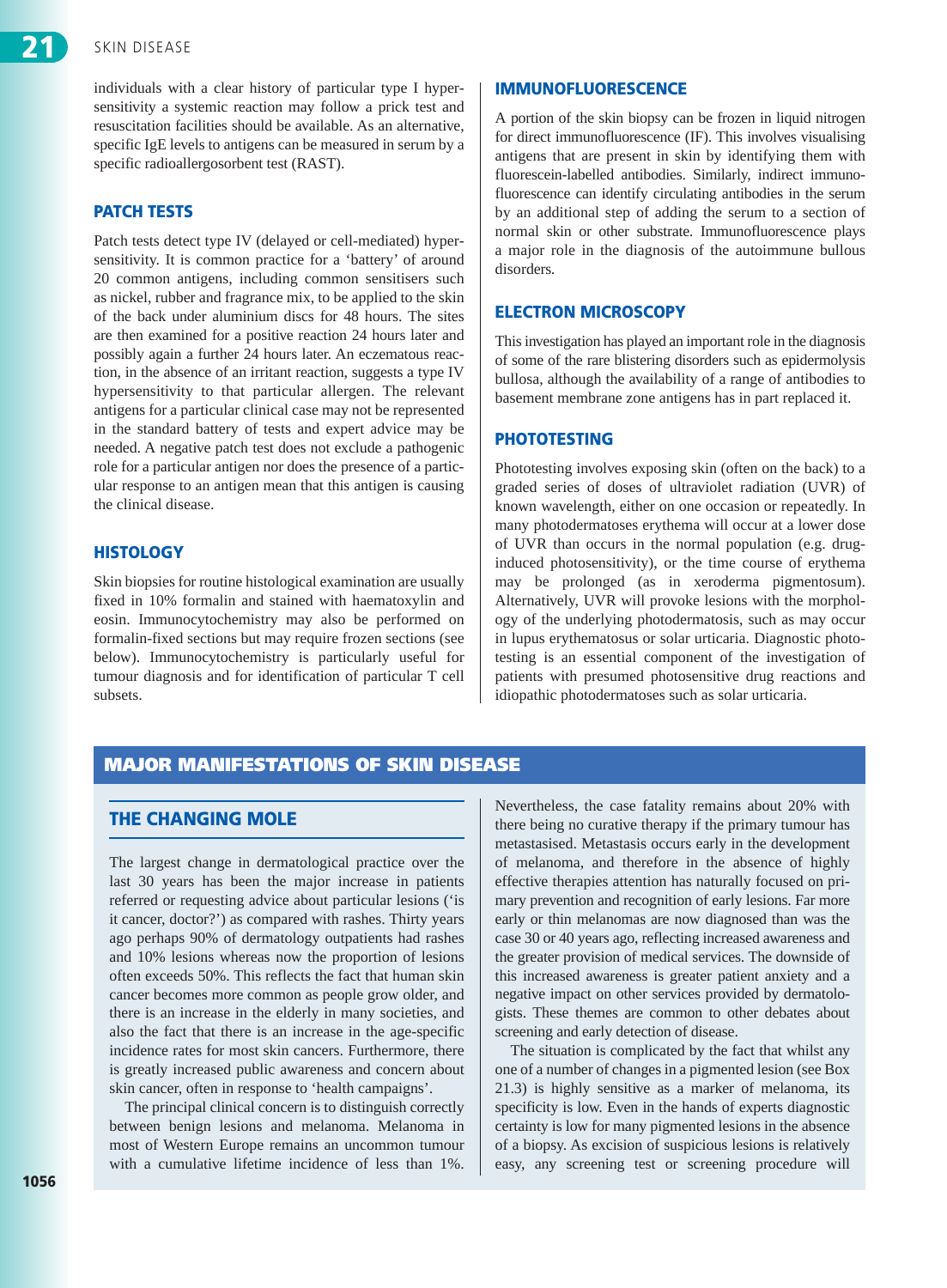#### **21.3 ABCDE FEATURES OF MALIGNANT MELANOMA**

- **A**symmetry
- **B**order irregular
- **C**olour irregular
- **D**iameter often greater than 0.5 cm
- **E**levation irregular
- (+ Loss of skin markings)

require high levels of negative predictive value before it can be adopted in routine clinical practice. For the present there is no evidence to suggest that population screening for melanoma in Northern Europe is indicated.

### **History**

- Determine the precise nature of the change (see p. 1090). Is it due to the development of itch, inflammation, bleeding or ulceration, or changes in the colour, size, shape or surface of the lesion?
- Subtle changes should not be ignored, as many patients are good observers and get to know their own moles well. If the change has settled, could it have been due to a common insult such as nicking a facial naevus when shaving, plucking hairs from a naevus or the irritant effect of a depilatory?
- Is the patient worried about change in one or many moles? Paradoxically, concern about many moles should not alert the doctor so much as anxiety over a solitary lesion.
- Is there a positive family history of melanoma? Fewer than 10% of melanomas occur in individuals with a strong family history but in some of these families the history of melanoma is quite striking, with up to 50% of individuals developing melanoma. A suspicious mole on a patient with a first-degree relative with a melanoma probably warrants specialist opinion.

# **Examination**

Examine the pigmented lesion carefully. Look at the morphology of the melanocytic naevi at other sites. Examination with a magnifying glass may help. Some dermatologists are keen on dermatoscopes to help define the nature of the lesion. Usually the key clinical question is whether the lesion is a benign melanocytic naevus (see p. 1089) or a malignant melanoma (see p. 1094). Before trying to answer this, the clinician needs to exclude the possibility that it is another type of pigmented lesion:

- *Lentigo* (a benign proliferation of melanocytes; see p. 1087).
- *Freckle* (ephelis; see p. 1087).
- *Seborrhoeic wart* (basal cell papilloma; see p. 1090).
- *Dermatofibroma*. This lightly pigmented firm dermal nodule is common on extremities in young adults. It feels larger than it looks. There is dimpling when the skin is squeezed on both sides (positive Fitzpatrick sign).
- *Pigmented basal cell carcinoma* (see p. 1092). This lesion is usually found on the face of the elderly and is slow-growing. It has a blue-brown hue with an opalescent look. There may be a rolled edge around an ulcer.
- *Subungual haematoma* (see Fig. 21.27, p. 1088).

#### *Melanocytic naevus versus malignant melanoma*

The ABCDE 'rule' is better viewed as a guide and reminder of what to consider (see Fig. 21.2). Loss of normal skin markings is not diagnostic but is suggestive of melanoma. Conversely, normal skin markings and the presence of fine hairs dispersed evenly over a lesion, though reassuring, are not certain signs of a lesion's benign nature.

### *Does the patient have other pigmented lesions?*

Ask and examine the patient fully. Some patients (rarely) present with more than one primary melanoma and morphology of other melanocytic naevi may provide useful diagnostic information. Remember that seborrhoeic warts are usually multiple. If a naevus, especially a changing one, appears significantly different (in colour, shape, size etc.) from others, then it should be treated with suspicion.

#### **Management**

- Any changing lesion which is suspected of being a malignant melanoma should be excised without delay, with a clear margin. Depending on the thickness of the tumour further excision may be required.
- Some authors argue that if there is any doubt about the diagnosis the patient should be reviewed, or the individual lesion photographed and the patient reviewed in a couple of months and rephotographed.



**Fig. 21.2 Malignant melanoma.** A changing mole which fails the ABCDE test.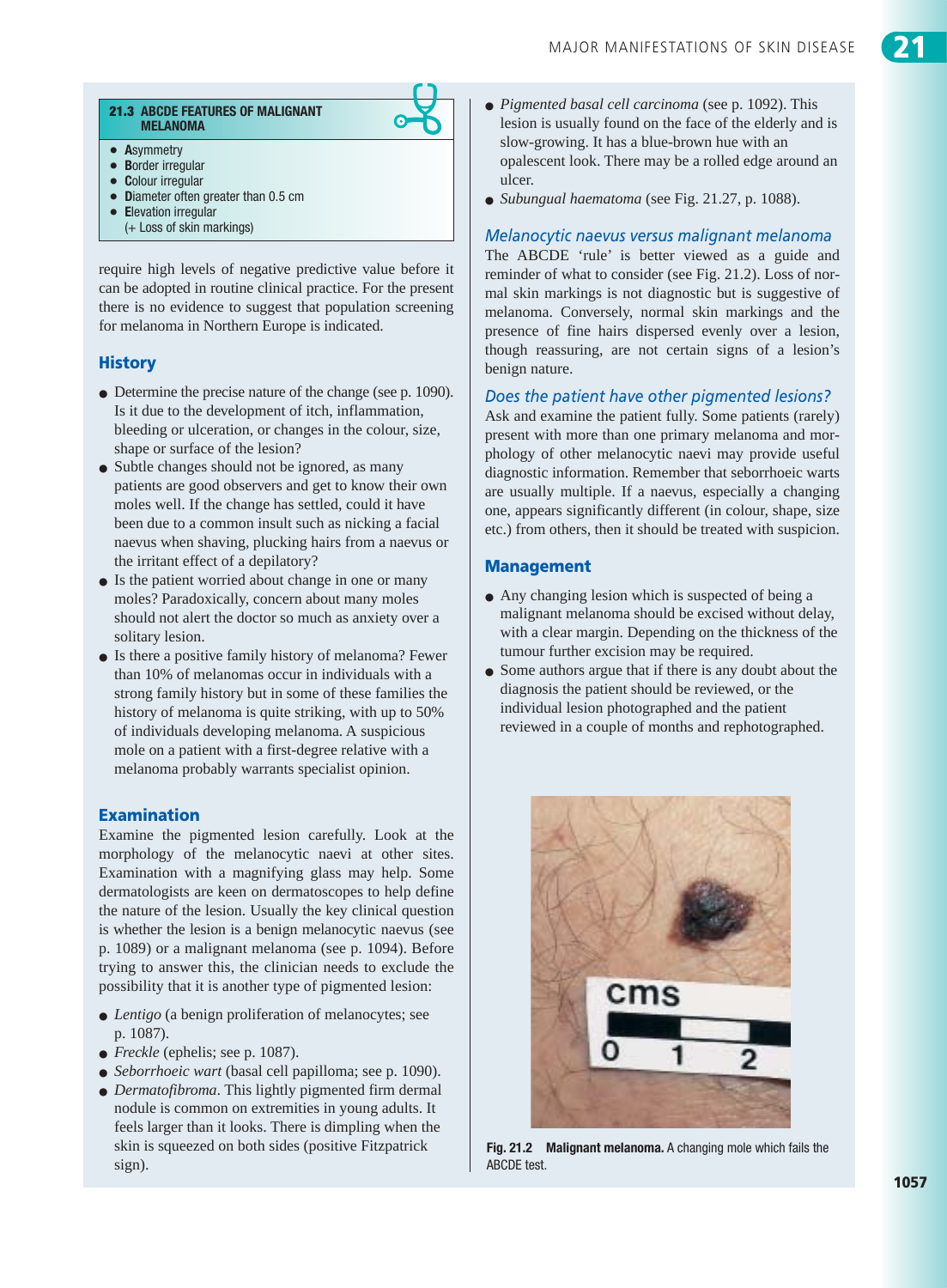Not all would agree with this management plan, given that melanomas may show only slow or intermittent progression in their early course. A 'wait and see' policy may increase anxiety.

- In this clinical context a positive diagnosis is essential. If you are uncertain whether the lesion is a melanocytic naevus or some other pigmented lesion, then it must be excised or specialist help obtained.
- Malignant melanoma can break most rules. Listen, look and think. If in doubt, cut out and then check the histology, or seek advice urgently.

# **ITCH (PRURITUS)**

Pruritus is defined as an unpleasant sensation that provokes the desire to scratch. Despite being the major symptom of skin disease apart from disturbance of body image, it remains poorly studied and poorly understood. Although central nervous system lesions can cause itch, the majority of patients seen in clinical practice itch due to a primary disease of the skin.

The nerve endings that signal itch are believed to lie either within the epidermis or very close to the dermoepidermal junction. Such sensory information is transmitted via C fibres, which have slow conduction speeds via the spinothalamic tract to the thalamus and on to a cortical representation. It was thought for a long time that itch was conducted along the same fibres that conduct pain and that itch may have been a subliminal form of pain. This hypothesis seems increasingly untenable as candidate fibres for itch have recently been identified. There does, however, seem to be an antagonistic or inhibitory relation between pain and itch. Scratching may either cause inhibition of the itch receptors by stimulating ascending sensory pathways which inhibit itch at the spinal cord (Wall's 'gate' mechanism), or interfere with itch fibres lying superficially in skin which may be damaged directly by scratching. Which of these hypotheses is correct is unknown.

As well as primary diseases of the skin, itch may be a result of various systemic diseases such as primary biliary cirrhosis or renal failure. The mechanisms of induction of itch in these cases are unknown but for liver disease there is some experimental evidence that abnormal circulating opioids stimulate itch centrally.

### **History**

Assessment of the itchy patient, particularly in the absence of widespread skin damage secondary to scratching, is one of the most difficult clinical problems in dermatology. Helpful hints from the history include:

● *The time course* of the itching. This should be carefully defined as to whether it is sudden, as in infestations and urticaria, or chronic, as in chronic skin diseases such as eczema.

- *Localisation* of the pruritus, including the site of onset. For example, in an infant with atopic eczema the cheeks are usually the first site to be affected, whereas scabies almost never affects the face or scalp. Is the itch confined to certain sites, as in localised skin disease such as lichen planus and lichen simplex, or generalised, as in eczema and scabies?
- *Exacerbating factors*, such as heat and exercise in cholinergic urticaria, water in aquagenic pruritus and creams in some forms of eczema. In practice heat or warm water will exacerbate a number of different causes of pruritus and may be less useful diagnostic aids than often stated.
- *Alleviating factors*, which are worth noting but are seldom of great diagnostic help. Some patients discover that cooling below 18 degrees inhibits itch (but not pain). Similarly, other patients discover that a scalding hot bath replaces itch with pain which they find preferable. In the short term most patients seem to prefer cutaneous pain to itch.
- *Involvement of other family members*, as in a scabietic infestation. Insect bites usually only affect one member of the family.
- *General health* of the patient. Has it changed, suggesting an underlying medical disorder?

# **Examination**

Attempt to determine whether there is a primary skin condition or whether the only visible clinical features are due to excoriation with some secondary degree of eczema or infection. Try to classify the patient into one of the three following groups (see Box 21.4):

1. *Generalised pruritus associated with skin disease*. The most common causes of a widespread itchy rash are eczema, usually atopic, and scabies infestation. These can be difficult to distinguish clinically, particularly in children. Secondary eczematisation occurs in scabies, giving rise to eczema-like lesions all over the body. Examine carefully for scabietic burrows, particularly in the finger and toe webs, along the borders of both the hands and the feet and at the wrists, and extract the mite (see p. 1085) to make a definite diagnosis. After treatment pruritus may continue for several weeks. Pruritus is a common skin complaint in pregnancy and may be due to several causes (see Box 21.5).

2. *Local pruritus associated with skin disease*. In these cases careful examination may reveal the underlying primary cutaneous disorder such as lichen planus or psoriasis.

3. *Pruritus with no evidence of skin disease*. The medical conditions that are sometimes associated with pruritus are listed in Box 21.6. In the absence of clues pointing to a primary skin disease detailed physical examination and investigations, including a careful search for lymphadenopathy, may be required. Investigations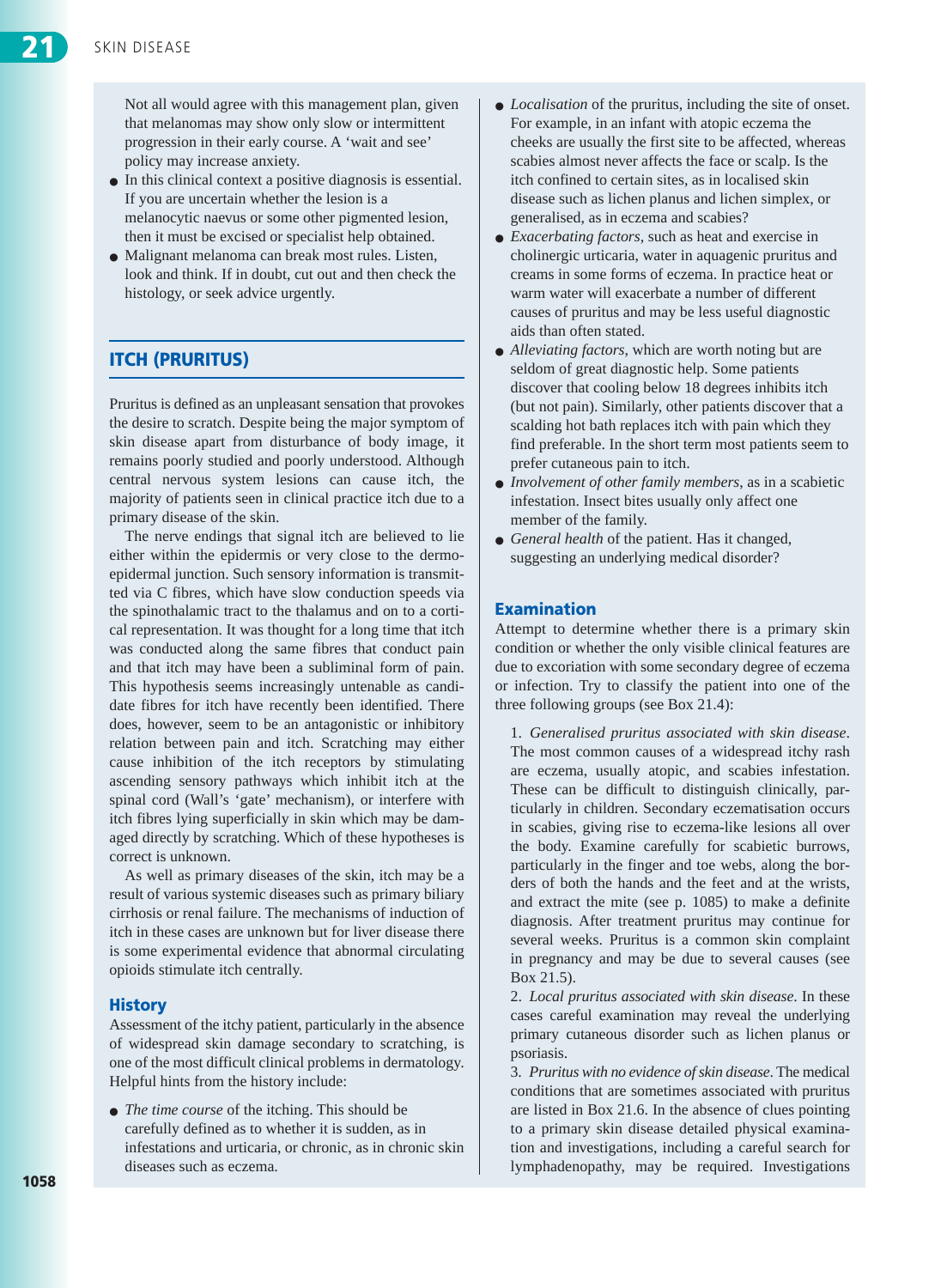## **21.4 PRURITUS**

#### **Skin diseases associated with generalised pruritus**

- Eczema Urticaria/dermographism<br>• Scabies Pruritus of old age and xe
- Pruritus of old age and xeroderma

#### **Skin diseases associated with localised pruritus**

- $\bullet$  Lichen planus
- Eczema Dermatitis herpetiformis<br>• Lichen planus Pediculosis
- **Pruritus with no evidence of skin disease**

|  |  | 21.5  Causes of Pruritus in Pregnancy |
|--|--|---------------------------------------|
|  |  |                                       |

| <b>Condition</b>                                                    | Gestation<br>and features                                                             | <b>Treatment</b>                                                                             |
|---------------------------------------------------------------------|---------------------------------------------------------------------------------------|----------------------------------------------------------------------------------------------|
| <b>Obstetric</b><br>cholestasis                                     | 3rd trimester<br>Associated with<br>abnormal liver<br>function tests                  | <b>Fmollients</b><br>Chlorphenamine<br>(chlorpheniramine)<br>Colestyramine<br>Early delivery |
| <b>Pemphigoid</b><br>gestationis                                    | 3rd trimester<br>Pruritus followed by<br>blistering<br>Starts around the<br>umbilicus | Topical or oral<br>steroids                                                                  |
| <b>Polymorphic eruption</b><br>(urticarial papules)<br>of pregnancy | 3rd trimester, after<br>delivery<br><b>Polymorphic lesions</b><br>with urticaria      | Chlorphenamine<br>(chlorpheniramine)                                                         |
| <b>Prurigo gestationis</b>                                          | 2nd trimester<br><b>Excoriated papules</b>                                            | <b>Fmollients</b><br><b>Topical steroids</b><br>Chlorphenamine<br>(chlorpheniramine)         |
| <b>Pruritic folliculitis</b>                                        | 3rd trimester<br>Aseptic pustules<br>on trunk                                         | <b>Topical steroids</b>                                                                      |

should include a full blood count, iron status, urea and electrolytes, liver function tests, thyroid function and possibly a chest radiograph.

Many patients are incorrectly labelled as having itch due to a systemic cause when in reality they have a mild degree of xerosis with perhaps irritation from repeated use of soaps, or another cutaneous primary disorder such as dermographism or aquagenic pruritus.

#### **Management**

There are no specific anti-itch drugs. Effective remedies for the conditions that lead to itch do exist, however, such as potent H1 blockade for patients with chronic idiopathic urticaria or corticosteroids for individuals with atopic eczema. Nevertheless, in some instances it is not possible either to define the primary condition or to treat it effectively.

A large number of agents can be used to reduce pruritus including emollients, topical menthol, capsaicin, ultraviolet B and long-wavelength ultraviolet A (PUVA)

| <b>21.6 MEDICAL CONDITIONS THAT CAUSE</b><br><b>PRURITUS</b>                                              |                                                                                               |                                                                                        |  |  |  |
|-----------------------------------------------------------------------------------------------------------|-----------------------------------------------------------------------------------------------|----------------------------------------------------------------------------------------|--|--|--|
| <b>Medical condition</b>                                                                                  | <b>Cause of pruritus</b>                                                                      | Treatment*                                                                             |  |  |  |
| <b>Liver disease</b><br>Cholestasis                                                                       | Elevated bile salts                                                                           | Colestyramine<br>Rifampicin<br>Antihistamines<br><b>IJVB</b>                           |  |  |  |
| <b>Hepatitis C</b>                                                                                        | Central opioid effect<br><b>Ilnknown</b>                                                      | Naloxone                                                                               |  |  |  |
| <b>Chronic</b><br>renal disease                                                                           | Multifactorial:<br>including secondary<br>hyperparathyroidism<br>Elevated plasma<br>histamine | <b>IJVB</b><br>Oral activated<br>charcoal<br>Capsaicin                                 |  |  |  |
| <b>Blood disease</b><br>Anaemia<br>Polycythaemia<br>rubra vera<br>Lymphoma<br>Leukaemia<br><b>Myeloma</b> | Iron deficiency<br>Unknown<br>Unknown                                                         | Iron replacement                                                                       |  |  |  |
| <b>Thyroid disease</b><br>Thyrotoxicosis<br>Hypothyroidism                                                | Generalised due to<br>dry skin<br>Localised may<br>be due to<br>Candida                       | <b>Emollients</b>                                                                      |  |  |  |
| <b>HIV infection</b>                                                                                      | Infection, infestation<br>Eosinophilic<br>folliculitis<br>Unknown                             | <b>Treatment of</b><br>opportunistic<br>infection<br>Local steroids, UVB<br><b>UVB</b> |  |  |  |
| <b>Malignancy</b>                                                                                         | <b>Unknown</b>                                                                                |                                                                                        |  |  |  |
| <b>Psychogenic</b>                                                                                        | Unknown                                                                                       | Psychotherapy<br>Anxiolytics<br>Antidepressives                                        |  |  |  |

phototherapy (see p. 1079), as well as opioid antagonists such as naltrexone. Their effects are variable, poorly characterised and require further study. Although frequently the subject of ridicule, significant itch may incapacitate, cause embarrassment, disrupt sleep and ruin the patient's self-image. It is easily under-estimated and trivialised as a symptom.

# **THE SCALY RASH (PAPULOSQUAMOUS ERUPTIONS)**

A common presenting complaint in general practice is an eruptive scaly rash sometimes associated with itching. The main causes are listed in Box 21.7. These can usually be distinguished by a discriminating history and examination. Secondary syphilis is an extremely rare cause of an eruptive scaly rash in current medical practice in the UK.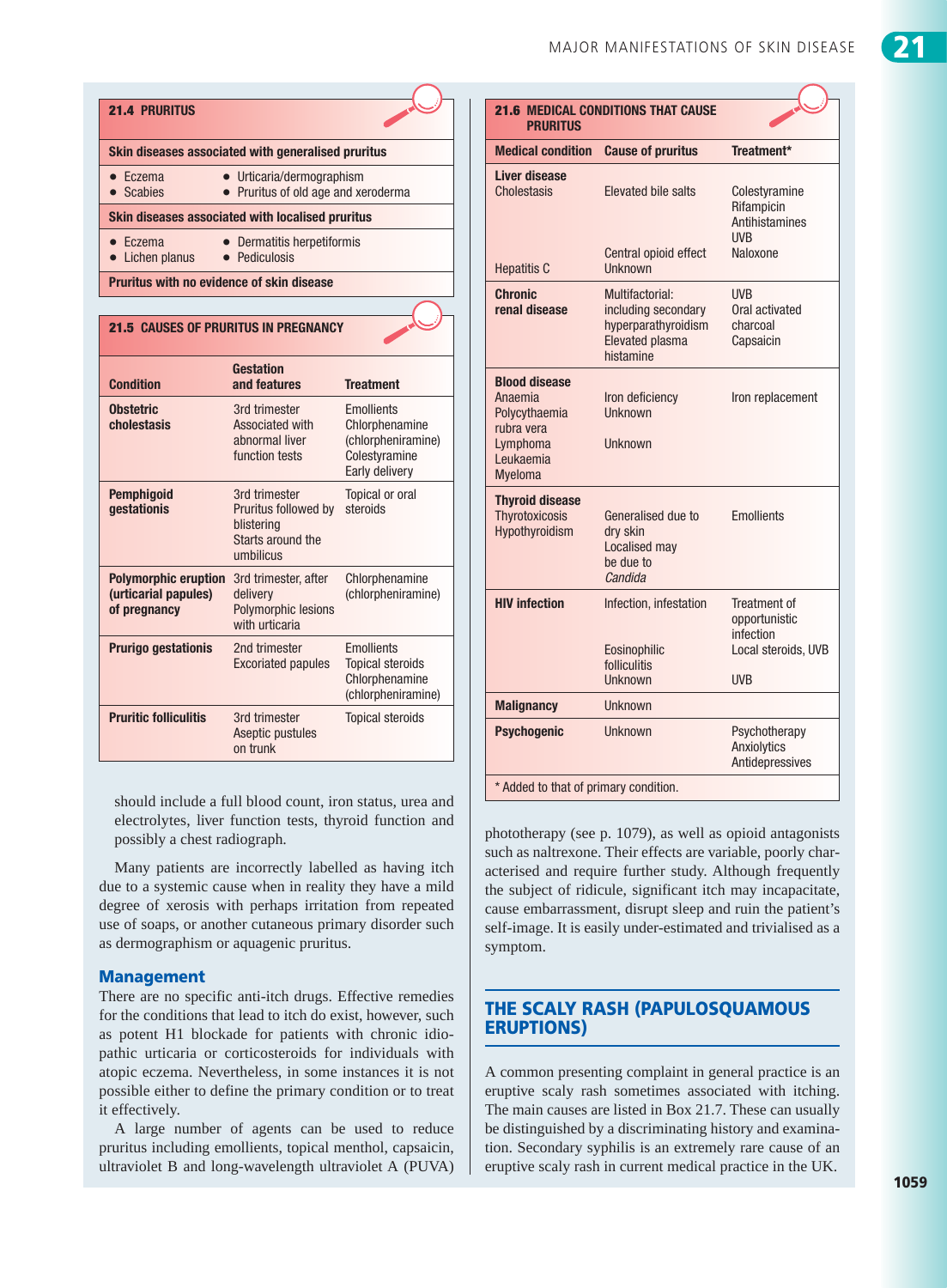## **21.7 SUDDEN SCALY RASHES**

- 
- Eczema (see p. 1072) Drug eruption (see p. 1099)<br>• Psoriasis (see p. 1075) Pityriasis versicolor
- Psoriasis (see p. 1075) Pityriasis versi<br>• Pityriasis rosea Tinea corporis
- Pityriasis rosea • Lichen planus (see p. 1080)

# **History**

# *How long has the rash been present?*

Atopic eczema often starts within the first 2 years of life and subsequently fluctuates in extent and severity. Psoriasis can start at any age but usually does so between the ages of 15 and 40 years. Pityriasis rosea affects a similar age group and tends to occur in the autumn and spring. Both pityriasis rosea and drug eruptions have an acute onset, drug eruptions starting within a few days or weeks of taking the drugs. Pityriasis versicolor is a common yeast infection of the body and scalp. It can be acute in onset or persist for many years in the same individual.

# *Where on the body did it start?*

Atopic eczema starts most commonly on the face in infants and then spreads to involve the flexures. However, it can sometimes just affect the extensor surfaces or may be present in coin-like lesions (discoid eczema). Psoriasis is classically present on the extensor surfaces—that is, the elbows and knees. Psoriasis can appear anywhere on the body in small (guttate), medium and large plaques all over the torso and limbs. Lichen planus usually presents as an intensely itchy, localised papular eruption with a characteristic colour and morphology (see p. 1080). Less commonly, it can be widespread and often exhibits the Köbner phenomenon with lichen planus lesions being induced in sites of non-specific trauma (see Fig. 21.17, p. 1080). Pityriasis rosea starts as a single herald patch that can occur anywhere on the body but usually is present on the trunk. This is a solitary erythematous lesion which starts as a papule and enlarges rapidly over a few days. Pityriasis versicolor usually affects the trunk and outer upper arms. Tinea corporis (dermatophyte infection) can occur anywhere on the body and is usually asymmetrical.

# *How has the rash evolved?*

In pityriasis rosea the herald patch is followed in a few days by the appearance of many smaller plaques present mostly on the torso in a 'fir tree' distribution but it can also occur on the neck, extremities and flexures (inverse pityriasis rosea). The herald patch tends to persist throughout the eruption and the whole eruption can last for up to 3 months. Atopic eczema can, at varying stages, be localised or generalised but is a chronic disorder that fluctuates in severity throughout childhood. Psoriasis in the classical form tends to involve the elbows, knees, lower back and scalp. In the guttate (small plaque) variety many small, red, scaly plaques appear on the trunk and may persist for several months. Many cases subsequently develop chronic plaque psoriasis. Tinea corporis is usually a chronic, slowly evolving, often isolated annular lesion. Macular-papular drug eruptions evolve with exfoliation (a shedding of the most superficial portion of the skin) and may leave post-inflammatory hyperpigmentation. Pityriasis versicolor can be very chronic and is often exacerbated by sun exposure; it also becomes more obvious in the tanned individual because of its hypopigmentation and therefore patients often present after their summer holidays. On the other hand, it appears as light brown scaly patches on untanned Caucasoid skin.

# *Is it itchy?*

Atopic eczema is extremely itchy and this is invariably the presenting complaint. Itching is exacerbated by changes in temperature, e.g. on undressing, and contact with irritants such as wool. It is not known why atopic eczema is so itchy and antihistamines have little effect. Drug eruptions and tinea corporis are usually pruritic. Psoriasis and pityriasis rosea are not usually so itchy. The rash of pityriasis versicolor is asymptomatic.

# *Was there a preceding illness?*

Guttate psoriasis is often preceded by a β-haemolytic streptococcal sore throat. A small percentage of people with pityriasis rosea have a prodromal illness with malaise, headache and arthralgia. A patient who develops a morbilliform drug eruption will usually have the same reaction to that specific drug or to chemically related ones on each challenge. Rashes in response to drugs are not common; however, most patients with infectious mononucleosis treated with amoxicillin will develop an erythematous macular-papular rash. It is essential therefore to take a careful history of medications and preceding illnesses at least 4 weeks prior to the onset of the rash.

### *Is it associated with any systemic symptoms?*

Certain drug eruptions can cause systemic upset with fever, malaise and joint pains and are associated with an eosinophilia. In eczema, superinfection can be associated with systemic symptoms of fever and malaise. *Staphylococcus aureus* causing secondary impetiginisation is the most common, but a streptococcus can cause similar features. Herpes simplex virus type 1 causes a widespread, severe, painful, erosive skin eruption in patients with atopic eczema (eczema herpeticum), which is a medical emergency requiring inpatient treatment with intravenous antiviral therapy and medical support. Arthritis occurs in 7% of patients with psoriasis (see p. 1011).

# **Examination**

The distribution of the rash can be very useful in discriminating between the various causes of a scaly rash: flexural, extensor surfaces, truncal, palms and soles, or scalp involvement. Morphologically, these conditions are distinguishable by careful assessment with the use of a magnifying lens. Associated skin features that give useful diagnostic clues can be found by complete skin examination (see Box 21.8).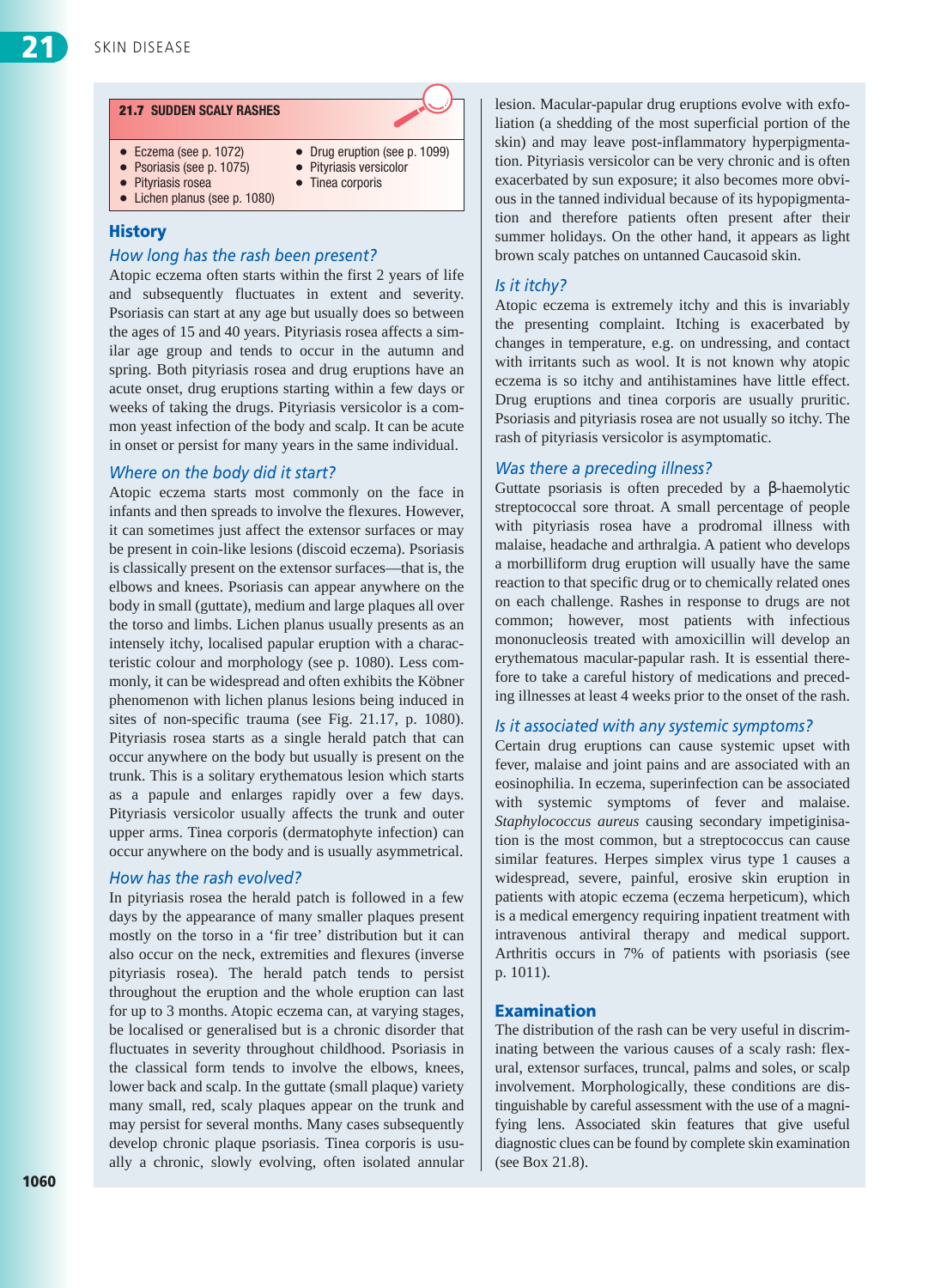| <b>21.8 CLINICAL FEATURES OF COMMON SCALY RASHES</b> |                                                            |                                                                                                                                               |                                                    |  |
|------------------------------------------------------|------------------------------------------------------------|-----------------------------------------------------------------------------------------------------------------------------------------------|----------------------------------------------------|--|
| <b>Type of rash</b>                                  | <b>Distribution</b>                                        | <b>Morphology</b>                                                                                                                             | <b>Associated clinical signs</b>                   |  |
| Eczema                                               | Face/flexures                                              | Poorly defined erythema and scaling<br>Lichenification                                                                                        | Shiny nails<br>Infraorbital crease<br>'Dirty neck' |  |
| <b>Psoriasis</b>                                     | <b>Extensor surfaces</b>                                   | Well-defined plaques with a silvery scale<br>Nail pitting and onycholysis<br>Scalp involvement<br>Axillae and genital areas<br>often affected |                                                    |  |
| <b>Pityriasis rosea</b>                              | 'Fir tree' pattern on torso                                | Well-defined erythematous papules<br>and plaques with collarette of scale                                                                     |                                                    |  |
| <b>Drug eruption</b>                                 | Widespread                                                 | Macular-papular erythematous scaly<br>areas which merge and are followed<br>by exfoliation                                                    |                                                    |  |
| <b>Pityriasis versicolor</b>                         | Upper torso and<br>upper shoulders                         | Hypo- and hyperpigmented scaly patches                                                                                                        |                                                    |  |
| <b>Lichen planus</b>                                 | Distal limbs, esp. volar<br>aspect of wrists<br>Lower back | Shiny, flat-topped violaceous papules with<br>White lacy network buccal<br>Wickham's striae<br>mucosa<br>Rarely, nail changes                 |                                                    |  |
| <b>Tinea</b><br>corporis                             | Asymmetrical, often<br>isolated, red scaly<br>lesions      | Scaly plaques which<br>expand with central<br>healing                                                                                         | Nail involvement<br>(see Fig. 21.29, p. 1089)      |  |

# **ERYTHRODERMA**

Eczema, psoriasis, drug eruptions and lichen planus rarely progress to erythroderma, defined as erythema with or without scaling of almost all the body surface. Other causes include cutaneous T cell lymphoma (Sézary's syndrome), the psoriasis-like condition pityriasis rubra pilaris, and rare types of ichthyosis. Erythroderma may occur at any age and is associated with extreme morbidity and rarely mortality. It may appear suddenly or evolve slowly.

Erythrodermic patients may be systemically unwell with shivering, due to loss of temperature control, and pyrexia. The pulse rate may be elevated and the blood pressure low due to volume depletion; examination of the cardiovascular system is therefore essential. Peripheral oedema is a common finding consequent on the erythroderma, low albumin and high-output cardiac failure. Lymph nodes may be enlarged, either reactively, caused by the skin inflammation, or rarely due to lymphomatous infiltration.

# **URTICARIA (NETTLE RASH, HIVES)**

Urticaria refers to an area of focal dermal oedema secondary to a transient increase in capillary permeability. On certain body sites such as the lips or hands the oedema spreads and is traditionally referred to as angio-oedema. By definition the swelling lasts less than 24 hours. Acute urticaria may be associated with

angio-oedema of the lips, face, throat and, rarely, wheezing, abdominal pain, headaches and even anaphylaxis. Whilst severe angio-oedema can be life-threatening due to respiratory obstruction, this is exceedingly rare in a dermatological context.

The symptoms and signs of urticaria are due in large part to mast cell degranulation with release of histamine and a variety of other vasoactive mediators. That more than histamine is involved is reflected by the fact that potent histamine blockers, whilst frequently improving the itch of urticaria and the number of weals, do not abolish all the symptoms or signs in many patients (see Fig. 21.3).

Causes of urticaria are listed in Box 21.9. Recently, evidence for an autoimmune pathogenesis for one of the most common forms of urticaria, chronic idiopathic

# **21.9 CAUSES OF URTICARIA Acute and chronic urticaria** • Allergens (in foods, inhalants and injections) • Drugs (see Box 21.33, p. 1100) • Contact (e.g. animal saliva, latex) • Physical (e.g. heat, cold, pressure, sun, water) • Infection (e.g. viral hepatitis, infectious mononucleosis, HIV infection during seroconversion) • Other conditions (e.g. systemic lupus erythematosus, autoimmunity, pregnancy, intestinal parasites) • Idiopathic **Urticarial vasculitis** • Hepatitis B Systemic lupus erythematosus • Idiopathic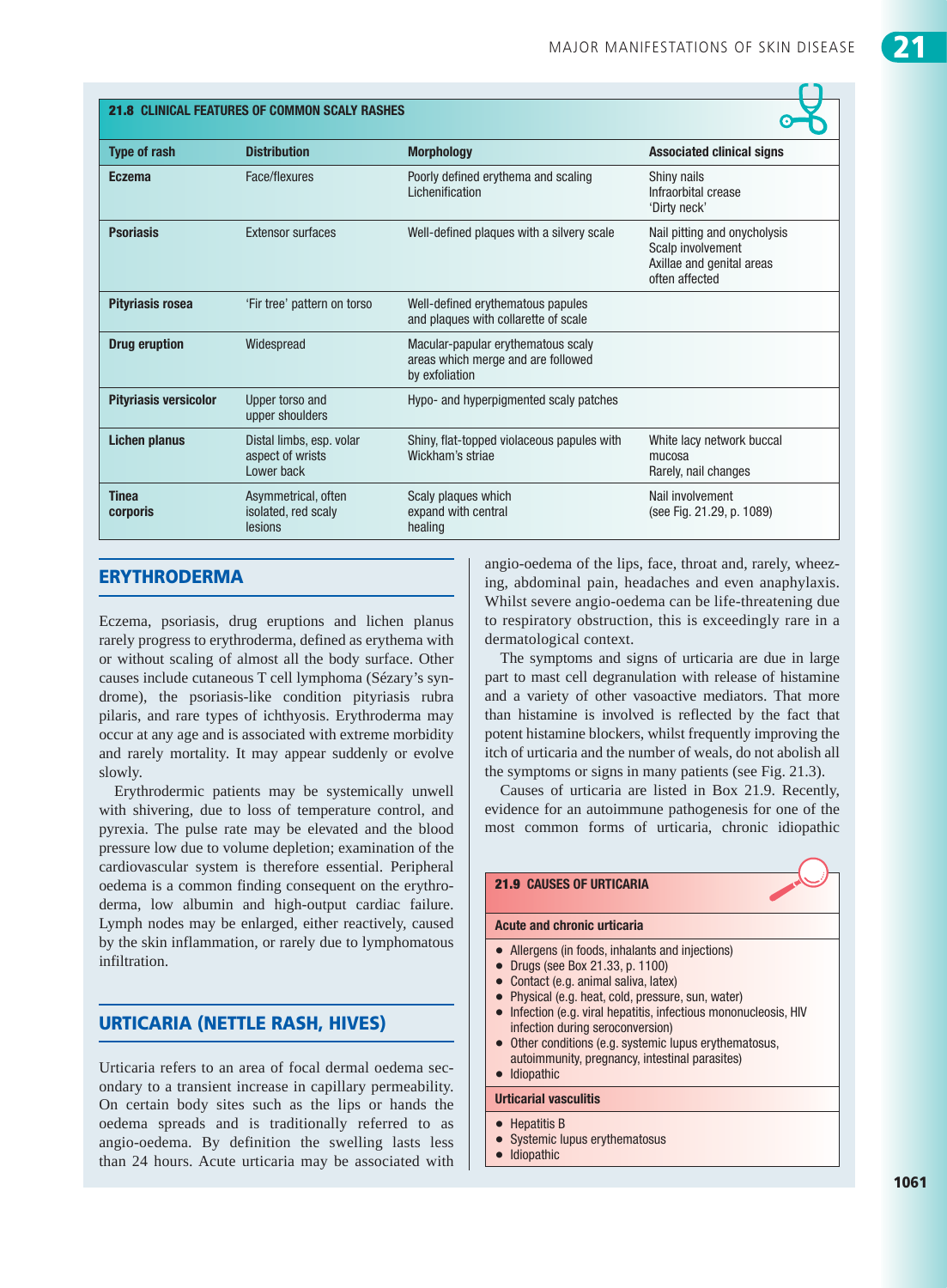

**Fig. 21.3 Pathogenesis of urticaria.** Mast cell degranulation occurs in a variety of ways. (1) Type I hypersensitivity causing massive degranulation and sometimes anaphylaxis. (2) Spontaneous mast cell degranulation in chronic urticaria. (3) Chemical mast cell degranulation. (4) Autoimmunity, which accounts for 30% of chronic urticaria.

urticaria, has been identified. In this condition, which is defined by the presence of urticarial episodes for over 6 weeks, self-reacting antibodies appear to cause crosslinking of the IgE receptor with subsequent degranulation of the mast cells.

## **Clinical features**

Two questions may be asked:

| 1. How long does the individual lesion last? |                         |  |  |  |
|----------------------------------------------|-------------------------|--|--|--|
| $<$ 24 hours                                 | (urticaria)             |  |  |  |
| $> 24$ hours                                 | (urticarial vasculitis) |  |  |  |
| 2. How long has the condition been present?  |                         |  |  |  |
| $<$ 6 weeks                                  | (acute urticaria)       |  |  |  |
| $> 6$ weeks                                  | (chronic urticaria)     |  |  |  |
|                                              |                         |  |  |  |

In practice the above questions may be less helpful than is sometimes implied. There may be little mechanistic difference between urticaria of a month's duration and that of 6 months' duration. Both may be treated along similar lines. The length of time an individual weal lasts may also be of limited utility. Urticarial vasculitis is much less common than urticaria and many patients are unable to distinguish the development of new weals and disappearance of old ones from individual weals each of which persists for more than 1 day. It is sometimes helpful to draw around a weal with a pen and examine the patient 24 hours later to try to clarify this issue.

A directed history is still the best way to elicit any causes or precipitants of urticaria. A record of possible allergens, including drugs (see Box 21.33, p. 1100), should be determined. The physical urticarias can be identified by appropriate questions (see Box 21.9) and subsequent medically observed challenge. A family history must be sought in cases of angio-oedema. Examination may reveal nothing, as this is a transient eruption, or may uncover the classical weals, which can vary from papules to large extensive plaques (see Fig. 21.4).

## **Investigations**

These need to be directed at the possible underlying cause as elicited from the clinical history:

- full blood count including eosinophil count in cases of underlying parasites
- erythrocyte sedimentation rate (ESR), which is elevated in cases of vasculitis
- urea and electrolytes, thyroid and liver function tests, which might reveal an underlying disorder



**Fig. 21.4 Widespread acute urticaria.** In this case urticaria was due to penicillin allergy.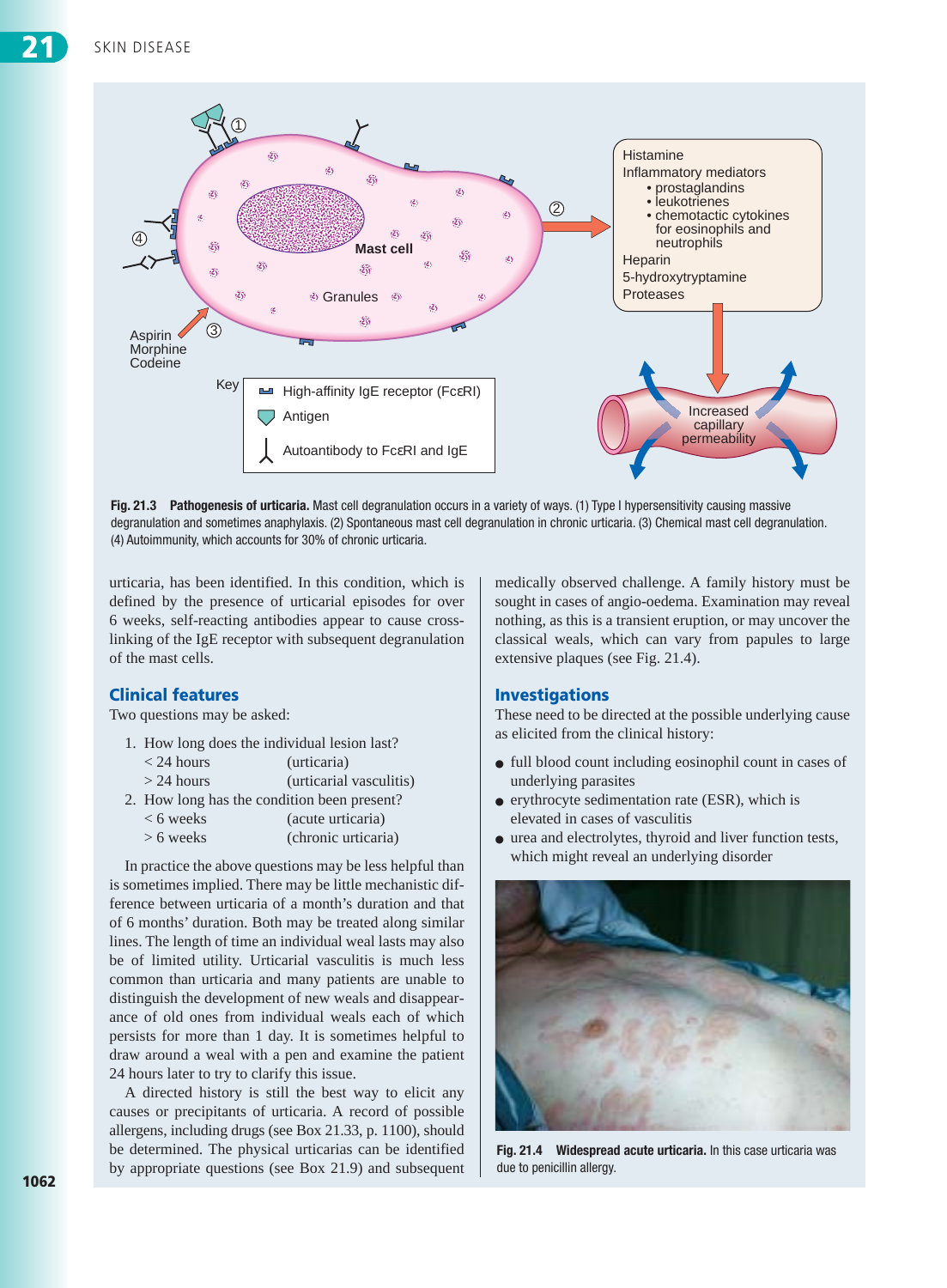- total IgE and specific IgE to possible allergens, e.g. foods such as shellfish and peanuts
- antinuclear factor in chronic urticaria or urticarial vasculitis
- CH50 as a general guide to complement activation and  $C_3$  and  $C_4$  levels as evidence of complement consumption via both the classical and the alternative pathways.

C<sub>1</sub> esterase inhibitor may be quantitatively reduced or more rarely functionally deficient as in hereditary angio-oedema. A skin biopsy may be helpful if urticarial vasculitis is suspected. Physical urticarias can be confirmed by the appropriate physical challenge. Frequently, no cause can be found for acute episodes, whereas in chronic urticaria the autoimmune pathogenesis will account for the majority of cases.

## **Management**

The practical problem with management of urticaria is that whilst potent non-sedative histamine blockers are available they have little or no effect on the other mediators that also play a contributory role. Non-sedative antihistamines such as loratadine or fexofenadine are effective for perhaps one-third of patients with chronic urticaria, one-third show some moderate benefit whilst the results in the remaining third are minimal. If a patient fails to respond to one of these agents after 2 weeks of therapy, then it may be worth swapping to another nonsedative antihistamine and adding in an  $H_2$ -blocker such as cimetidine or ranitidine. A number of other agents have been used including mast cell stabilisers or protease and leukotriene inhibitors, although the evidence of efficacy

is not clear. Systemic corticosteroids are widely prescribed for urticaria although surprisingly evidence of their benefit is still contestable. Patients with a history of lifethreatening angio-oedema or anaphylaxis should carry a self-administered injection kit of adrenaline (epinephrine). The management of anaphylactic shock is described on page 201.

Urticaria may be precipitated by aspirin or non-steroidal anti-inflammatory drugs. If there is a clear history of these agents precipitating attacks, then they should be avoided. Even in the absence of a clear history it may be advisable to suggest alternatives such as paracetamol (codeine can also induce urticaria).

# **PHOTOSENSITIVITY**

Ultraviolet radiation (UVR, 'sunlight') may improve some skin diseases such as psoriasis and eczema but confusingly may also exacerbate the same diseases and induce a number of specific dermatological conditions the photosensitive dermatoses or photodermatoses. Usually this is attributable to particular parts of the electromagnetic radiation spectrum including ultraviolet B (UVB) and ultraviolet A (UVA) but rarely visible light may also cause some photodermatoses. The electromagnetic spectrum is shown in Figure 21.5. The causative wavelengths for some of the endpoints are provisional. For instance, UVB is thought to play a more major role in the induction of skin cancer but a role for UVA may also exist. Similarly, skin ageing is due not just to UVA, as is often stated, but also to UVB. Determination of the



**Fig. 21.5 The electromagnetic spectrum.** For many conditions the action spectrum is approximate and may vary between patients.  $(LE =$  lupus erythematosus)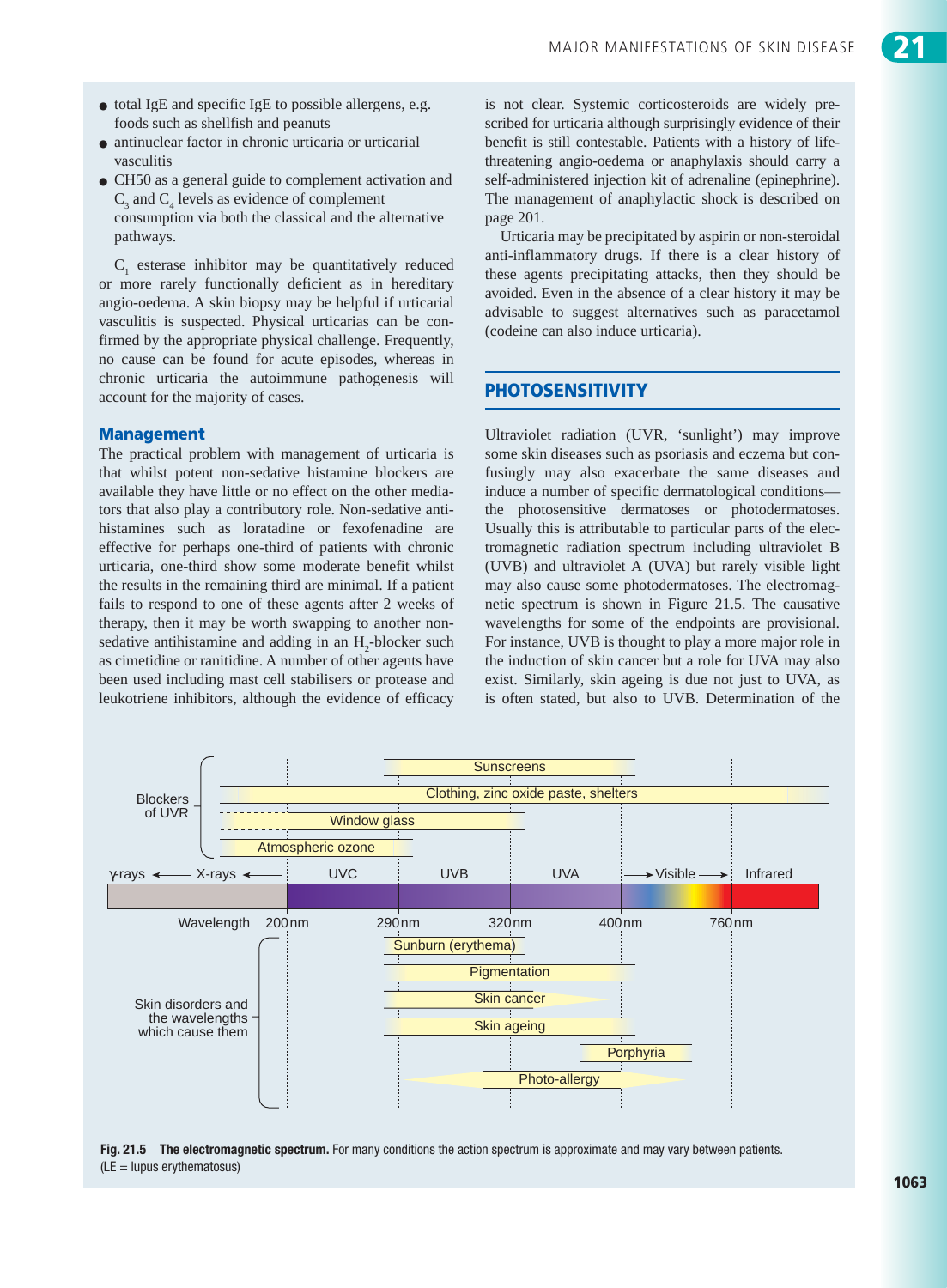waveband or wavebands that contribute to sensitivity may be clinically important. For instance, UVB does not pass through window glass whereas UVA does. The practical corollary of this is that patients who are markedly UVAsensitive need to wear sunblock and be protected even when inside a car or inside a building where there is strong natural light.

## **Clinical features**

The clinical history may give a clear indication that the rash is temporally related to sun exposure, whereas in other cases there is no obvious indication of light aggravation.

When a rash is related to sunshine, then the sites affected tend to be light-exposed ones: the face, particularly the nose and the cheeks but excluding the eyelids, an area under the chin and an area in the shadow of the nose; the dorsa of the forearms and hands, with sparing of the finger webs and palms (see Fig. 21.6).



**Fig. 21.6 Bullous photosensitive eruption.** Note sharp cut-off at wrists, due to protection by shirt sleeves, and sparing of skin under watch and strap.

There are four main groups of photosensitive dermatoses and these are listed in Box 21.10. Confusingly, a photodermatosis that initially appears on some exposed sites may spread to sites which on history appear to have received no exposure to sunlight.

#### **Management**

Once a photosensitive eruption is identified on clinical grounds, an attempt should be made to provoke the lesion using phototesting. This may not always be possible. If a drug is suspected and clinical status allows, phototesting should be carried out whilst the individual is on the drug; this allows phototesting to be repeated once the drug has been stopped. Drug causes for photosensitivity are common and include compounds such as quinine, which are often neglected unless a careful and directed clinical history is taken. Treatment is with avoidance of the drug if appropriate, or with topical or occasionally systemic steroids. In chronic cases of photosensitivity, such as chronic actinic dermatitis, azathioprine 100–150 mg/day may be required as further immunosuppression. The main preventative treatment for the photosensitive dermatoses is avoidance of sun exposure and the use of sunscreens.

#### *Sunscreens*

Sunscreens act in two different ways: chemical or physical. Chemical sunscreens absorb specific wavelengths of UV radiation. Physical sunscreens reflect UV radiation and visible light. Most available products are a combination of UVA and UVB chemical sunscreens. If the individual is sensitive to visible light as well as ultraviolet radiation, then the agents that block visible light will be visible and often cosmetically undesirable.

Sunblocks are often graded in terms of the sun protection factor (SPF), the ratio of the time it takes to induce a

| Cause                                                | <b>Condition</b>                                                            | <b>Clinical features</b>                                                                                                                                                                                                                                                                                                                                                                |
|------------------------------------------------------|-----------------------------------------------------------------------------|-----------------------------------------------------------------------------------------------------------------------------------------------------------------------------------------------------------------------------------------------------------------------------------------------------------------------------------------------------------------------------------------|
| <b>Drugs</b>                                         | Phototoxic drug eruption<br>Photo-allergic drug eruption                    | Common; exaggerated sunburn occurs minutes after<br>sun exposure<br>Caused by phenothiazines, amiodarone, tetracyclines<br>Occurs more than 24 hours after sun exposure;<br>causes a dermatitis or lichen planus-like reaction<br>Caused by thiazides, enalapril, hydroxychloroquine,<br>phenothiazines, or topical, e.g. fragrances<br>Can become permanent (persistent light reactor) |
| <b>Metabolic</b>                                     | Porphyrias<br>Pellagra                                                      | Particularly porphyria cutanea tarda (see p. 326)<br>Diarrhoea, dementia, dermatitis due to dietary lack<br>of tryptophan                                                                                                                                                                                                                                                               |
| <b>Exacerbation</b><br>of pre-existing<br>conditions | Lupus erythematosus<br>Erythema multiforme<br>Herpes simplex                | See page 1034<br>See page 1098<br>See page 30                                                                                                                                                                                                                                                                                                                                           |
| <b>Idiopathic</b>                                    | Polymorphic light eruption<br>Solar urticaria<br>Chronic actinic dermatitis | Itchy papulo-vesicular eruption on exposed sites<br>within hours of UV exposure<br>Urticaria after 1-hour exposure<br>Disabling, itchy dermatitis on exposed sites in<br>elderly men                                                                                                                                                                                                    |

## **21.10 THE PHOTOSENSITIVE DERMATOSES**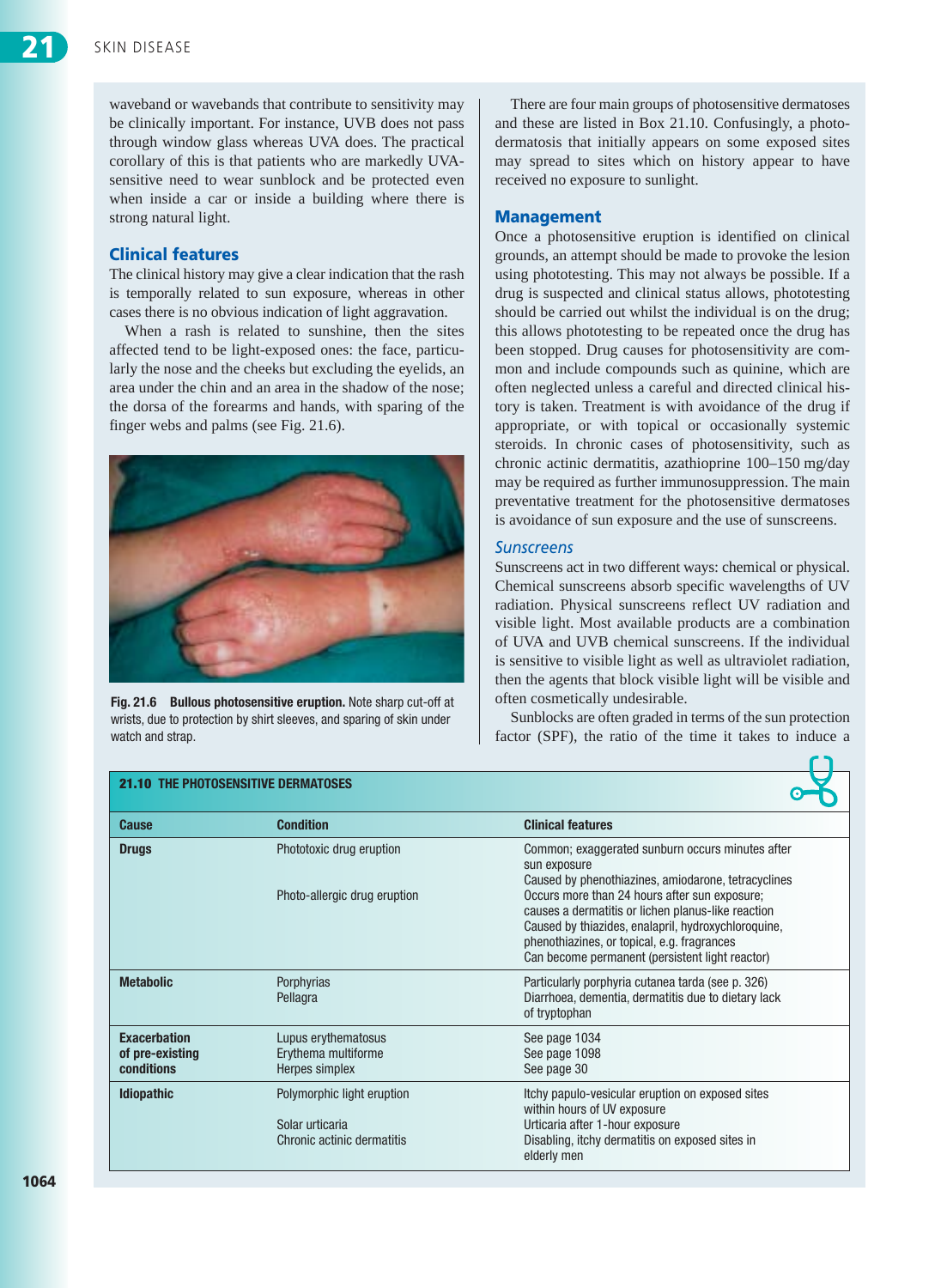certain degree of redness with and without sunblock. A sunblock with an SPF of 2 therefore affords 50% reduction whereas a sun protection factor of 10 blocks 90% of the radiation. It follows that the additional value of sunblocks with a very high sun protection factor become trivial over, say, SPF 15.

# **BLISTERS**

Loss of keratinocyte-keratinocyte adhesion or loss of adhesion of keratinocytes to the basement membrane or of the basement membrane to the dermis leads to a potential space which, because of negative extracellular pressure, fills with fluid: a blister. There is an artificial distinction made by some between small (vesicles,  $< 0.5$  cm) and large blisters (bullae,  $> 0.5$  cm). The site of blister formation within the skin therefore depends on the aetiology and underlying pathogenesis.

Blisters are an important physical sign with a limited differential diagnosis but they can be very difficult to see. If a blister occurs high up in the epidermis (intraepidermal) and is due to a defect in cohesion of the keratinocytes, then the blister may be so fragile that only an erosion is seen (e.g. pemphigus foliaceus). On the other hand, a blister at the level of the basement membrane, as occurs in dermatitis herpetiformis, might be missed because the roof of the blister is easily destroyed due to the itch and resulting scratch. Blisters in the skin can occur at any age and may be caused by common infections or rare genetic skin diseases that can continue throughout life.

#### **21.11 CAUSES OF BLISTERING AT BIRTH**

- Herpes simplex
- Impetigo
- Bullous ichthyosiform erythroderma • Epidermolysis bullosa (see Box 21.12)
- Incontinentia pigmenti
- 

The main causes of blistering presenting at birth are listed in Box 21.11.

#### **Assessment**

The history of the onset of blistering, any predisposing events such as drug ingestion, and family history are of paramount importance. In infants blistering at birth is usually due to infection and more rarely to genetic skin diseases such as epidermolysis bullosa. There are several types of epidermolysis bullosa, as seen in Box 21.12, and studies of these disorders over the last 10 years have contributed enormously to our understanding of the biology of keratins and basement membrane. Adults who present with a blistering skin condition need to be assessed according to Box 21.13. At all ages, it is important to exclude both viral and bacterial infection as a cause of blistering and this is easily done by taking a swab from the blister fluid for bacterial assessment by both microscopy and culture. A similar sterile swab can be placed in viral culture medium and, in the case of the herpes virus, immediate electron microscopy or immunofluorescence performed on a sample of the blister fluid smeared on to a slide.

Toxic epidermal necrolysis is a severe form of widespread blistering that can occur at any age and is often due

| <b>21.12 DIFFERENT TYPES OF EPIDERMOLYSIS BULLOSA</b> |                                                 |                                                              |                                                             |                                                                                                                                                                                                                                                                                                                                                                                                                                                                 |  |
|-------------------------------------------------------|-------------------------------------------------|--------------------------------------------------------------|-------------------------------------------------------------|-----------------------------------------------------------------------------------------------------------------------------------------------------------------------------------------------------------------------------------------------------------------------------------------------------------------------------------------------------------------------------------------------------------------------------------------------------------------|--|
| <b>Type</b>                                           | <b>Mode of</b><br>inheritance                   | <b>Level of</b><br>blister                                   | <b>Abnormal</b><br>protein                                  | <b>Clinical features</b>                                                                                                                                                                                                                                                                                                                                                                                                                                        |  |
| <b>Simple</b>                                         | Autosomal<br>dominant                           | Epidermal basal<br>cell                                      | Keratins 5 and 14                                           | Usually just blisters on palms and soles<br>No scarring; nails normal; no oral involvement<br>Rare recessive type associated with muscular<br>dystrophy (plectin mutation)                                                                                                                                                                                                                                                                                      |  |
| <b>Junctional</b>                                     | Autosomal<br>recessive                          | Lamina lucida                                                | I aminin-5 and<br>$\alpha_{\rm s}$ $\beta_{\rm A}$ integrin | Large, raw areas and flaccid blisters at birth<br>Common around mouth and anus; heal slowly<br>Nails and oral mucosa involved<br>Often lethal<br>May be diagnosed prenatally by chorionic villus sampling                                                                                                                                                                                                                                                       |  |
| <b>Dystrophic</b>                                     | Autosomal<br>dominant<br>Autosomal<br>recessive | Dermis below<br>lamina densa<br>Dermis below<br>lamina densa | <b>Collagen VII</b><br><b>Collagen VII</b>                  | Blisters on knees, elbows and fingers<br>Healing with scarring and milia<br>Nails may be involved<br>Mouth seldom affected<br>Blisters often present at birth; seen on hands, feet,<br>elbows and knees<br>Heal with scarring which is so severe that digits may be lost<br>Milia present<br>Oral and oesophageal blistering followed by scarring/stricture<br>Abnormal teeth<br>Increased incidence of cutaneous squamous cell carcinoma<br>in early adulthood |  |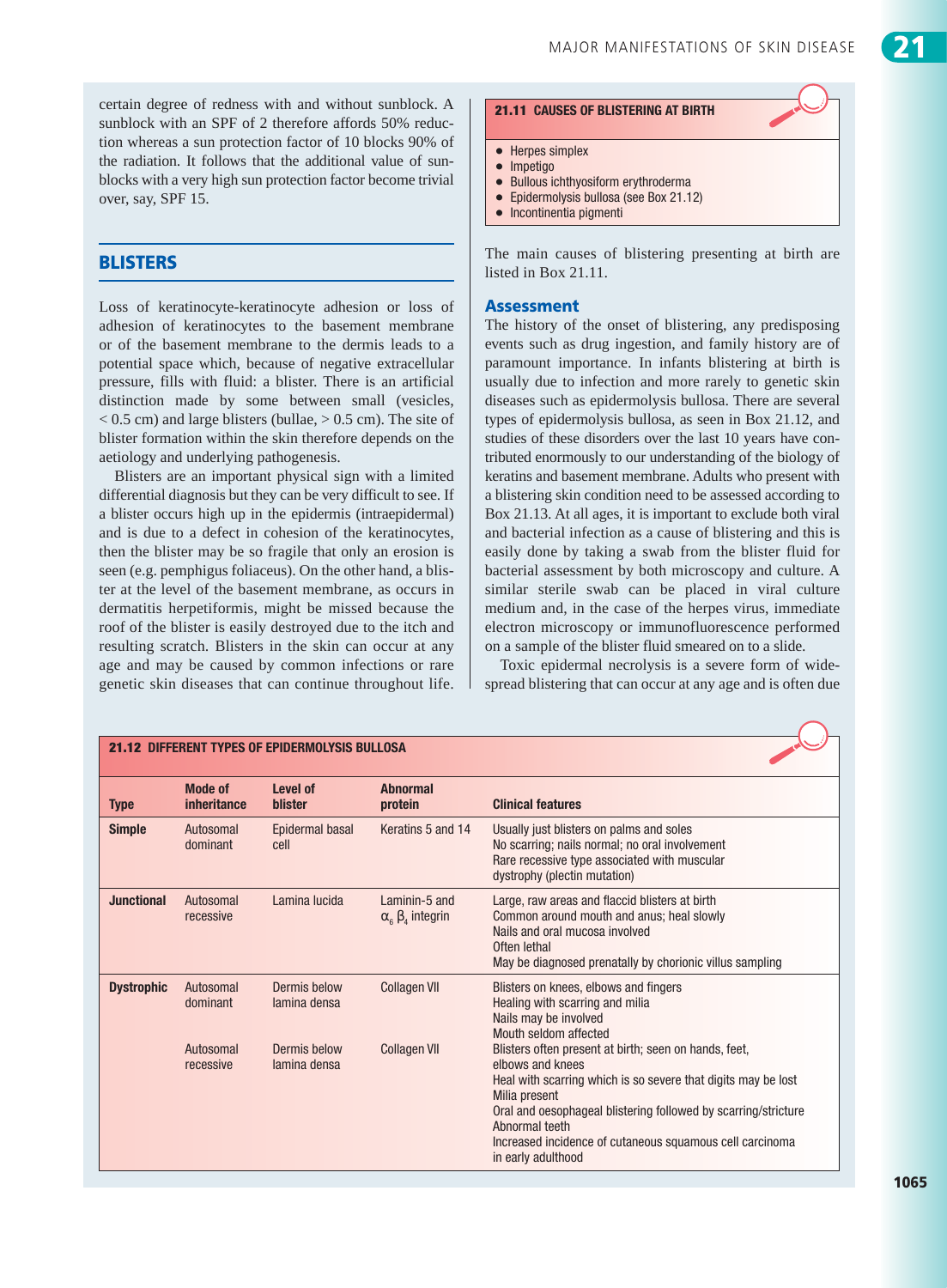to drugs. It is a life-threatening condition as the skin peels off in thin sheets causing severe problems with fluid balance and temperature control as well as pain and infection. Intensive care management is indicated, with careful haemodynamic monitoring and high suspicion of secondary infection. Once the causative agent is removed the skin can rapidly re-epithelialise but toxaemia often leads to death in extensive cases. There is no convincing evidence that systemic corticosteroids work in this condition but there is some recent and persuasive but uncontrolled evidence that intravenous immunoglobulin may be helpful.

If there is no evidence of infection and the diagnosis is not apparent from the more common conditions listed in Box 21.13, then a skin biopsy should be taken for histological assessment and a frozen sample for direct immunofluorescence. The clinical and immunopathological findings for the immunobullous disorders are documented in Box 21.14. In the case of the rare genetic skin

| <b>21.13 CAUSES OF ACQUIRED BLISTERS</b> |                                                                                                                               |                                                                                                     |                                                                                                                                                                                                                              |  |  |
|------------------------------------------|-------------------------------------------------------------------------------------------------------------------------------|-----------------------------------------------------------------------------------------------------|------------------------------------------------------------------------------------------------------------------------------------------------------------------------------------------------------------------------------|--|--|
|                                          |                                                                                                                               | <b>Generalised</b>                                                                                  |                                                                                                                                                                                                                              |  |  |
|                                          | <b>Localised</b>                                                                                                              | <b>With mucosal involvement</b>                                                                     | With no mucosal involvement                                                                                                                                                                                                  |  |  |
| <b>Vesicular</b>                         | Herpes simplex<br>Herpes zoster<br>Impetigo<br>Pompholyx                                                                      | Eczema herpeticum                                                                                   | Eczema herpeticum<br>Dermatitis herpetiformis<br>Epidermolysis bullosa acquisita                                                                                                                                             |  |  |
| <b>Bullous</b>                           | Impetigo<br><b>Bullous cellulitis</b><br><b>Bullous stasis oedema</b><br>Acute eczema<br>Insect bites<br>Fixed drug eruptions | Pemphiqus<br>Bullous erythema multiforme/<br>Stevens-Johnson syndrome<br>Toxic epidermal necrolysis | Acute eczema<br>Erythema multiforme<br><b>Bullous pemphiqoid</b><br>Epidermolysis bullosa acquisita<br><b>Bullous lupus erythematosus</b><br>Pseudoporphyria<br>Porphyria cutanea tarda<br>Drug eruptions, e.g. barbiturates |  |  |

| 21.14 CLINICAL FEATURES AND SKIN BIOPSY FINDINGS IN SOME IMMUNE-MEDIATED BLISTERING SKIN CONDITIONS |                                                                                                                                                                                                     |                                       |                                                 |                                          |                                                              |                                                 |                                           |                                                                                       |
|-----------------------------------------------------------------------------------------------------|-----------------------------------------------------------------------------------------------------------------------------------------------------------------------------------------------------|---------------------------------------|-------------------------------------------------|------------------------------------------|--------------------------------------------------------------|-------------------------------------------------|-------------------------------------------|---------------------------------------------------------------------------------------|
| <b>Disease</b>                                                                                      | Age                                                                                                                                                                                                 | Site of<br><b>blisters</b>            | Nature of<br><b>blisters</b>                    | <b>Mucous</b><br>membrane<br>involvement | Antigen                                                      | <b>Circulating</b><br>antibody<br>(indirect IF) | <b>Fixed</b><br>antibody<br>(direct IF)   | <b>Treatment</b>                                                                      |
| <b>Pemphiqus</b><br>vulgaris                                                                        | $40 - 60$ yrs                                                                                                                                                                                       | Torso, head                           | <b>Flaccid and</b><br>fragile, many<br>erosions | 100%                                     | Desmoglein-3<br>(120kD)                                      | lgG                                             | lgG, C,<br>intercellular<br>(epidermal)   | <b>Steroids</b><br>Cvclo-<br>phosphamide                                              |
| <b>Bullous</b><br>pemphigoid<br>(see Fig. 21.7)                                                     | 60s and<br>over                                                                                                                                                                                     | Trunk (esp.<br>flexures) and<br>limbs | <b>Tense</b>                                    | <b>Occasionally</b>                      | BP-220<br>(part of<br>hemidesmosome)                         | lgG<br>(70%)                                    | $\lg G$ , $C_3$ at<br><b>BMZ</b>          | <b>Steroids</b><br>Azathioprine                                                       |
| <b>Dermatitis</b><br>herpetiformis                                                                  | Young,<br>associated<br>with<br>coeliac<br>disease                                                                                                                                                  | Elbows, lower<br>back, buttocks       | Excoriated<br>and often<br>not present          | No                                       | Unknown                                                      | None                                            | Granular<br>laA in<br>papillary<br>dermis | Dapsone<br>Gluten-free<br>diet                                                        |
| <b>Pemphigoid</b><br>gestationis                                                                    | Young<br>pregnant<br>female                                                                                                                                                                         | Periumbilical<br>and limbs            | <b>Tense</b>                                    | Rare                                     | <b>Collagen XVII</b><br>(part of<br>hemidesmosome<br>BP-180) | lgG                                             | $C3$ at<br>BMZ                            | <b>Steroids</b>                                                                       |
| <b>Epidermolysis</b><br>bullosa<br>acquisita                                                        | All ages                                                                                                                                                                                            | Widespread                            | Tense.<br>scarring                              | Common<br>(50%)                          | <b>Type VII collagen</b>                                     | IqG (anti-<br>type VII<br>collagen)             | IqG at BMZ                                | Poor response<br>to steroids<br>Cvclo-<br>phosphamide<br>Methotrexate<br>Azathioprine |
| <b>Bullous lupus</b><br>ervthematosus                                                               | Young,<br>black<br>female                                                                                                                                                                           | Widespread                            | <b>Tense</b>                                    | Rare                                     | <b>Type VII collagen</b>                                     | Anti-type VII<br>collagen                       | lgG, IgA,<br>laM at BMZ                   | Dapsone                                                                               |
|                                                                                                     | Note Pemphiqus is characterised by an intraepidermal level of blistering (superficial). All the other conditions above have a subepidermal level<br>of blistering. $(BMZ =$ basement membrane zone) |                                       |                                                 |                                          |                                                              |                                                 |                                           |                                                                                       |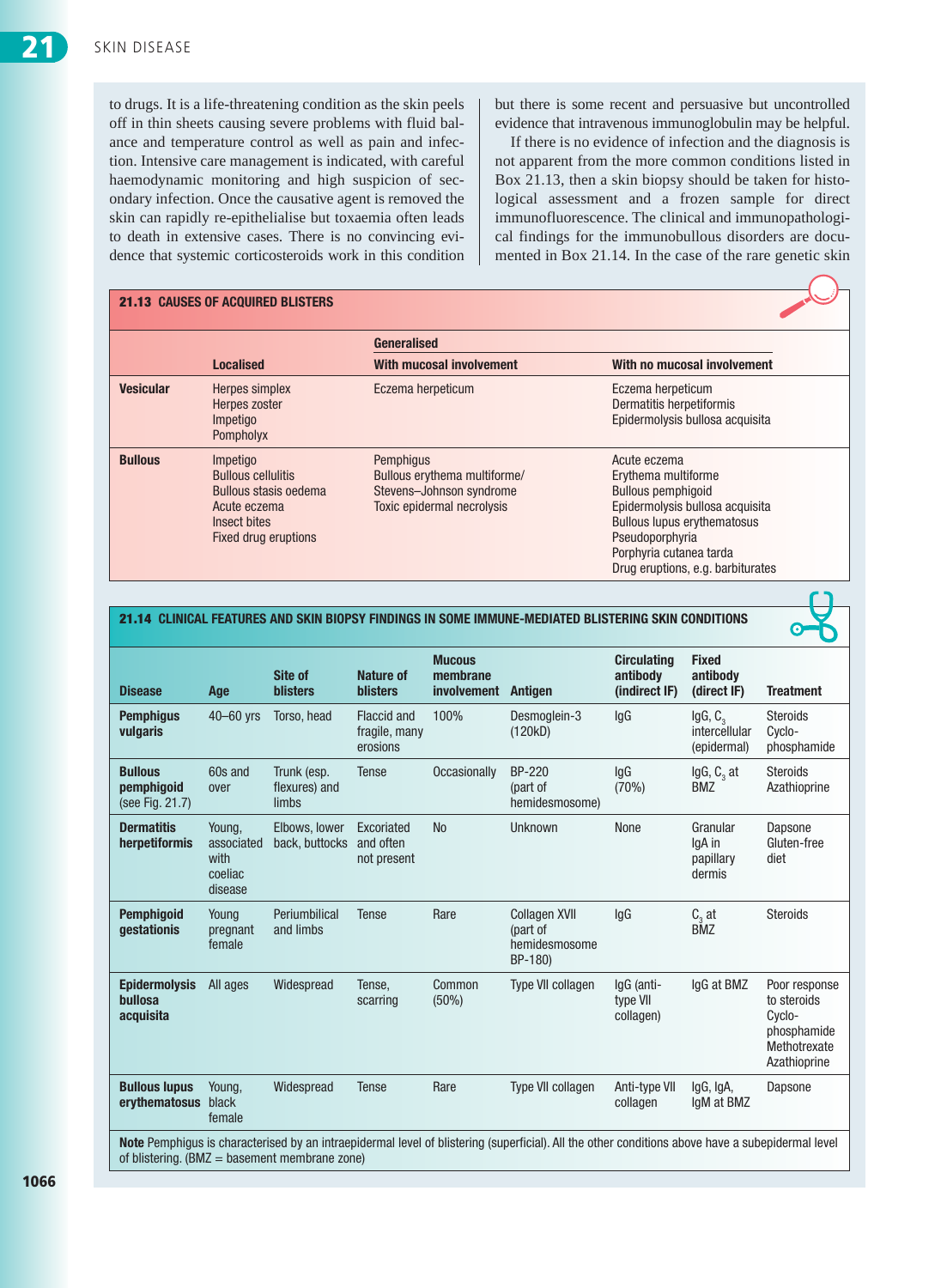

**Fig. 21.7 Bullous pemphigoid.** Large tense and unilocular blisters clustered in and around the axilla.

diseases a portion of the skin biopsy is processed for electron microscopy and immunofluorescence to enable a more accurate assessment to be made of the site of blistering. Further investigation is necessary for certain blistering conditions:

- *Pemphigus*. This is associated with underlying malignancy including lymphoma in a small proportion of patients ('paraneoplastic pemphigus'). Therefore a complete physical examination is mandatory and investigations including full blood count, erythrocyte sedimentation rate, urea and electrolytes, liver function tests, chest radiograph and any other directed scans should be performed.
- *Dermatitis herpetiformis*. This is associated with coeliac disease (see p. 792) and therefore all patients with this diagnosis should have blood taken for an anti-endomysial and antigliadin antibody screen, and a jejunal biopsy should be performed if indicated.
- *Epidermolysis bullosa acquisita (EBA)*. This is associated with inflammatory bowel disease, multiple myeloma and lymphoma (see pp. 808, 938 and 943), and these conditions should therefore be excluded.
- *Bullous lupus erythematosus*. It is important to follow patients with bullous lupus erythematosus for activity of their systemic disease (see p. 1034). There is a high incidence of clinically significant glomerulonephritis  $(> 90\%)$ .
- *Porphyria cutanea tarda and pseudoporphyria* (see pp. 1097–1098).

# **LEG ULCERS**

Ulceration of the skin is the complete loss of the epidermis and part of the dermis. When present on the lower leg, it is usually due to vascular disease and the vast majority

(75%) of cases are due in part to venous hypertension. The site of ulceration on the lower leg can give a good indication of the underlying cause (see Fig. 21.8), although this is not an absolute guide. For each cause of leg ulceration there are several different underlying pathologies that have to be considered (see Box 21.15).



**Fig. 21.8 Causes of lower leg ulceration.**

| <b>21.15 MAIN CAUSES OF LEG ULCERATION</b>      |                                         |  |  |  |  |
|-------------------------------------------------|-----------------------------------------|--|--|--|--|
| <b>Venous hypertension</b>                      |                                         |  |  |  |  |
| $\bullet$ See text                              |                                         |  |  |  |  |
| <b>Arterial disease</b>                         |                                         |  |  |  |  |
| Atherosclerosis<br>Vasculitis                   | Buerger's disease                       |  |  |  |  |
| <b>Small vessel disease</b>                     |                                         |  |  |  |  |
| Diabetes mellitus<br>$\bullet$                  | Vasculitis                              |  |  |  |  |
| <b>Abnormalities of blood</b>                   |                                         |  |  |  |  |
| • Sickle-cell disease<br>Cryoglobulinaemia      | Spherocytosis<br>Immune complex disease |  |  |  |  |
| <b>Neuropathy</b>                               |                                         |  |  |  |  |
| Diabetes mellitus<br>Leprosy                    | • Syphilis                              |  |  |  |  |
| <b>Tumour</b>                                   |                                         |  |  |  |  |
| Squamous cell carcinoma<br>Basal cell carcinoma | Malignant melanoma<br>Kaposi's sarcoma  |  |  |  |  |
| <b>Trauma</b>                                   |                                         |  |  |  |  |
| <b>Injury</b>                                   | • Artefact                              |  |  |  |  |

#### **Assessment**

The history of the onset of the leg ulceration and any underlying predisposing conditions should be sought. Then the site and surrounding skin should be carefully assessed. The appropriate investigations should include: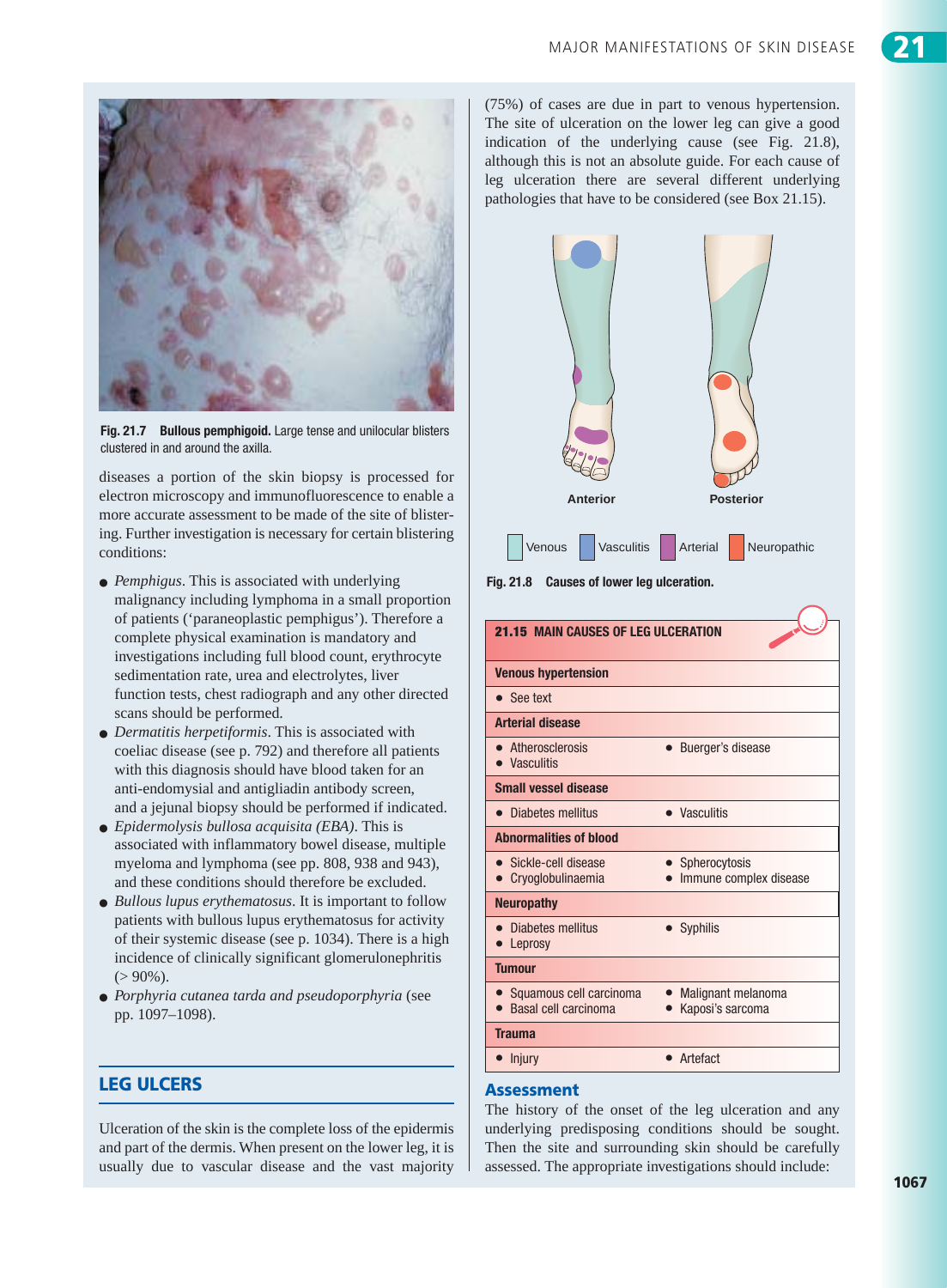- *Urinalysis* for glycosuria.
- *Full blood count* to detect anaemia and blood dyscrasias.
- *Bacterial swab* to detect pathogens. Systemic antibiotics are only required if there is a purulent discharge, rapid extension, cellulitis, lymphangitis or septicaemia.
- *Doppler ultrasound* to assess arterial circulation if the peripheral pulses cannot be felt. If the ankle systolic pressure divided by the brachial systolic pressure is > 0.8, then there is insignificant arterial disease. (An exception to this rule occurs in some patients with peripheral vascular disease associated with diabetes, in whom arterial calcification of the lower limb vessels produces a spuriously high ankle/brachial index.)
- *Venography*, which is occasionally useful in detecting surgically remediable venous incompetence.
- *Duplex scanning*, if available.

The main conditions and the differences between them are discussed below.

#### **LEG ULCER—assessment and management of chronic venous leg ulcers**

'Peripheral arterial supply should be assessed in all patients by hand-held Doppler. Those individuals with an ankle/brachial pressure ratio (ABP) < 0.8 should be assumed to have arterial disease and therefore not able to tolerate compression bandaging. In those individuals with an ABP > 0.8, graduated compression bandaging is essential for effective treatment.'

- Moffat CJ, Oldroyd MI, Greenhalgh RM, Franks PJ. Palpating ankle pulses is insufficient in detecting arterial insufficiency in patients with leg ulceration. Phlebology 1994; 9:170–172.
- Fletcher A, Cullum N, Sheldon TA. A systematic review of compression treatment for venous leg ulcers. BMJ 1997; 315:570–580.
- The care of patients with chronic leg ulcer. A National Clinical Guideline. Scottish Intercollegiate Guidelines Network, Royal College of Physicians of Edinburgh, July 1998.

Further information:  $\Box$  www.sign.ac.uk

# **LEG ULCERATION DUE TO VENOUS DISEASE**

Damage to the venous system of the leg results in oedema, haemosiderin deposition, eczema, fibrosis and ulceration.

## **Aetiology**

In the normal leg there is a superficial low-pressure venous system connected to the deep, high-pressure veins by perforating veins. Muscular activity, aided by valves in the veins, pumps blood from the superficial to the deep system and towards the heart. Incompetent valves in the deep and perforating veins result in the retrograde flow of blood to the superficial system ('venous hypertension'), causing a rise in capillary hydrostatic pressure. Fibrinogen is forced out through the capillary walls and fibrin is deposited as a pericapillary cuff. One theory postulates that growth and repair factors are trapped in the macromolecular cuff so that minor trauma cannot be repaired and ulcers develop.

Incompetent veins leading to venous hypertension may be due to previous deep vein thrombosis (see pp. 908 and 953), congenital or familial valve incompetence, infection or deep venous obstruction (e.g. from a pelvic tumour).

## **Clinical features**

The problem usually starts in middle age. Leg ulcers are more likely to occur and to persist in obese people. Varicose veins, although often present, are not inevitable. The first symptom is frequently heaviness of the legs, followed by the development of oedema. Haemosiderin pigmentation and ivory-coloured scarring may then be seen, sometimes associated with venous eczema (see p. 1074). The signs progress to lipodermatosclerosis, firm induration due to fibrosis of the dermis and subcutis, which may produce the well-known 'inverted champagne bottle' appearance. Ulceration, often precipitated by minor trauma or infection, soon occurs. Ulcers are seen typically around the medial malleolus but may encircle the ankle (see Fig. 21.9). If conditions are favourable, the ulcers will heal by granulation with small epithelial islands at the base and epithelial growth from the edges. Healing is often slow and may never be complete. Recurrent ulceration is common even after good healing.

### **Complications**

**EBM**

Chronic venous ulcers are invariably colonised by bacteria. Only if infection becomes overt (see above) is systemic antibiotic treatment required. Contact dermatitis to an ointment, dressing or bandage is not uncommon. The usual culprits are preservatives, lanolin and neomycin.



**Fig. 21.9 A large venous ulcer overlying the medial malleolus.**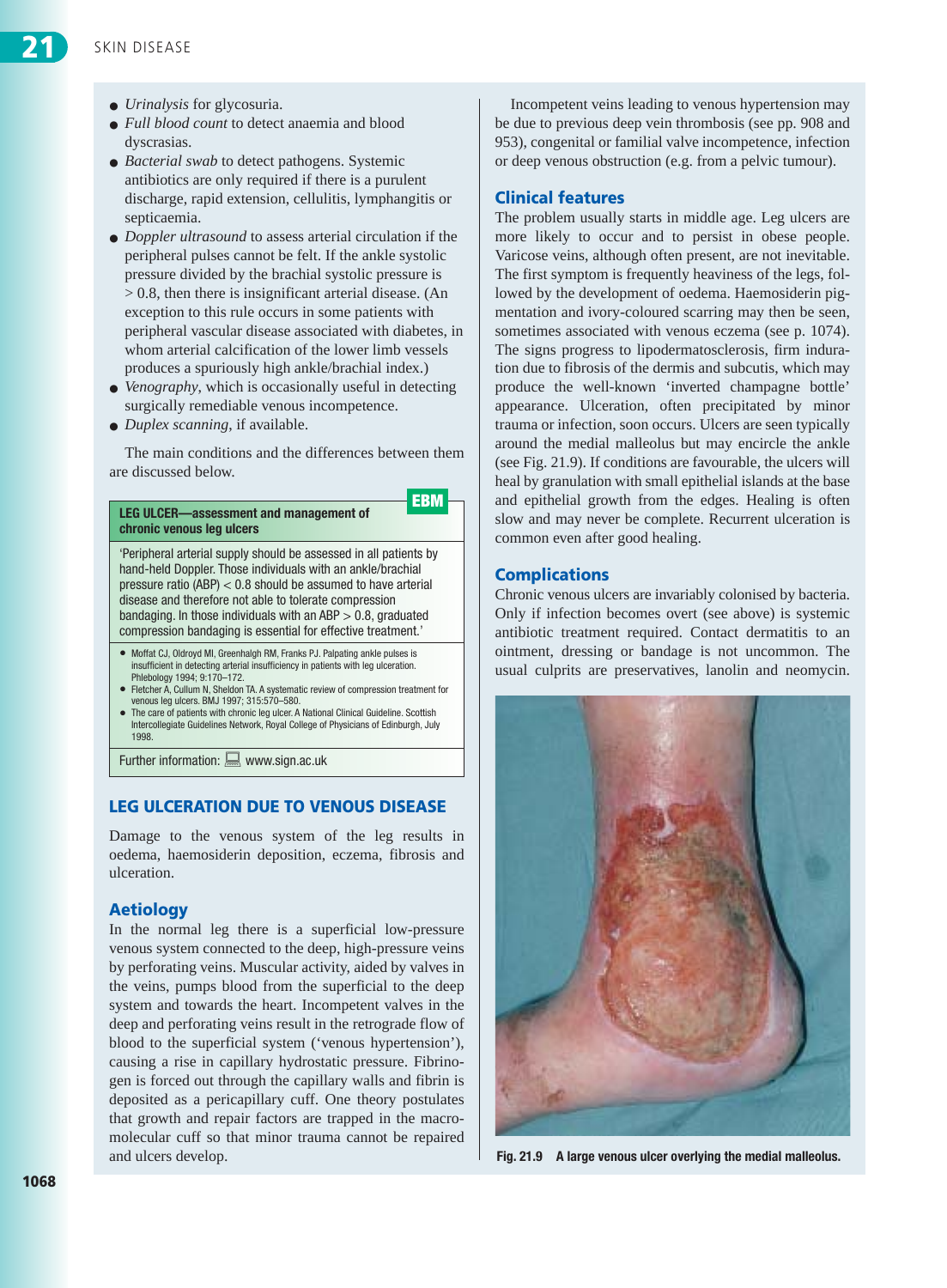Lipodermatosclerosis may cause lymphoedema, leading to hyperkeratosis and the so-called 'mossy foot'. A squamous cell carcinoma developing in a venous ulcer (Marjolin's ulcer) is rarely responsible for its failure to heal.

## **Management**

- General management includes dietary advice for the obese and encouragement to take gentle exercise.
- Oedema should be reduced by the regular use of compression bandages, keeping the legs elevated when sitting and the judicious use of diuretics.
- The exudate and slough should be removed with normal saline solution, 0.5% aqueous silver nitrate or 5% aqueous hydrogen peroxide. If the ulcer is very purulent, soaking the leg for 15 minutes in 1:10 000 dilution of aqueous potassium permanganate may be helpful.
- Dressings commonly used for venous ulceration include antibiotic-impregnated tulle dressings, nonadhesive absorbent dressings (alginates, charcoals, hydrogels or hydrocolloids) and dry non-adherent dressings.
- The frequency of dressings depends on the state of the ulcer. Very purulent and exudative ulcers may need daily dressings whilst the dressing on a clean, healing ulcer may only require changing every week.
- Paste bandages, impregnated with zinc oxide or ichthammol, help to keep dressings in place and provide protection.
- Surrounding venous eczema is treated by a mild or moderately potent topical corticosteroid. The steroid should not be applied to the ulcer itself.
- Oral antibiotic therapy, given in short courses, is only necessary for the treatment of overt infection (see above). An anabolic steroid, stanozolol, may help lipodermatosclerosis but side-effects (fluid retention, hepatotoxicity) may limit its use.
- In the absence of any evidence of compromised arterial supply, graduated compression bandages applied from the toes to the knees enhance venous return and have been shown to be most beneficial in the healing of venous leg ulcers.
- Vein surgery may help some younger patients with persistent venous ulcers. Pinch grafts may hasten the healing of clean ulcers but do not influence their rate of recurrence.

# **LEG ULCERATION DUE TO ARTERIAL DISEASE**

Deep, painful and punched-out ulcers on the lower leg, especially if they occur on the shin and foot and are preceded by a history of intermittent claudication, are likely to be due to arterial disease. Risk factors include smoking, hypertension, diabetes mellitus and hyperlipidaemia. The foot is cyanotic and cold, and the skin surrounding the

ulcer is atrophic and hairless. The peripheral arterial pulses are absent or reduced. Doppler studies are required and then, if arterial insufficiency is confirmed, compression bandaging should be prohibited and advice from a vascular surgeon sought.

## **LEG ULCERATION DUE TO VASCULITIS**

These ulcers start as painful, palpable, purpuric lesions turning into small punched-out ulcers. The involvement of larger vessels is heralded by painful nodules which may ulcerate. The intractable, deep, sharply demarcated ulcers of rheumatoid arthritis are due to an underlying vasculitis (see p. 1040). Management includes treatment of the underlying disorder as well as immunosuppression with, for example, steroids or cyclophosphamide.

## **LEG ULCERATION DUE TO NEUROPATHY**

The most common cause of a neuropathic ulcer is diabetes. The ulcers occur over weight-bearing areas such as the heel. Microangiopathy also contributes to ulceration in diabetes. This is discussed in detail on page 677.

# **TOO LITTLE OR TOO MUCH HAIR**

A patient who complains of too little or too much hair should be treated with sensitivity. These complaints may cause genuine morbidity. The causes are numerous and varied but a systematic approach to the history and examination can easily be used to elicit the correct diagnosis.

Hair undergoes a regular cycle of growth. Each cycle is independent of its neighbours in humans, whereas moulting animals, for instance, have hairs in a synchronous cycle. At any one time and depending on the age and sex of the person, up to 90% of hair follicles can be in anagen, the growing phase, and only 10% in telogen, the resting phase when hairs are normally shed. An alteration in this ratio can lead to an increased rate of hair loss and thus an impression of impending baldness.

# **ALOPECIA**

The term means nothing more than loss of hair. There are many causes and patterns (see Box 21.16).

A detailed history, careful scalp examination and complete physical examination should enable a confident diagnosis to be made.

#### *Tinea capitis*

Fungal scalp infections are becoming increasingly common in urban areas in the UK. The clinical features can be variable but it usually affects children, causing patchy hair loss with some scaling. Any individual who develops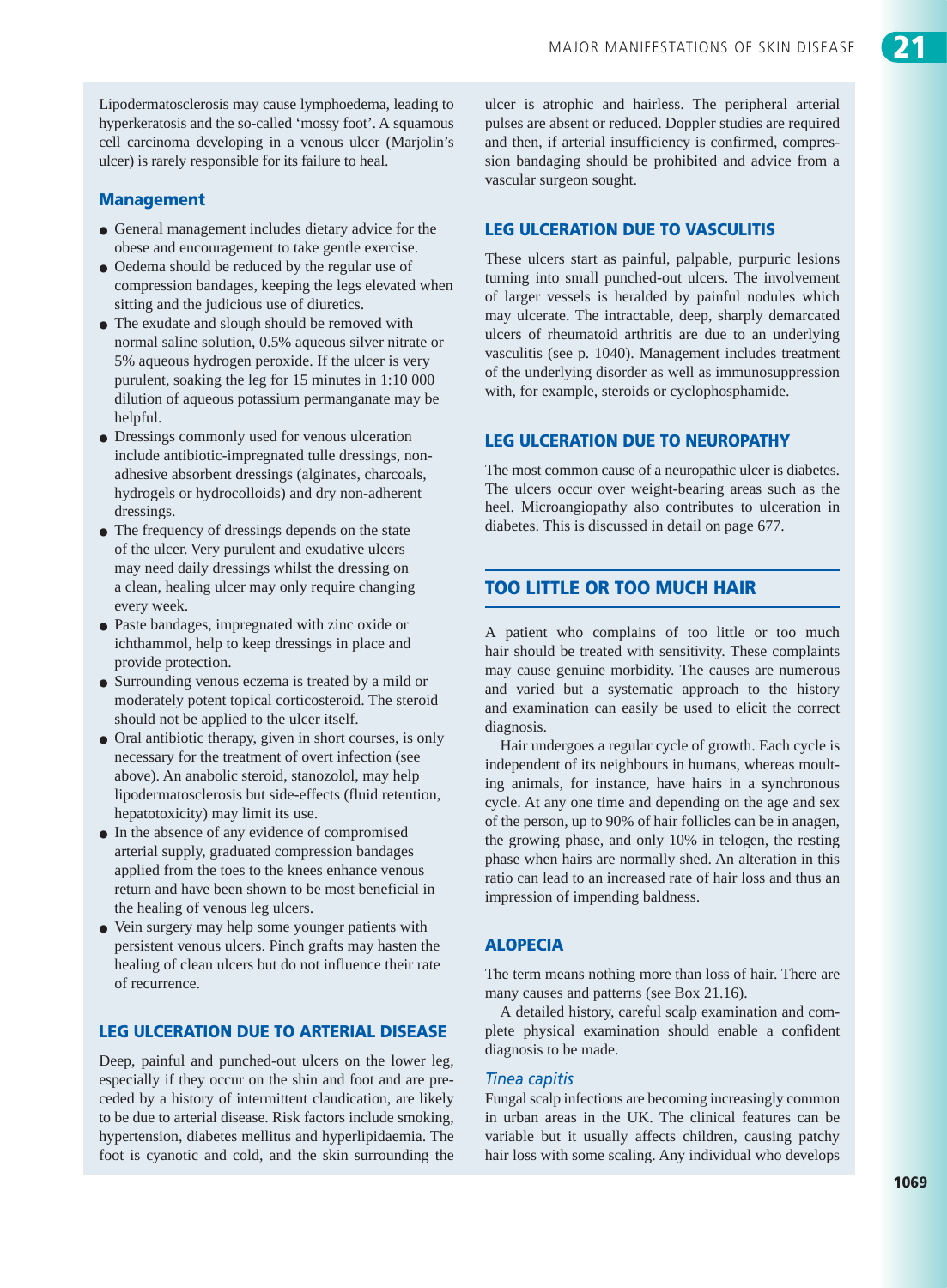| <b>21.16 CLASSIFICATION OF ALOPECIA</b>                                                                                                                             |                                                                                                                                                                                                                                                                    |
|---------------------------------------------------------------------------------------------------------------------------------------------------------------------|--------------------------------------------------------------------------------------------------------------------------------------------------------------------------------------------------------------------------------------------------------------------|
| <b>Localised</b>                                                                                                                                                    | <b>Diffuse</b>                                                                                                                                                                                                                                                     |
| <b>Non-scarring</b><br><b>Tinea capitis</b><br>Alopecia areata<br>Androgenetic alopecia<br>Traumatic (trichotillomania, traction,<br>cosmetic)<br><b>Syphilis</b>   | Androgenetic alopecia<br>Telogen effluvium<br><b>Metabolic</b><br>Hypothyroidism<br>Hyperthyroidism<br>Hypopituitarism<br>Diabetes mellitus<br><b>HIV disease</b><br>Nutritional deficiency<br>I iver disease<br>Post-partum<br>Alopecia areata<br><b>Syphilis</b> |
| <b>Scarring</b><br><b>Idiopathic</b><br><b>Developmental defects</b><br>Discoid lupus erythematosus<br><b>Herpes zoster</b><br>Pseudopelade<br>Tinea capitis/kerion | Discoid lupus<br>erythematosus<br>Radiotherapy<br><b>Folliculitis decalvans</b><br>Lichen planus pilaris                                                                                                                                                           |

an area of hair loss and scaling in the scalp should have the area scraped and affected hairs plucked for mycological microscopy and culture. Associated inflammation accounts for the variable presentation. Anthropophilic fungal infections (spread from child to child) account for the majority of cases in urban areas. Endothrix (within the hair shaft) infections, e.g. *Trichophyton tonsurans*, cause relatively uninflamed patchy baldness with breakage of the hairs at the skin surface ('black dot'). There is no fluorescence under Wood's light.

Ectothrix (outside the hair shaft) species of fungi, such as *Microsporum audouinii* (anthropophilic), show minimal inflammation; *Microsporum canis* (from dogs and cats) infections are more inflamed and can be identified by green fluorescence with Wood's light. Kerions are boggy, highly inflamed areas of tinea capitis and are usually caused by zoophilic (from animals, e.g. cattle ringworm) species of fungi (e.g. *Trichophyton verrucosum*).

Treatment is systemic, with either oral terbinafine, griseofulvin or itraconazole. Topical therapy, such as an antifungal shampoo, is recommended as an adjunct and arachis oil is used to remove crusting. Kerions sometimes require short courses of oral steroids in addition to systemic antifungal therapy to reduce the inflammation.

Accurate diagnosis and identification of the culprit fungus allows not only treatment but also control of the spread of infection.

### *Alopecia areata*

This non-scarring condition appears as sharply defined non-inflamed bald patches, usually on the scalp (see p. 1050). During the active stage of hair loss pathognomonic 'exclamation mark' hairs are seen (broken-off hairs 3–4 mm long, which taper off towards the scalp—see



**Fig. 21.10 Alopecia areata.** Marked hair loss with diagnostic exclamation mark hairs.

Fig. 21.10). An uncommon diffuse pattern on the scalp is recognised. The condition may affect the eyebrows, eyelashes and beard. Pitting and longitudinal wrinkling of the nail may be seen. The hair usually regrows spontaneously in small bald patches, but the outlook is less good with larger patches and when the alopecia appears early in life or is associated with atopy. Alopecia totalis describes complete loss of scalp hair and alopecia universalis complete loss of all hair. There is an association of alopecia areata with autoimmune disorders, atopy and Down's syndrome.

## *Androgenetic alopecia*

Male-pattern baldness is physiological in men over 20 years old, though rarely it may be extensive and develop at an alarming pace in the late teens. It also occurs in females, most obviously after the menopause. The wellknown distribution (bitemporal recession and then crown involvement) is described as 'male-pattern' but this type of hair loss in females is often diffuse.

## **Investigations**

Laboratory tests, including a full blood count, erythrocyte sedimentation rate, urea and electrolytes, liver and thyroid function tests, an autoantibody profile and *Treponema pallidum* haemagglutination (TPHA) test, should help determine the cause of non-scarring alopecia. More specialised tests, including the hair pluck test where up to 50 hairs are removed with epilating forceps to determine the anagen:telogen ratio, are seldom necessary. Mycological assessment is advisable in cases of localised hair loss with scaling. A scalp biopsy, with direct immunofluorescence, may help to confirm a diagnosis of lichen planus of the scalp or discoid lupus erythematosus.

#### **Management**

Successful treatment of alopecia is difficult and management of these patients includes support and reassurance. Any underlying condition should be treated. Alopecia areata sometimes responds to topical or intralesional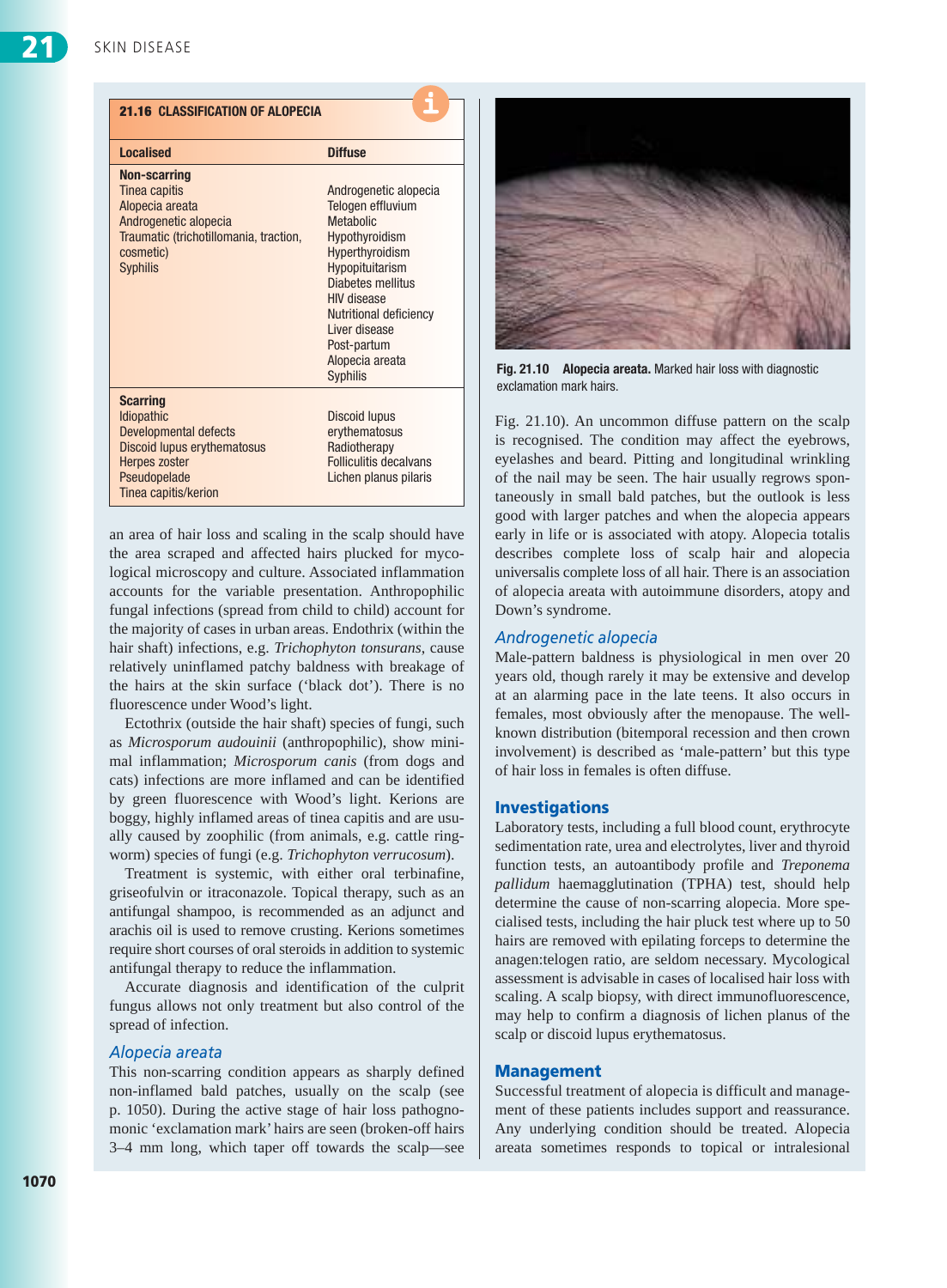steroids such as 0.3 ml triamcinolone (10 mg/ml). Some patients with androgenetic alopecia may be helped by systemic finasteride or topical 2% minoxidil solution. In females, anti-androgen therapy such as cyproterone acetate is used. A wig may be the most appropriate treatment for extensive alopecia. Scalp surgery and autologous hair transplants are expensive but sometimes effective in androgenetic alopecia.

# **HIRSUTISM**

Hirsutism is the growth of terminal hair in a male pattern in a female. It should be distinguished from hypertrichosis, which describes the excessive growth of terminal hair in either sex in a non-androgenic distribution.

Hirsutism is often racial (e.g. Mediterranean Caucasians and Asians) and familial. Some degree of hirsutism is common after the menopause. The cause of most cases of hirsutism is unknown and only a small minority have a demonstrable hormonal abnormality.

#### **Investigations**

Full endocrinological investigations are required if hirsutism:

- occurs in childhood
- is of sudden onset
- is accompanied by signs of virilisation
- is associated with menstrual irregularity or cessation.

In addition to the screening tests for hyperandrogenism (see p. 709), Cushing's syndrome needs to be excluded (see p. 721).

#### **Management**

Depilatory creams, waxing, electrolysis, bleaching and shaving are often used for physiological hirsutism.

Any remediable cause should be corrected by medical and surgical methods, sometimes with the help of the endocrinologist or gynaecologist (see p. 710). Oral antiandrogens may be helpful.

# **VULVAL ITCH (PRURITUS VULVAE)**

Pruritus vulvae is a distressing symptom that can occur at any age and can be difficult to diagnose. Chronic scratching of the vulval area leads to lichenification which, in this site, can be asymmetrical and associated with quite marked oedema and swelling. The history is important to give an indication of the underlying cause. Pre-existing skin disease, such as atopic eczema, psoriasis or fungal infections, needs to be sought and an autoimmune history might be associated with lichen sclerosus et atrophicus. It is important to determine if there is a previous history of sexually transmitted diseases, particularly genital warts or cervical dysplasia found on colposcopy. The main dermatological causes of itch in the vulval area are candidiasis

(consider underlying diabetes), tinea cruris (dermatophyte infection), eczema (including contact dermatitis), psoriasis, lichen sclerosus and, less commonly, lichen planus. These can usually be differentiated by careful examination, bacteriological and mycological assessment and a search for evidence of similar skin disease elsewhere on the body. A well-defined, bright red plaque on the vulva can indicate psoriasis, particularly with skin, scalp or nail signs of this condition; oral lesions are often seen in lichen planus and this condition is often followed by marked postinflammatory hyperpigmentation; lichen sclerosus is characterised by ivory papules that coalesce into pale plaques, with an atrophic surface (reminiscent of crinkly cigarette paper). There is sometimes associated haemorrhagic blistering. Lichen sclerosus often forms a 'figure of eight' around the vulva and perineal area and can cause scarring of the vulva with loss of normal contours culminating in stenosis of the introitus secondary to labial fusion. Biopsy for histology is occasionally needed to differentiate these conditions and in lichen sclerosus to assess any malignant change in, for example, non-healing areas.

Histology is always needed in the next group of itchy vulval lesions, neoplasia. Most tumours of the vulva can provoke the symptom of itch—in particular, vulval (squamous) intraepithelial neoplasia (VIN) and extramammary Paget's disease. Lesions of VIN can be solitary or multiple and may appear red, white, pigmented, warty, moist or eroded. As well as being itchy, VIN can be painful, particularly with superficial dyspareunia. There may be very little to see with the naked eye and then vulvoscopy is needed. In younger women there is a strong association of VIN with the papillomavirus, immunosuppression and possibly smoking. Extramammary Paget's disease is rare, is usually asymmetrical and can be painful. It presents as a moist, red, scaly patch often mistaken for eczema; hence the importance of biopsy in 'unresponsive eczema'.

Finally, it has been shown that a proportion of vulval itch is psychogenic; certainly vulval disease can be associated with psychological distress so careful consultation and an understanding doctor are essential to a correct diagnosis of this condition.

#### **ISSUES IN OLDER PEOPLE** COMMON SKIN DISEASES

- About 40% of individuals over the age of 60 years have significant dermatological problems.
- The most common diseases in this age group are: —skin cancers
	- —leg ulcers, a major cause of morbidity in the elderly —blistering disorders
	-
	- —herpes zoster (shingles) and post-herpetic neuralgia —inflammatory skin diseases, e.g. asteatotic, varicose and seborrhoeic eczema, psoriasis
	- —lichen sclerosus
	- —scabies
	- —lymphoedema
	- —pruritus of old age
	- —drug-related rashes.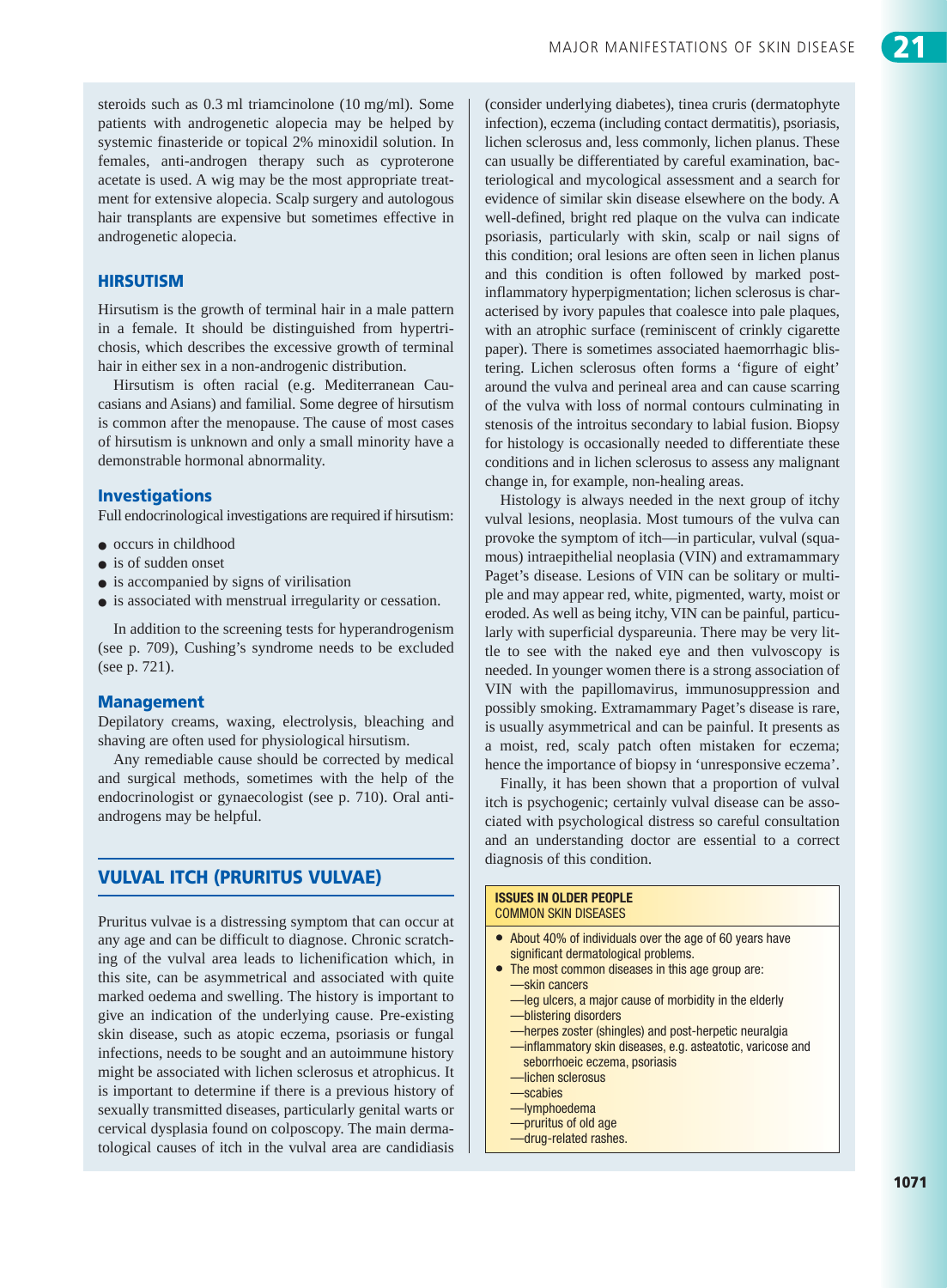# **ECZEMA**

The terms 'eczema' and 'dermatitis' are synonymous. They refer to distinctive reaction patterns in the skin, which can be either acute or chronic and are due to a number of causes.

# **Histopathology**

In the acute stage oedema of the epidermis (spongiosis) progresses to the formation of intraepidermal vesicles, which may enlarge and rupture. In the chronic stage there is less oedema and vesiculation but more thickening of the epidermis (acanthosis); this is accompanied by a variable degree of vasodilatation and T-helper lymphocytic infiltration in the upper dermis.

## **Clinical features**

There are several patterns of eczema (see Box 21.17); some of these have identifiable environmental causes whereas others are more complex. The clinical signs are similar in all types of eczema and vary according to the duration of the rash. The features of acute and chronic eczema are listed in Box 21.18.

### *Atopic eczema*

Atopy is a genetic predisposition to form excessive IgE which leads to a generalised and prolonged hypersensitivity to common environmental antigens, including pollen and the house dust mite. Atopic individuals manifest one or more of a group of diseases that includes asthma, hay fever, urticaria, and food and other allergies, and this distinctive form of eczema. These atopic conditions tend to run true to type within each family. Atopic eczema has clear diagnostic criteria, which are listed in Box 21.19.



#### **21.18 THE ECZEMA REACTION**



#### **Acute**

- Redness and swelling, usually with ill-defined margins
- Papules, vesicles and, more rarely, large blisters
- Exudation and cracking

• Scaling

#### **Chronic**

- May show all of the above features, though it is usually less vesicular and exudative
- Lichenification, a dry leathery thickening with increased skin markings, is secondary to rubbing and scratching
- Fissures and scratch marks
- Pigmentation changes (hypo- and hyper-)

## **21.19 DIAGNOSTIC CRITERIA FOR ATOPIC ECZEMA**

Itchy skin and at least three of the following:

- $\bullet$  History of itch in skin creases (or cheeks if  $<$  4 years) • History of asthma/hay fever (or in a first-degree relative if < 4 years)
- Dry skin (xeroderma)
- Visible flexural eczema (cheeks, forehead, outer limbs if
- < 4 years)
- Onset in first 2 years of life

*Aetiology.* The inheritance of atopic eczema is controversial. The disorder is concordant in 86% of monozygotic twins but in only 21% of dizygotes. Atopic diseases show maternal imprinting—that is, they are inherited more often from the mother than from the father. A polygenic mode of inheritance is likely. More than one genetic locus has been identified that might play a role in the inheritance of atopy and more specifically atopic eczema.

The prevalence of atopic eczema is rising and has increased between twofold and fivefold over the last 30 years. It now affects 1 in 10 schoolchildren. Environmental factors, such as exposure to allergens either in utero or during childhood, have been shown to have a role in the aetiology of atopic eczema.

*Pathogenesis.* The pathogenesis of atopic eczema is complex and still incompletely understood. It is best considered as an interplay of genetic susceptibility that causes epidermal barrier dysfunction and abnormal immune responses, which are then stimulated by different environmental factors.



#### **Adults**

• The face and trunk are once more involved; lichenification is common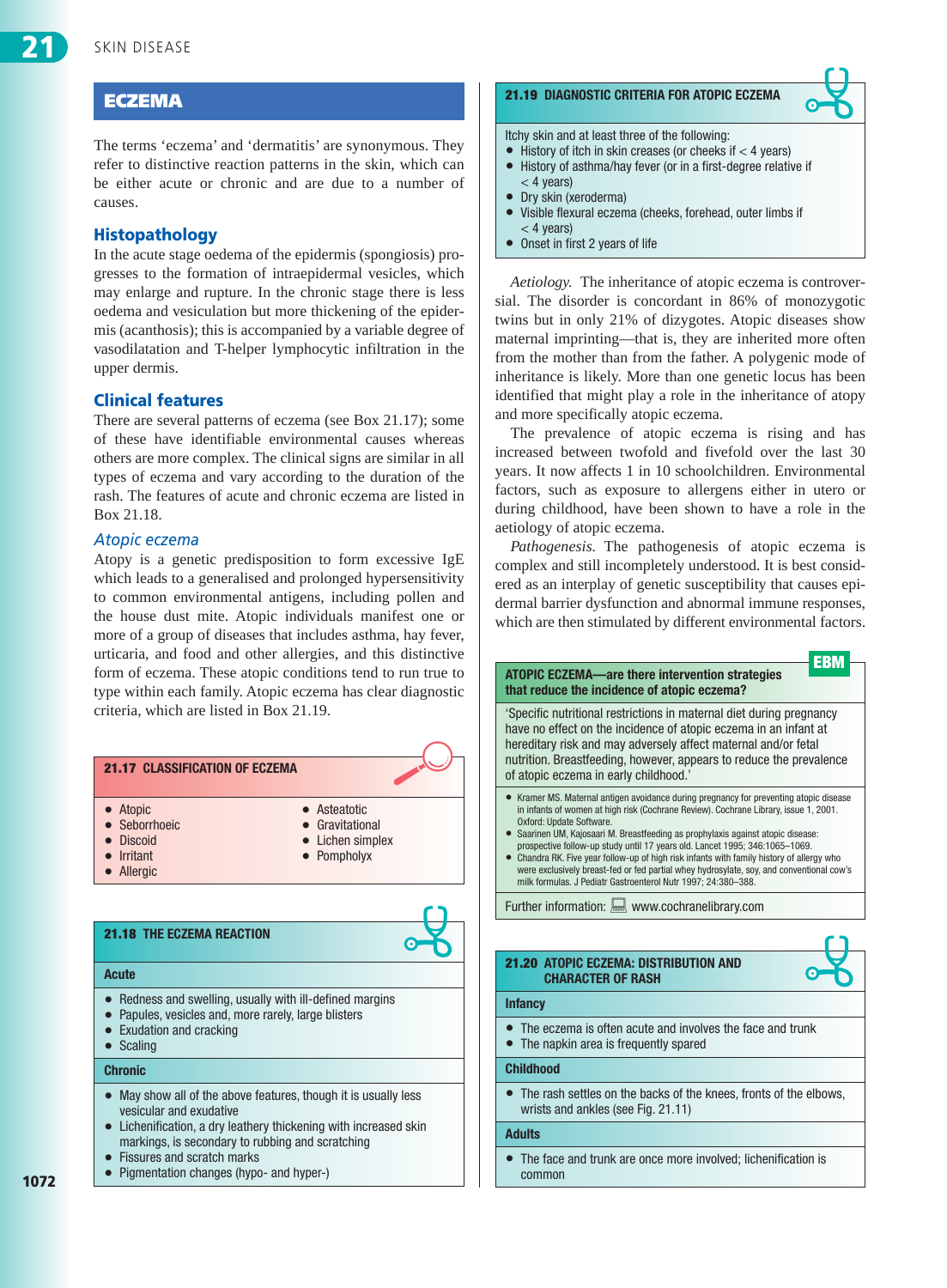

**Fig. 21.11 Atopic subacute eczema on the fronts of the ankles of a teenager.** These are sites of predilection, along with the cubital and popliteal fossae, in atopic eczema.

*Clinical features.* The cardinal feature of atopic eczema is itch, and scratching may account for many of the signs. Widespread dryness of the skin is another feature. The distribution and character of the rash vary with age, as shown in Box 21.20. Complications are listed in Box 21.21.

## **21.21 COMPLICATIONS OF ATOPIC ECZEMA**



- Superinfection most often with bacteria *(Staphylococcus aureus)* but also importantly with viruses. Herpes simplex virus causes a widespread severe eruption—eczema herpeticum. Papillomavirus and molluscum contagiosum superinfections are also more common and are encouraged by use of local steroids
- Irritant reactions due to defective barrier function
- Sleep disturbance, loss of schooling and behavioural difficulties
- Children with atopic eczema have an increased incidence of food allergy, particularly to eggs, cow's milk, protein, fish, wheat and soya. These foods cause an immediate urticarial eruption rather than exacerbating their eczema

# *Seborrhoeic eczema*

This condition which is characterised by a red scaly rash classically affects the scalp (dandruff), central face, nasolabial folds, eyebrows and central chest. It is due to *Pityrosporum ovale* infection of the skin. In its milder forms it is the same as dandruff, whereas when severe it may resemble psoriasis. Sebum may be permissive for the development of the rash but otherwise the name is a poor one. Treatment of *P. ovale* with anti-yeast agents improves the rash although the course may need to be repeated. Seborrhoeic eczema is a feature of AIDS and can be very severe in this condition.

# *Discoid eczema*

This is a common form of eczema recognised by discrete coin-shaped lesions of eczema seen on the limbs of young men, associated with alcohol excess, and of elderly men. It can occur in children with atopic eczema and tends to be more stubborn to treat.

## *Irritant eczema*

Detergents, alkalis, acids, solvents and abrasive dusts are common causes. There is a wide range of susceptibility to weak irritants. Irritant eczema accounts for the majority of industrial cases and work loss. The elderly, those with fair and dry skin, and those with an atopic background (personal or family history of asthma, hay fever or eczema) are especially vulnerable. Napkin eczema in babies is common and due to irritant ammoniacal urine and faeces.

Strong irritants elicit an acute reaction at the site of contact whereas weak irritants most often cause chronic eczema, especially of the hands, after prolonged exposure.

## *Allergic contact eczema*

This is due to a delayed hypersensitivity reaction following contact with antigens or haptens. Previous exposure to the allergen is required for sensitisation and the reaction is specific to the allergen or closely related chemicals. Common allergens and their origin are listed in Box 21.22.

The eczema reaction occurs wherever the allergen is in contact with the skin and sensitisation persists indefinitely. It is important to determine the original site of the rash before secondary spread obscures the picture, as this often provides the best clue to the contactant. There are many easily recognisable patterns, e.g. eczema of the earlobes, wrists and back due to contact with nickel in costume jewellery, watches and bra clips; or eczema of the hands and wrists due to rubber gloves. Oedema of the lax skin of the eyelids and genitalia is a frequent concomitant of allergic contact eczema (see Fig. 21.12).

| <b>21.22 SOME COMMON ALLERGENS</b> |                                      |  |
|------------------------------------|--------------------------------------|--|
| <b>Allergen</b>                    | <b>Present in</b>                    |  |
| <b>Nickel</b>                      | Jewellery, jean studs, bra clips     |  |
| <b>Dichromate</b>                  | Cement, leather, matches             |  |
| <b>Rubber chemicals</b>            | Clothing, shoes, tyres               |  |
| Colophony                          | Sticking plaster, collodion          |  |
| Paraphenylenediamine               | Hair dye, clothing                   |  |
| <b>Balsam of Peru</b>              | Perfumes, citrus fruits              |  |
| Neomycin, benzocaine               | <b>Topical applications</b>          |  |
| Parabens                           | Preservative in cosmetics and creams |  |
| Wool alcohols                      | Lanolin, cosmetics, creams           |  |
| Epoxy resin                        | <b>Resin adhesives</b>               |  |

#### *Asteatotic eczema*

This is frequently seen in the hospitalised elderly, especially when the skin is dry; low humidity caused by central heating, over-washing and diuretics are contributory factors. It occurs most often on the lower legs as a rippled or 'crazy paving' pattern of fine fissuring on an erythematous background.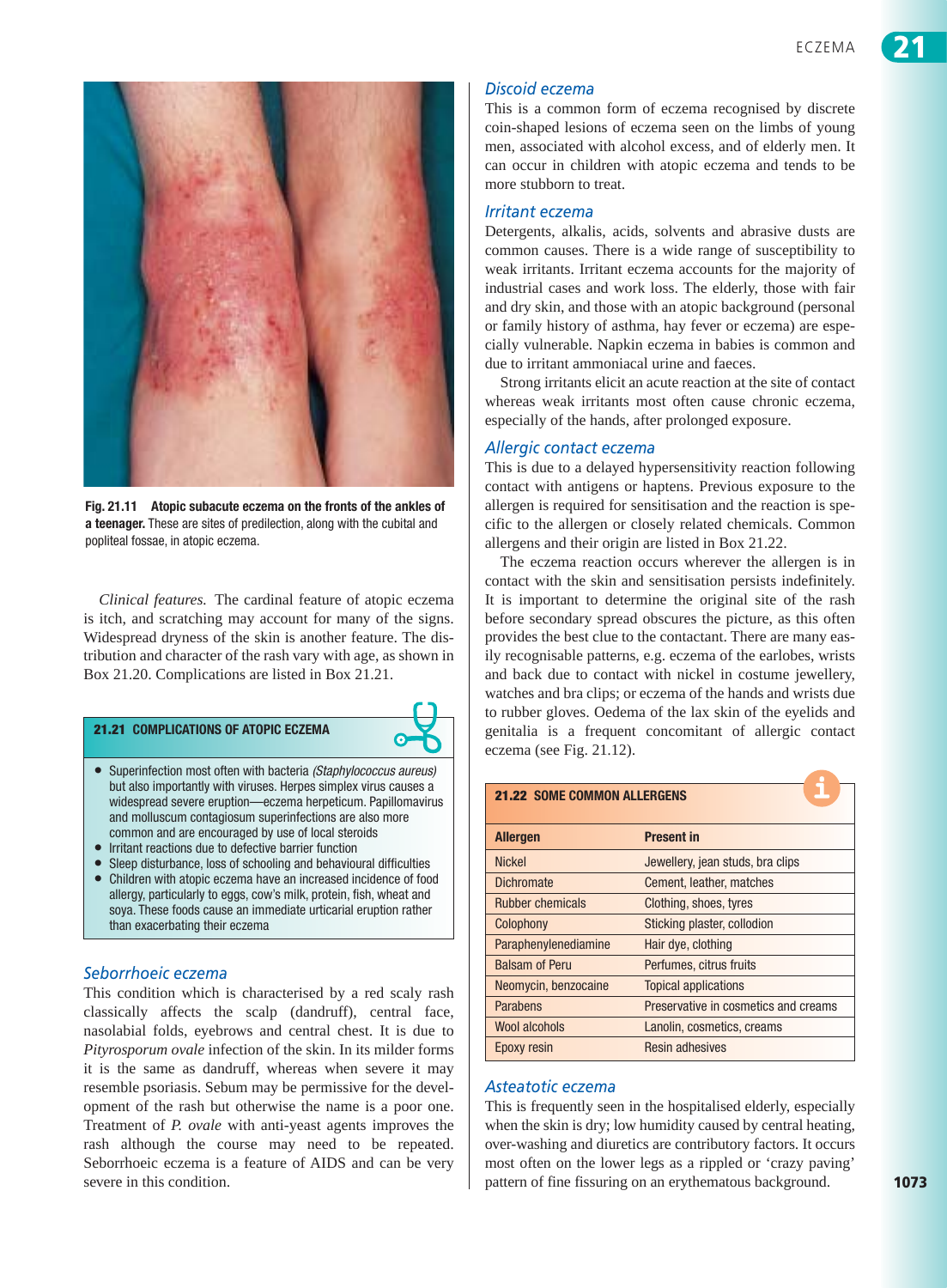

**Fig. 21.12 Allergic contact eczema.** This was caused by the application of an antihistamine cream. The acute eczematous reaction and bilateral periorbital oedema are typical.

#### *Gravitational (stasis) eczema*

This occurs on the lower legs and is often associated with signs of venous insufficiency (oedema, red or bluish discoloration, loss of hair, induration, haemosiderin pigmentation and ulceration).

#### *Lichen simplex*

This describes a plaque of lichenified eczema due to repeated rubbing or scratching, as a habit or in response to stress. Common sites include the nape of the neck, the lower legs and the anogenital area.

#### *Pompholyx (dyshidrotic eczema)*

Recurrent vesicles and bullae occur on the palms, palmar surface of the fingers and soles, and are excruciatingly itchy. This form of eczema can occur in atopic eczema and in irritant and contact allergic dermatitis. It can be provoked by heat, stress and nickel ingestion in a nickel-sensitive patient but is often idiopathic.

#### **Investigation of eczema**

(For details of tests see pp. 1055–1056.)

#### *Patch tests*

These are performed in suspected cases of contact allergic dermatitis (see p. 1073).

#### *IgE and specific IgE*

These are occasionally performed to support the diagnosis of atopic eczema and to determine specific environmental allergens, e.g. pet dander, horse hair, house dust mite, pollens and foods.

#### *Prick tests*

The indications are the same as for specific IgE but are less commonly performed.

#### *Bacterial and viral swabs for microscopy and culture*

These are useful tests in suspected secondary infection. Skin swabs for bacteriological assessment will invariably reveal the presence of bacteria, and antibacterial treatment should be reserved for those cases with evidence of clinical infection. In the case of recurrent impetigo in a child with atopic eczema, bacterial swabs should be taken from carrier sites (nares, axillae and groin) from both the affected individual and all household members.

# **General management of eczema**

The main points are listed in Box 21.23.



- Explanation, reassurance and encouragement
- Avoidance of contact with irritants
- Regular use of greasy emollients
- Appropriate use of topical steroids

#### *Topical steroids*

Lotions (aqueous base) and creams (oil/water mixture) are preferable in acute eczema and ointments (in an oily base) in chronic cases; they are usually applied twice daily. Only 1% hydrocortisone should be used on the face and in infancy. Even in adults it is seldom necessary to prescribe more than 200 g of a low-potency steroid (e.g. 1% hydrocortisone), 50 g of a moderately potent steroid (e.g. 0.05% clobetasone butyrate) or 30 g of a potent steroid (e.g. 0.1% betamethasone valerate, 0.1% mometasone furoate) per week. Very potent topical steroids (e.g. 0.05% clobetasol propionate) should not be used long-term. The side-effects of strong or extensive local steroid therapy should be borne in mind when patients are applying these preparations for years on end. They include skin thinning (with striae, fragility and purpura), enhanced or disguised infections, and systemic absorption (causing suppression of the hypothalamicpituitary-adrenal axis and even Cushingoid features). There are no absolute guidelines for the amount of topical steroid that should be used but care should be taken on certain sites such as the face and flexures. The best rule is to use the least potent steroid for the shortest possible time that is effective. Often one finds that topical steroids are being under-used and are therefore ineffective.

Other topical immunosuppressants, including tacrolimus and pimicrolimus, have just become available for use. Early reports of their efficacy are encouraging.

Bland emollients (e.g. emulsifying ointment) are used regularly, both directly on the skin and in the bath. They not only prevent excessive water loss from an already dry skin, but also help to reduce the amount of local steroid used. Emollient soap substitutes (e.g. aqueous cream) are also helpful. Sedative antihistamines (e.g. alimemazine tartrate (trimeprazine tartrate)) are of value if sleep is interrupted.

# **Specific measures**

#### *Atopic eczema*

Explanation and patient support are increasingly provided for these patients through general practice, dermatology clinics, community liaison nurses and patient support groups such as the National Eczema Society in the UK. Treatment involves the regular use of emollients (moisturisers) and the least possible use of topical steroids. These topical treatments can be used with a variety of types of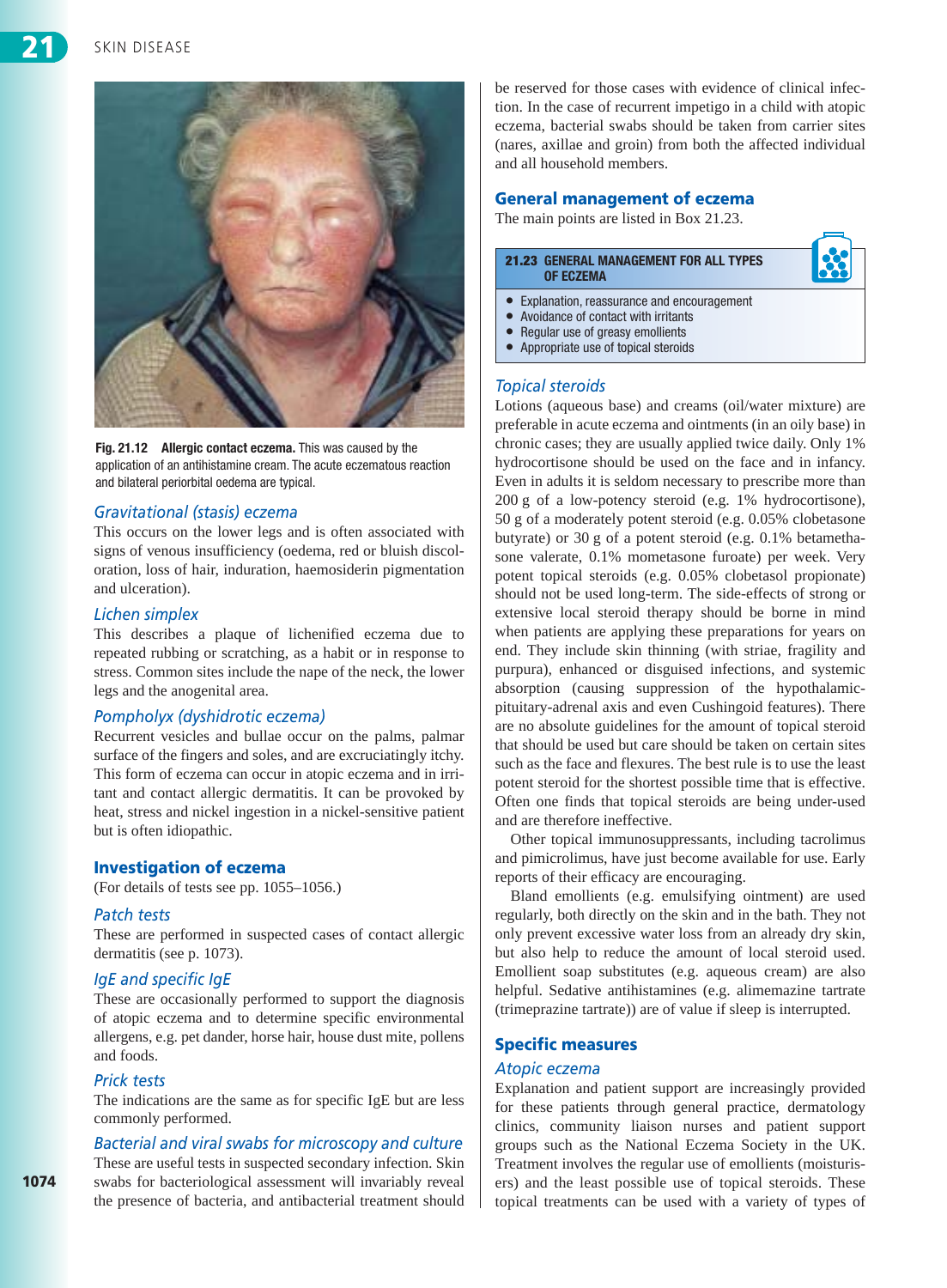bandaging such as 'wet wraps', tar and ichthammol paste bandages. Allergen avoidance has a role in selected patients. Routine inoculations are allowed during quiescent phases of eczema. An egg-free measles vaccine is available for children who have a severe egg allergy.

**ATOPIC ECZEMA—are topical steroid/antimicrobial combinations better than topical steroids alone?** 'RCTs show no evidence that combinations of topical antimicrobial agents and steroids are better than topical steroids alone in **EBM**

improving the clinical signs and symptoms of atopic eczema.'

• Ramsay CA, Savoie JM, Gilbert M, et al. The treatment of atopic dermatitis with topical fusidic acid and hydrocortisone acetate. J Eur Acad Dermatol Venereol 1996; 7:15–22. • Wachs GN, Maibach HI. Co-operative double-blind trial of an antibiotic/corticoid combination in impetiginised atopic dermatitis. Br J Dermatol 1976; 95:323.

#### *Seborrhoeic eczema*

Antipityrosporal agents such as ketoconazole shampoo form the basis of treatment, supplemented with weak corticosteroids if needed. Treatments may need to be repeated at intervals.

#### *Irritant eczema*

This is best treated by the regular use of emollients, avoidance of irritants and protective clothing, e.g. gloves.

#### *Contact allergic eczema*

Avoidance of the culprit allergen is the most important treatment for this form of eczema and may involve lifestyle changes such as a new job or giving up hobbies. Measures used for irritant eczema are also helpful.

#### *Gravitational eczema*

Local steroids (see above) should only be applied to eczematous areas and ulcers should be avoided. Sensitisation to topical antibiotics (neomycin) and preservatives (e.g. chlorocresol) is common in this form of eczema. Associated peripheral oedema should be eliminated by elevation of the leg and graded compression bandages.

#### **ISSUES IN OLDER PEOPLE FCZEMA**

- With advancing age, the skin becomes less pliable and drier. This increases the tendency for irritant dermatitis.
- Topical steroid usage causes more local side-effects, such as purpura or ecchymoses, in the elderly individual.
- Widespread eczema is potentially life-threatening in the elderly, particularly when combined with other illnesses.

# **PSORIASIS AND OTHER ERYTHEMATOUS SCALY ERUPTIONS**

Psoriasis and lichen planus will be described here in detail; other scaly conditions were covered on pages 1059–1060.

## **PSORIASIS**

Psoriasis is a non-infectious, chronic inflammatory disease of the skin, characterised by well-defined erythematous plaques with silvery scale which have a predilection for the extensor surfaces and scalp, and by a chronic fluctuating course.

The prevalence is approximately 2% in European populations. Accurate figures for many other parts of the world are not available but there seems to be consistent evidence that the prevalence of psoriasis is lower in people of African origin and lower still in some Asian communities such as the Japanese. Psoriasis may come on at any age but is unusual before the age of 5; the oldest recorded onset was in a patient aged 107. There appear to be two epidemiological patterns of psoriasis. The first shows an onset in the teenage and early adult years; such individuals frequently have a family history of psoriasis and there is an increased prevalence of HLA Cw6. In a second epidemiological grouping disease onset is in an individual's fifties or sixties, a family history is less common and the HLA group Cw6 is not so prominent. Some authors refer to these two groupings as type 1 and type 2 psoriatics.

The clinical course of psoriasis is very variable. As a general rule the earlier the age of onset and the more severe the initial presentation, the more severe the lifetime course of the disease.

# **Aetiology**

## *Basic defect*

There are two key pathophysiological aspects to the abnormalities in psoriatic plaques. Firstly, the keratinocytes hyperproliferate with a grossly increased mitotic index and an abnormal pattern of differentiation involving the retention of nuclei in the stratum corneum (in normal skin the dead stratum corneum cells do not have nuclei). Secondly, there is a large inflammatory cell infiltrate comprising polymorphs, T cells and other inflammatory cells. It is uncertain which of these characteristics is primary. Traditionally, psoriasis was viewed as a primary disorder of cell turnover but in recent years there has been increased support for the hypothesis that the hyperproliferation may be secondary to the inflammatory infiltrate and that the increase in keratinocyte proliferation is a consequence of inflammatory cell mediators or signalling.

There is a large familial component to psoriasis. Formal estimates from twin studies suggest a hereditability of around 80%. In monozygotic twins perhaps one-third of pairs will be concordant for psoriasis. Put another way, twothirds of monozygotic twins will not be concordant despite an apparently identical or near-identical genetic background.

The mode of inheritance of psoriasis does not fit a clear Mendelian pattern and is therefore described as genetically complex. Empirical estimates suggest that if one parent has psoriasis, then the chance of a child being affected is in the order of 15–20%. If both parents have psoriasis the probability of a child being affected is 0.5. Both these estimates are increased if one sibling already has the disease. Genome scanning linkage and association studies have indicated various chromosomal areas of susceptibility including the HLA region.

Disordered cell proliferation in psoriasis is reflected by the increase in the number of mitoses visible in the psoriatic plaque. The transit time—that is, the time it takes for keratinocytes in the basal layer to leave the epidermis—is shortened in psoriasis from perhaps 28 to 5 days. Whilst it used to be thought that the cell cycle was actually reduced in psoriasis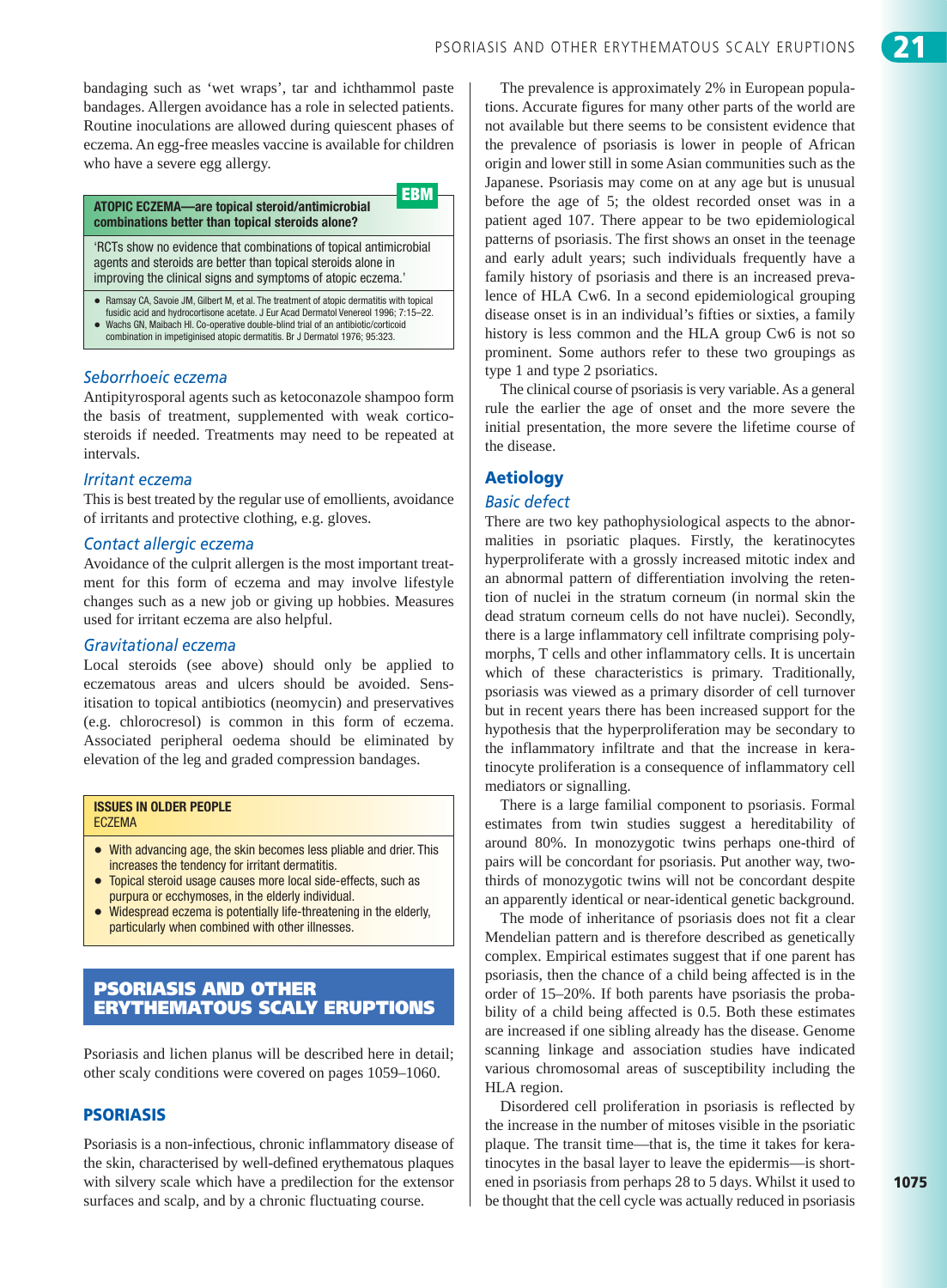more recent data suggest that it is just that the proportion of cycling cells (rather than cells that are in  $G_0$ ) is increased. There are some data suggesting that the non-plaque skin also shows an elevated rate of proliferation, although any increase above background rate is modest. These data have not been confirmed in all studies. The nails of patients with psoriasis, even when clinically unaffected, do, however, grow more quickly than those of controls.

The importance of keratinocyte hyperproliferation initially received support from the demonstration that cytostatic drugs such as methotrexate were clinically useful. However, more recent data suggest that methotrexate may exert its effects primarily through an influence on the immune system.

The evidence implicating a key role for an immune pathogenesis relates to:

- the association with certain HLA groups (HLA Cw6)
- the success of certain immunosuppressive drugs (such as ciclosporin) in improving the clinical state of the disease
- reports of the development of psoriasis in recipients of bone marrow transplants from donors with a history of psoriasis.

The precise molecular mechanisms operating in psoriasis are, however, poorly understood. A large number of theories have been advanced over the last 30 or 40 years claiming that one particular mediator may be a key or rate-limiting factor in psoriasis. The majority of these explanations have not stood the test of time; nor have they provided useful therapeutic insight.

### *Precipitating factors*

Psoriasis is a chronic disease characterised by variation in both temporal and spatial extent. Most of this variation cannot be explained. At any one time perhaps 10% of people who have received the diagnosis of psoriasis have no lesions and perhaps 15% may report remissions of up to 5 years or more. Some factors, however, are thought to precipitate an exacerbation of the disease and these are listed in Box 21.24.

#### **21.24 FACTORS CAUSING FLARE-UPS OF PSORIASIS**

#### **Trauma**

• When the condition is erupting lesions appear in areas of skin damage such as scratches or surgical wounds (Köbner phenomenon)

#### **Infection**

• β-haemolytic streptococcal throat infections often precede guttate psoriasis

#### **Sunlight**

• Rarely, ultraviolet radiation may worsen psoriasis

#### **Drugs**

• Antimalarials, β-blockers and lithium may worsen psoriasis and the rash may 'rebound' after stopping systemic corticosteroids or potent local corticosteroids

#### **Emotion**

• Anxiety precipitates some exacerbations

## **Pathology**

The histology of psoriasis is depicted in Figure 21.13.

## **Clinical features**

## *Stable plaque psoriasis*

This is the most common type. Individual lesions are well demarcated and range from a few millimetres to several centimetres in diameter (see Fig. 21.14). The lesions are red with dry, silvery-white scaling, which may be obvious only after scraping the surface. The elbows, knees and lower back are commonly involved.

Other sites of predilection include:

● *Scalp*. Scalp is involved in approximately 60% of patients with psoriasis. The reason why the scalp is so commonly involved is not clear. One possibility relates it to Köbnerisation from *P. ovale* infection of the skin. (*P. ovale* is the cause or precipitant of dandruff or seborrhoeic dermatitis.) Psoriasis of the scalp typically

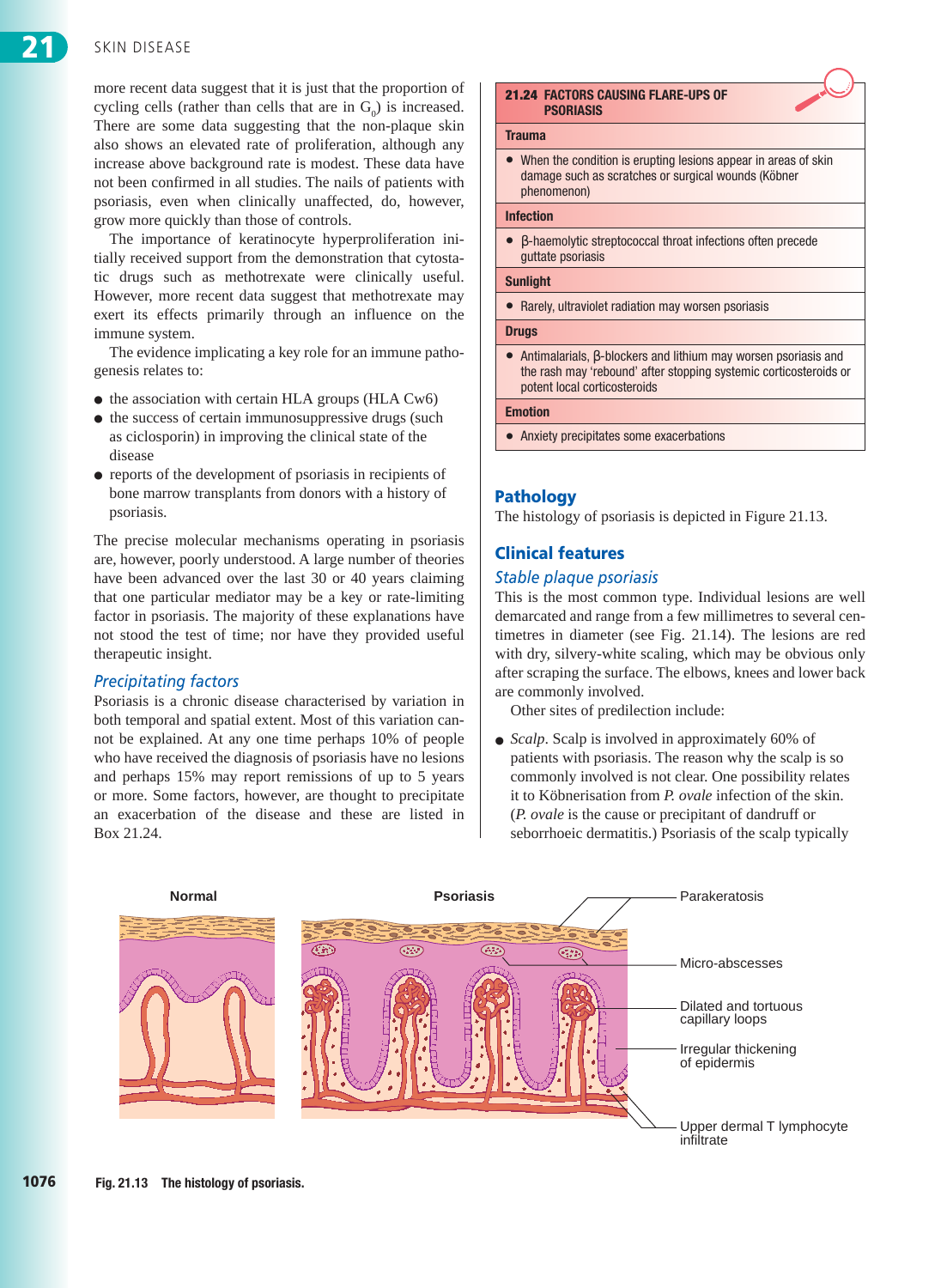

**Fig. 21.14 Large, sharply circumscribed plaques of psoriasis.** The silvery scaling of the lower (untreated) plaque is typical.

shows well-demarcated, easily palpable areas, but on occasion a diffuse, fine scaling difficult to distinguish from classical seborrhoeic dermatitis may be present. Temporary hair loss is not uncommon and rarely permanent focal hair loss may occur.

- *Nails*. Involvement of the nails is common, with 'thimble pitting', onycholysis (separation of the nail from the nail bed—see Fig. 21.15) and subungual hyperkeratosis.
- *Flexures*. Psoriasis involving the natal cleft, and submammary and axillary folds is not scaly but red, shiny and symmetrical (see Fig. 21.16).
- *Palms*. Psoriasis here is often difficult to recognise, as individual plaques may be poorly demarcated and barely erythematous. It is often impossible to differentiate between psoriasis and eczema of the palms.

### *Guttate psoriasis*

This is most commonly seen in children and adolescents and may follow a streptococcal sore throat. In many patients this will be the first clinical indication of the disease. The rash often appears rapidly. Individual lesions are droplet-shaped, small (seldom greater than 1 cm in diameter) and scaly. Bouts of guttate psoriasis may clear in a few months but



**Fig. 21.15 Coarse pitting of the nail and separation of the nail from the nail bed (onycholysis).** These are both classic features of psoriasis.



**Fig. 21.16 Flexural psoriasis.** Note the glistening but not scaly rash.

respond well to early treatment with phototherapy. The majority of these patients will develop plaque psoriasis later in life.

#### *Erythrodermic psoriasis*

The skin becomes universally red or scaly, or more rarely just red with very little scale present. As in other forms of erythroderma temperature regulation becomes problematic with a danger of either hypothermia or hyperthermia developing. Precipitants for erythroderma may not be evident but inappropriate use of dithranol, tar or phototherapy is a known factor.

#### *Pustular psoriasis*

There are two varieties of pustular psoriasis. The first is the generalised form which is rare but very serious. The onset is usually sudden with large numbers of small sterile pustules erupting on a red base. The patient may rapidly become ill with a swinging pyrexia coinciding with the appearance of new pustules. Such patients will usually require urgent assessment and hospital admission to a dermatology ward. More common is a localised form of pustular psoriasis which primarily affects the palms and soles. This eruption is chronic and comprises small sterile pustules which lie on a red base, and resolve to leave brown macules or scaling in their wake. The relation between pustular psoriasis of the palms and the soles (palmoplantar pustulosis) and psoriasis remains disputed by some, although the majority agree that they are indeed related.

# *Arthropathy*

Between 5 and 10% of individuals with psoriasis appear to have a chronic inflammatory arthropathy (see p. 1011).

## **Investigations**

Few are indicated. Biopsy is seldom necessary and often contributes little where there is clinical doubt (for example, in attempting to distinguish between psoriasis of the palms and eczema of the palms). Throat swabbing for streptococci or other evidence of recent infection may occasionally be useful. Skin scrapings and nail clippings may help to exclude dermatophyte infection where the clinical diagnosis is uncertain. Assessment of all but minor joint symptoms may require assessment by a rheumatologist.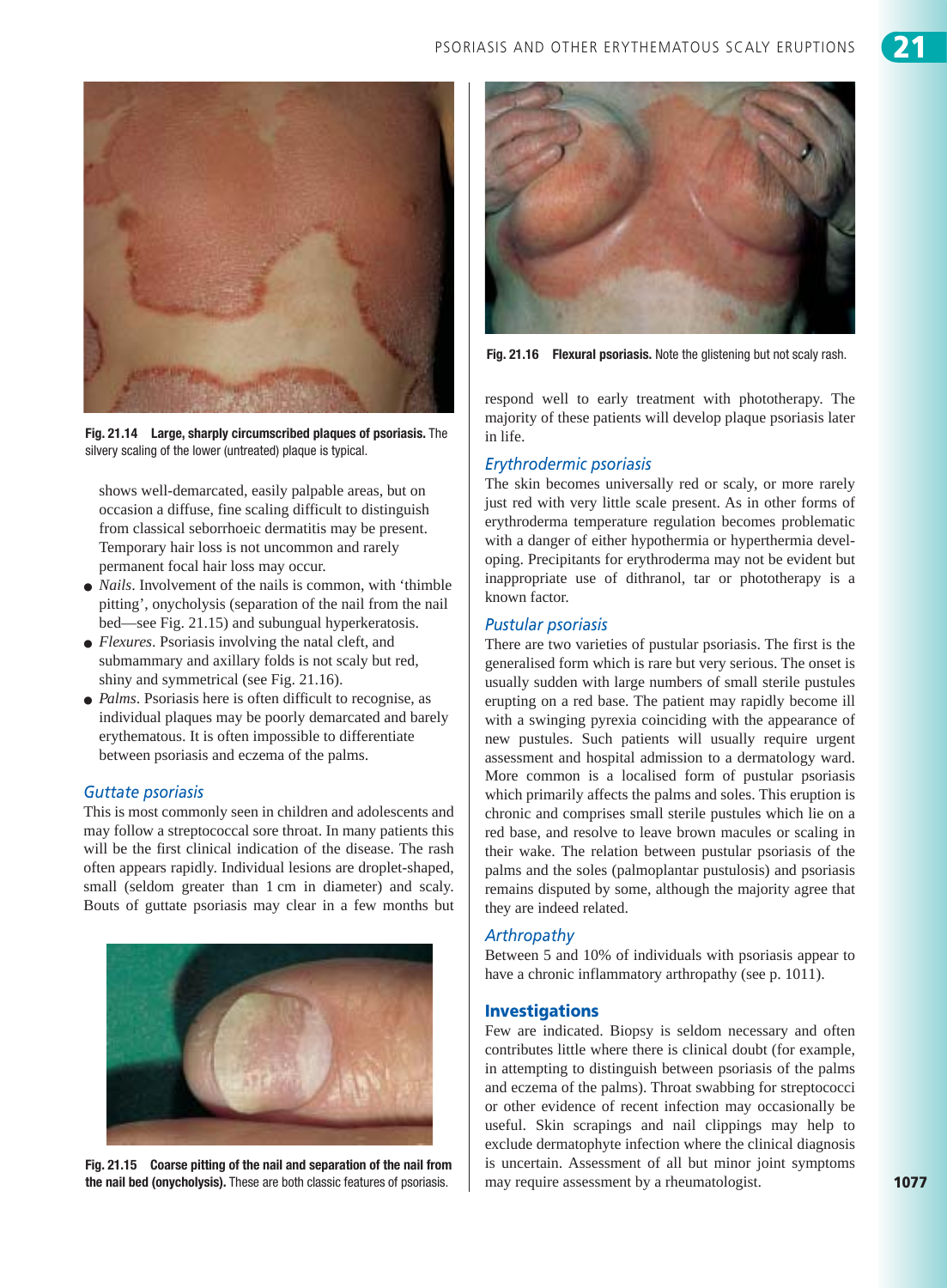# **Management**

#### *General measures*

Explanation, reassurance and instruction are vital but easily neglected; they must be based on insight into the patient's state of mind. In the vast majority of cases psoriasis is not life-threatening and therefore if the treatment appears worse than the disease, then the treatment should be stopped. Often patients need encouragement to take many of the important decisions themselves, albeit with advice from the physician. Two patients, even with identical patterns of psoriasis, don't have the same experience of the disease.

There is little robust evidence to support the statement that stress exacerbates psoriasis or is causally involved. Certain studies suggest that alcohol consumption is greater amongst some psoriasis patients, but it is not clear whether this is a cause or a result of the disease. What is clear is that doctors need an awareness of the impact that this disease can have on many individuals. For instance, many fathers will, with embarrassment, admit that they cannot take their young children swimming because of the alarm their rash causes to other swimmers. Similarly, blood on the sheets and the ubiquitous scale on bedclothes and carpets may act against many personal relationships. It is said that 'Girls with scalp psoriasis don't wear navy clothes' (the scale being more prominent when viewed against a dark background).

#### **Treatment**

Treatment can be classed in four broad categories:

- easily applied topical agents such as emollients, corticosteroids, vitamin D agonists, or 'weak' tar or dithranol preparations
- ultraviolet therapies such as PUVA and ultraviolet B
- systemic agents such as retinoids or immunosuppressives such as ciclosporin
- intensive inpatient or day-patient care with topical agents and ultraviolet radiation under medical supervision.

Traditionally, therapies such as inpatient dithranol, when combined with ultraviolet radiation in the Ingram's regimen, were capable of inducing clearance of the disease, i.e. all or > 95% of the psoriasis disappeared. The patient remained clear of disease until relapse occurred. The duration of remission varied considerably from less than 1 month to over a year. By contrast, many more acceptable treatments such as calcipotriol do not clear psoriasis; rather they reduce the thickness, scaling and redness of individual plaques. Depending on the clinical context and extent of disease, patient and physician need to choose the appropriate endpoint of treatment. This is often a compromise between sideeffects, practical considerations such as time available to attend hospital, and disease extent.

#### *Topical agents*

A large number of topical agents have been used to treat psoriasis. Emollients have a modest effect in terms of reducing scale and diminishing itch. Many patients feel more comfortable using emollients than not using them.

*Dithranol.* Traditionally, the gold standard of therapy was treatment with dithranol or crude tar. Dithranol originally came into use in the late 19th century and is now known to be a potent producer of free radicals. Unsurprisingly, when applied to normal skin dithranol is proinflammatory and stimulates hyperproliferation, but for reasons that remain unclear it normalises differentiation and inhibits proliferation when applied to psoriatic plaques.

Dithranol is used in two main regimens. The first is Ingram's regimen; the plaques are covered with low concentrations of dithranol in a zinc oxide paste following a tar bath and ultraviolet radiation exposure, and then covered in talcum powder and bandages and left in situ for 24 hours. More recently, short-contact dithranol therapy has been developed in which higher concentrations are applied for between 15 and 30 minutes and then washed off. The main clinical limitation of dithranol is its proinflammatory action on normal skin. This presents as 'burning' with pain and erythema, which peaks 72 hours after application. Dithranol also results in a brown staining of the skin and can cause a purple discoloration in individuals with light hair colour. In general, use of dithranol as an inpatient therapy has diminished over the last 20–30 years due to low patient acceptability, the invention of new phototherapy modalities and lack of inpatient beds. As with tar, attempts have been made to make dithranol easier to use and more patient-friendly but efficacy is reduced; these attempts have been largely unsuccessful.

*Tar.* Tar, particularly crude tar, has been shown to be effective in the treatment of psoriasis. There are certain similarities with dithranol in that tar is proinflammatory and has different effects on the plaque compared with normal skin. Unfortunately, as for dithranol, attempts to define the exact therapeutic mechanism and dissociate efficacy from sideeffects have been unsuccessful. It remains true that the more cosmetically acceptable the preparation, the lower its efficacy.

*Calcipotriol.* More recently, a number of other topical preparations have been developed which have become clinically popular. Calcipotriol is a vitamin D agonist which is highly acceptable cosmetically; it seldom clears a plaque of psoriasis but tends to reduce the thickness of the plaque and diminish the scaling. It is applied twice daily and, providing no more than 100 g is used each week, does not cause hypercalcaemia or hypercalciuria. Patients like calcipotriol because it is odourless, colourless and does not stain. Irritation, which is usually transient, is the main side-effect.

*Tazarotene.* A vitamin A agonist (retinoid), this has also come into clinical use recently and has many properties in common with calcipotriol. It tends not to induce clearance and may cause irritation, but is easy to use and diminishes the induration, scaling and redness of plaques.

*Corticosteroids.* The frequency of use of corticosteroids varies considerably between different countries. In the UK they tend not to be used nearly as much as in many other European countries or North America. The hazards of corticosteroids are local skin atrophy and the fact that when they are stopped the psoriasis tends to return, i.e. they do not induce remission. Nevertheless, they are invaluable for many body sites, particularly the flexures where tar and dithranol may be too irritant, and short bursts of moderately potent corticosteroids can be invaluable in the management of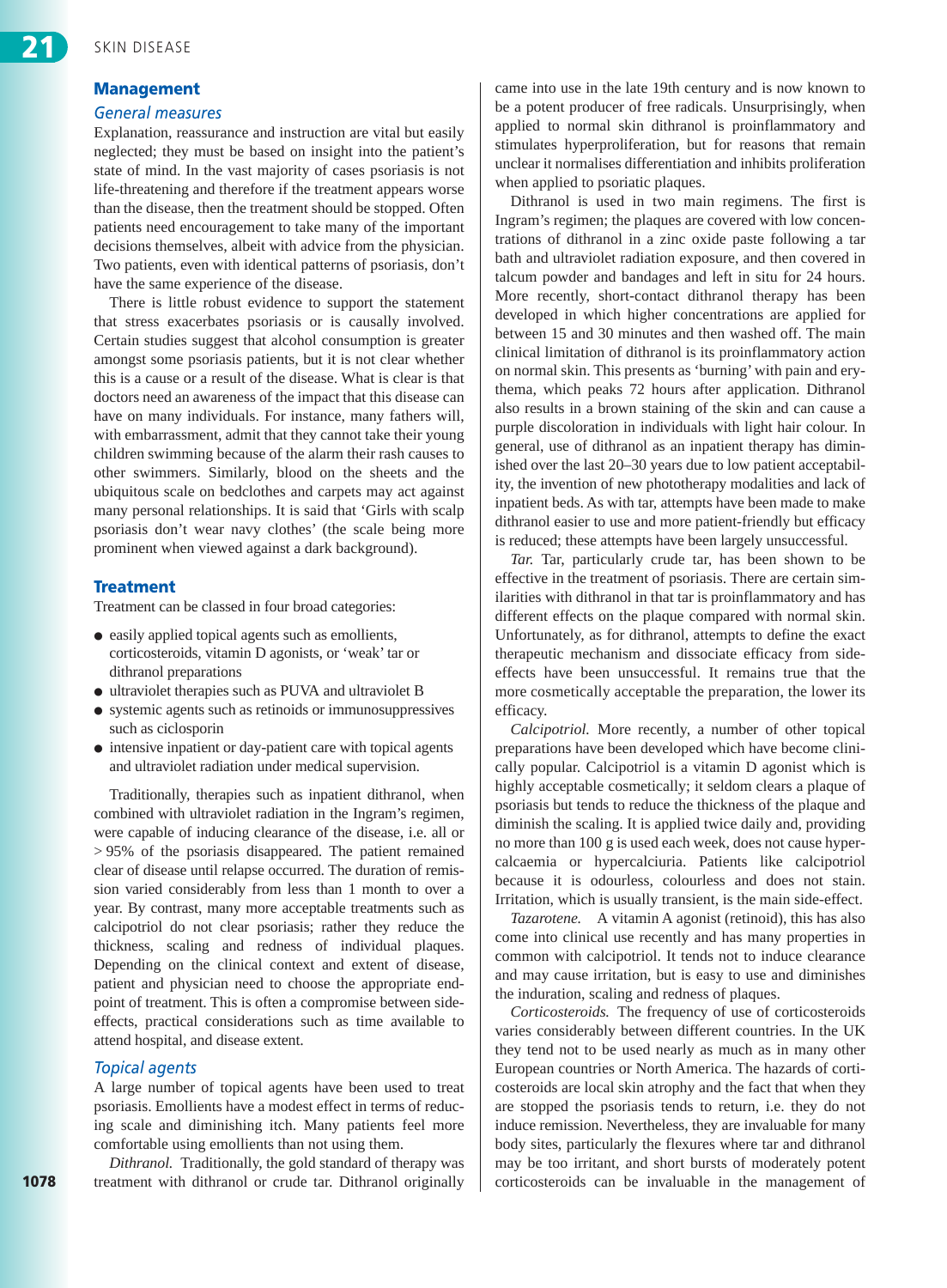#### *Ultraviolet and PUVA therapy*

*Ultraviolet therapy.* Ultraviolet radiation (UVR) forms the mainstay of management of patients with moderate to severe psoriasis. As could be predicted given the known biology of UVR, the main risk of ultraviolet therapies lies in burning in the short term and in the induction of skin cancers in the long term.

There are two main therapeutic modalities in use. It has been known for almost a century that ultraviolet B (UVB) administered therapeutically improves the condition of many patients with psoriasis. To some degree this mirrors the natural improvement that many patients with psoriasis notice in summer. In the past broadband UVB radiation given 3–7 times a week formed part of the Ingram's regimen using dithranol.

More recently, a particular type of UVB radiation produced by the Philips TL01 lamp (narrowband UVB) has become a very popular modality of treatment delivered 2–5 times a week on an outpatient basis. This lamp peaks at 311 nm and was developed specifically following work showing that shorter wavelength  $(< 311$  nm) radiation, while inflammatory, had little therapeutic efficacy, whilst longer wavelengths (> 311 nm) were also relatively ineffective. The long-term safety of this lamp is, however, less clear. Some argue that it may be more carcinogenic than broadband UVB therapy while others believe it is less carcinogenic. The results of long-term observation are awaited.

*PUVA therapy.* Psoralens are natural photosensitisers found in a number of plants. In the early 1960s topical preparations of psoralen used in combination with ultraviolet A (UVA) were reported to have therapeutic effects on psoriasis. In the early 1970s a large randomised trial showed that oral psoralen together with long wavelength ultraviolet A (PUVA) was a dramatically effective treatment for individuals with chronic plaque psoriasis. Psoralen molecules intercalate between the two strands of DNA and upon excitation with UVA photons cross-link the DNA strands. In this sense PUVA therapy is not a 'light therapy'; rather, psoralen is a pro-drug that upon oral administration is distributed throughout the body but is only activated by ultraviolet radiation in those sites that are exposed to UVA (skin and eye—the latter should be protected).

PUVA treatment induces clearance to a greater degree than intensive dithranol therapy and has revolutionised the management of patients with psoriasis. The short-term sideeffects are minimal. The therapy can be delivered between 2 and 5 times a week and clearance expected in the majority of individuals within 8 weeks. Clearance will occur in more than 75% of individuals. Some individuals may develop nausea in response to the psoralen, and because the psoralen is also present in the eye individuals need to wear UVRresistant sunglasses for 24 hours after therapy. The longterm hazards of PUVA therapy give cause for concern but are not surprising because PUVA is by its mechanism of action known to be mutagenic. In patients who have received

a large amount of PUVA therapy, particularly 'maintenance therapy' (continuous PUVA lasting for 6 months to a year), there is an elevated risk of squamous cell carcinoma and basal cell carcinoma. Recent work suggests that the risk of melanoma may also be increased although this single study requires confirmation. Instead of being used orally, psoralens can also be applied to the bath before irradiation with UVA (so-called bath PUVA). A few different psoralen photosensitisers are available that vary in their characteristics.

# **TREATMENT OF PSORIASIS—phototherapy**

'RCTs show that oral PUVA therapy clears chronic plaque psoriasis in > 75% of patients. Clearance rates and the length of remission following PUVA are similar to those obtained with inpatient treatment with the Ingram's dithranol regimen. RCTs show that TL01 UVB phototherapy twice weekly is less effective at inducing clearance of psoriasis and produces a shorter remission than oral PUVA given twice weekly.'

**EBM**

- Gordon PM, Diffey BL, Matthews JN, Farr PM. A randomized comparison of narrow-band TL-01 phototherapy and PUVA photochemotherapy for psoriasis. J Am Acad Dermatol 1999; 41:728–732.
- Parrish JA, Fitzpatrick TB, Tanenbaum L, Pathak MA. Photochemotherapy of psoriasis with oral methoxsalen and longwave ultraviolet light. N Engl J Med 1974; 291:1207–1211.

#### *Systemic treatment*

Three main systemic agents are used for the management of patients with severe psoriasis: methotrexate, oral retinoids and ciclosporin.

*Methotrexate.* Methotrexate has been available for the last 40 years and can be very useful therapeutically. In dermatological practice it is administered once a week at much lower doses than those used in haematology. It seems likely that its mechanism of action involves a cytostatic effect on the immune system rather than a primary effect on keratinocyte or epidermal hyperproliferation. The main hazards of methotrexate are that it is an immunosuppressive, may dangerously depress the white cell count without careful monitoring, and in the long term is associated with hepatic fibrosis and potentially cirrhosis, particularly if individuals continue to drink alcohol. Liver biopsies are required in many if not all patients.

*Oral retinoids.* Oral retinoids such as acitretin are also effective in some patients with psoriasis. They tend to be particularly effective in pustular psoriasis of the palms and soles but are widely used to improve plaque psoriasis. The drugs do not appear to have a quick mode of action but are often combined with other therapies including PUVA treatment. There are some theoretical reasons for arguing that retinoids may diminish the chances of skin neoplasia and these are often employed to justify their use in individuals receiving PUVA. Systemic retinoids are potent teratogens and following use of acitretin pregnancy is not safe for at least 2 years.

*Ciclosporin.* Ciclosporin was the first of a number of potent immunosuppressives to find a role in the management of a minority of patients with psoriasis. Unfortunately, these agents are known not to be active topically in psoriasis (at least not in clinical practice) and therefore their oral use carries considerable risks in terms of nephrotoxicity and the